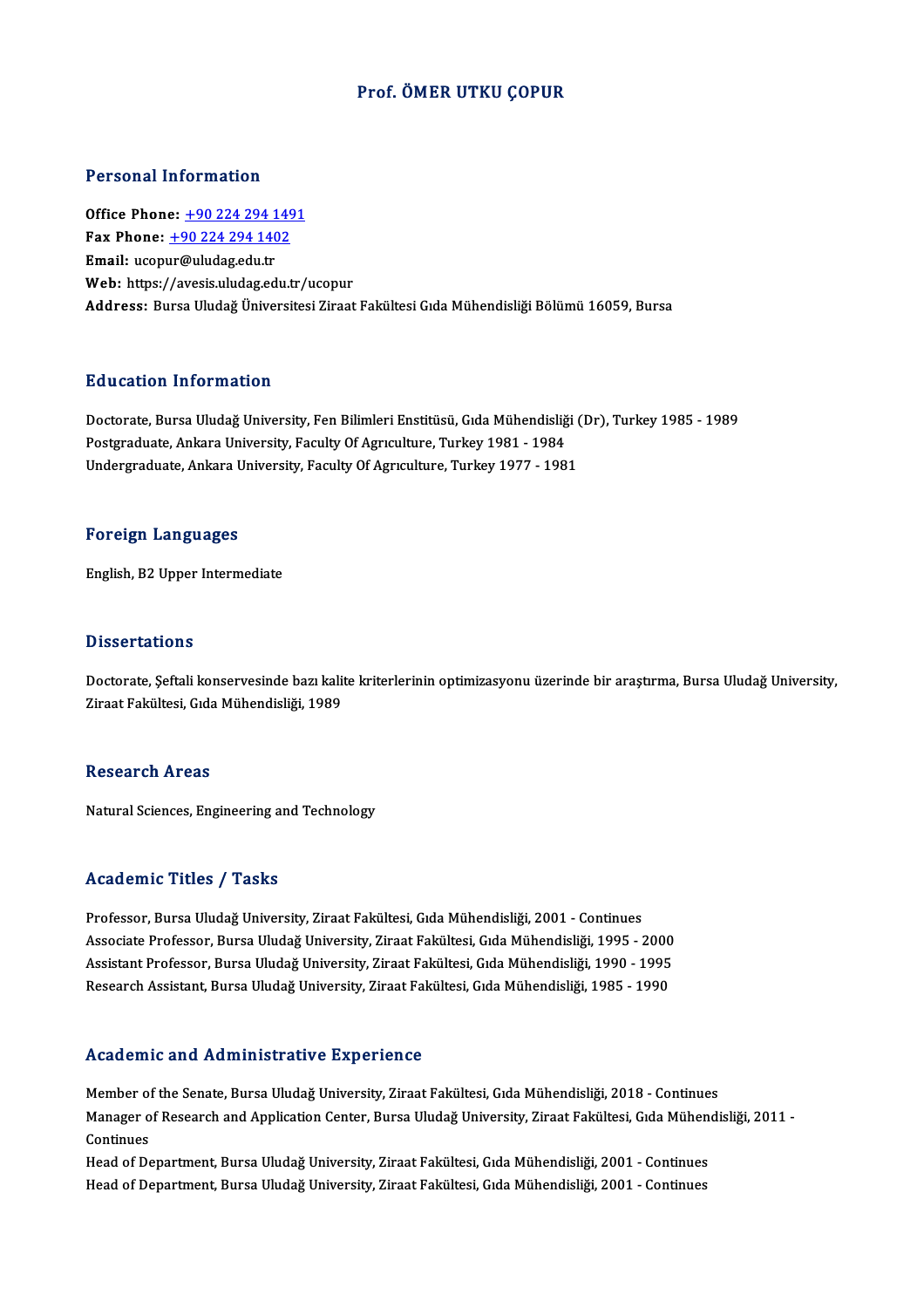#### Courses

İleri Sterilizasyon Tek., Doctorate, 2017 - 2018 Meyve SuyuÜretimTeknolojisi,Undergraduate,2016 -2017,2017 -2018 İleri Sterilizasyon Tek., Doctorate, 2017 - 2018<br>Meyve Suyu Üretim Teknolojisi, Undergraduate, 2016 - 2017, 2017 - 2018<br>Endüstriyel Gıda İşleme Mühendisliği, Postgraduate, 2016 - 2017, 2017 - 2018<br>Sterilizasyon Teknikleri, Meyve Suyu Üretim Teknolojisi, Undergraduate, 2016 - 2017, 2017<br>Endüstriyel Gıda İşleme Mühendisliği, Postgraduate, 2016 - 2017, 2<br>Sterilizasyon Teknikleri, Undergraduate, 2016 - 2017, 2017 - 2018<br>Cıda Müh-Tamel İslamlar -Endüstriyel Gıda İşleme Mühendisliği, Postgraduate, 2016<br>Sterilizasyon Teknikleri, Undergraduate, 2016 - 2017, 2017<br>Gıda Müh. Temel İşlemler - I, Undergraduate, 2017 - 2018<br>Gıda Güyenliği, Undergraduate, 2016 - 2017, 2017, Sterilizasyon Teknikleri, Undergraduate, 2016 - 2017, 2017 - 2018<br>Gıda Müh. Temel İşlemler - I, Undergraduate, 2017 - 2018<br>Gıda Güvenliği, Undergraduate, 2016 - 2017, 2017 - 2018<br>Durultma ve Filtrasyon, Doctorate, 2017 - 2 Gida Müh. Temel İşlemler - I, Undergraduate, 2017 - 2018 Gıda Güvenliği, Undergraduate, 2016 - 2017, 2017 - 2018<br>Durultma ve Filtrasyon, Doctorate, 2017 - 2018<br>Reçel Marmelat Jele Teknolojisi, Undergraduate, 2016 - 2017, 2017 - 2018<br>Güvenli Gıda Ünetim Sistemleri, Bostaraduate, Durultma ve Filtrasyon, Doctorate, 2017 - 2018<br>Reçel Marmelat Jele Teknolojisi, Undergraduate, 2016 - 2017, 2017 - 201<br>Güvenli Gıda Üretim Sistemleri, Postgraduate, 2016 - 2017, 2017 - 2018<br>İləri Starilizasyon Telmikleri, Reçel Marmelat Jele Teknolojisi, Undergraduate, 2016<br>Güvenli Gıda Üretim Sistemleri, Postgraduate, 2016 -<br>İleri Sterilizasyon Teknikleri, Doctorate, 2016 - 2017<br>Harır Yomek Teknolojisi, Undergraduate, 2016 - 2017 Güvenli Gıda Üretim Sistemleri, Postgraduate, 2016 - 2<sup>.</sup><br>İleri Sterilizasyon Teknikleri, Doctorate, 2016 - 2017<br>Hazır Yemek Teknolojisi, Undergraduate, 2016 - 2017<br>Sıda Kimuası II. Undergraduate, 2016 - 2017 İleri Sterilizasyon Teknikleri, Doctorate, 2016 - 2017<br>Hazır Yemek Teknolojisi, Undergraduate, 2016 - 2017<br>Gıda Kimyası II, Undergraduate, 2016 - 2017 Hazır Yemek Teknolojisi, Undergraduate, 2016 - 2017<br>Gıda Kimyası II, Undergraduate, 2016 - 2017<br>GMD4210Bİ BİTİRME ÇALIŞMASI, Undergraduate, 2016 - 2017<br>Cıda Endüstrisi Makinaları, Assasista Desree, 2016 - 2017 Gıda Kimyası II, Undergraduate, 2016 - 2017<br>GMD4210Bİ BİTİRME ÇALIŞMASI, Undergraduate, 2016 - 2<br>Gıda Endüstrisi Makinaları, Associate Degree, 2016 - 2017<br>İləri Gıda Biyokimyası, Destarate, 2016 - 2017 GMD4210Bİ BİTİRME ÇALIŞMASI, Undergradu:<br>Gıda Endüstrisi Makinaları, Associate Degree, 2<br>İleri Gıda Biyokimyası, Doctorate, 2016 - 2017<br>Gıdalarda Uygulanan Kurutma Telmikleri, Basta Gıda Endüstrisi Makinaları, Associate Degree, 2016 - 2017<br>İleri Gıda Biyokimyası, Doctorate, 2016 - 2017<br>Gıdalarda Uygulanan Kurutma Teknikleri, Postgraduate, 2016 - 2017<br>Gıda Müh, Tamal İsl. II. Undargraduate, 2016 - 2017 İleri Gıda Biyokimyası, Doctorate, 2016 - 2017<br>Gıdalarda Uygulanan Kurutma Teknikleri, Postgradu<br>Gıda Müh. Temel İşl. II, Undergraduate, 2016 - 2017<br>Gıda Müh. Temel İslamlar I. Undergraduata, 2016 - 2 Gıdalarda Uygulanan Kurutma Teknikleri, Postgraduate, 2<br>Gıda Müh. Temel İşl. II, Undergraduate, 2016 - 2017<br>Gıda Müh. Temel İşlemler I, Undergraduate, 2016 - 2017<br>Celeneksel Cıdalar Teknelejisi, Undergraduate, 2016 - 20 Gıda Müh. Temel İşl. II, Undergraduate, 2016 - 2017<br>Gıda Müh. Temel İşlemler I, Undergraduate, 2016 - 2017<br>Geleneksel Gıdalar Teknolojisi, Undergraduate, 2016 - 2017<br>Meyve Sebre İsleme Tek-Undergraduate, 2016 - 2017 Gıda Müh. Temel İşlemler I, Undergraduate, 2016 - 201<br>Geleneksel Gıdalar Teknolojisi, Undergraduate, 2016 - 2<br>Meyve Sebze İşleme Tek., Undergraduate, 2016 - 2017<br>Preses Uygulamaları 2. Undergraduate, 2016 - 2017 Geleneksel Gıdalar Teknolojisi, Undergraduate, 2016 - 2017<br>Meyve Sebze İşleme Tek., Undergraduate, 2016 - 2017<br>Proses Uygulamaları 3, Undergraduate, 2016 - 2017 Industrial Fruit Juice Production Technology, Postgraduate, 2016 - 2017

### Advising Theses

ÇOPURÖ.U. ,Determinationofdrying characteristics and some qualityparameters of vacuumdried diced apples raa vienig viesses<br>COPUR Ö. U. , Determination of drying characteristics and some q<br>differently pretreated, Postgraduate, M.Yağcıları(Student), 2020<br>Copur Ö. U. , Investigation of physics, shomical and sonsorial prou

Çopur Ö. U. , Investigation of physico-chemical and sensorial properties of functional fruit chips, Postgraduate,<br>M.GÖZDE(Student), 2019 differently pretreated, Pos<br>Çopur Ö. U. , Investigation<br>M.GÖZDE(Student), 2019<br>Conur Ö. U. , Investigation Çopur Ö. U. , Investigation of physico-chemical and sensorial properties of functional fruit chips, Postgraduate,<br>M.GÖZDE(Student), 2019<br>Çopur Ö. U. , Investigation on quality properties of jam, marmalade and fruit leather

M.GÖZDE(Student), 2019<br>Çopur Ö. U. , Investigation on quality properties of jai<br>moschata), Postgraduate, S.SEYMEN(Student), 2019<br>Copur Ö. U. , Investigation of the production possibili Çopur Ö. U. , Investigation on quality properties of jam, marmalade and fruit leather produced from pumpkin (Cucur<br>moschata), Postgraduate, S.SEYMEN(Student), 2019<br>Çopur Ö. U. , Investigation of the production possibilitie

moschata), Postgraduate, S.SEYMEN(Student), 2019<br>Çopur Ö. U. , Investigation of the production possibilities of chestnut pickles, Postgraduate, B.AVŞAR(Student), 2<br>Çopur Ö. U. , Investigation of physico-chemicaland quality Copur Ö. U. , Investigation of the productio<br>Copur Ö. U. , Investigation of physico-chem<br>Postgraduate, E.TERAKYE(Student), 2019<br>Copur Ö. U. , Effect of protreatments on au Copur Ö. U. , Investigation of physico-chemicaland quality properties of drinks produced by using cider vir<br>Postgraduate, E.TERAKYE(Student), 2019<br>Copur Ö. U. , Effect of pretreatments on quality parameters of fruit and ve

Postgraduate, E.TERAKYE(Student), 2019<br>Çopur Ö. U. , Effect of pretreatments on quality parameters of fruit and vegetable products, Postgraduate,<br>Ö.CUMHUR(Student), 2019 Çopur Ö. U. , Effect of pretreatments on quality parameters of fruit and vegetable products, Postgraduate,<br>Ö.CUMHUR(Student), 2019<br>Çopur Ö. U. , Determination of some physicochemical and functional properties of prickly pe

Ö.CUMHUR(Student), 2019<br>Çopur Ö. U. , Determination of some physicochemical and functional properties of prickly pear (Opuntia ficus Indi<br>fruit and investigation of its potential use opportunities in food industry, Postgra Çopur Ö. U. , Determination of some physicochemical and functional properties of prickly pear (Opuntia ficus Indica)<br>fruit and investigation of its potential use opportunities in food industry, Postgraduate, N.DOĞAN(Studen fruit and investigation of its potential use opportunities in food industry, Postgraduate, N.DOĞAN(Student), 2019<br>Çopur Ö. U. , Investigation of physicochemical properties of artichoke (Cynara cardunculus L. Var. Scolymus) Copur Ö. U. , Investigation of physicochemical properties of artichoke (Cynara cardunculus L. Var. Scolymus) dried by<br>different methods and mathematical modelling of drying characteristics, Postgraduate, K.GİZEM(Student), different methods and mathematical modelling of drying characteristics, Postgraduate, K.GİZEM(Student), 2019<br>Çopur Ö. U. , Investigation of physico-chemical and quality properties of artichoke (Cynara cardunculus var. scol

Çopur Ö. U. , Investigation of physico-chemical and quality properties of artichoke (Cynara cardunculus var. scolymus L.)<br>jam produced by using some artichoke cultivars, Postgraduate, F.DURMUŞ(Student), 2019<br>Çopur Ö. U. , jam produced by using some artichoke cultivars, Postgraduate, F.DURMUŞ(Student), 2019<br>Çopur Ö. U. , Effect of grape seed supplementation on quality properties of cakes, Postgraduate, E.BEKAR(Student), 201<br>Çopur Ö. U. , The Copur Ö. U. , Effect of grape seed supplementation on quality propertically corrected cornsyrup in rats, Doctorate, G.ÖZCAN(Student), 2016<br>high fructose corn syrup in rats, Doctorate, G.ÖZCAN(Student), 2016<br>Copur Ö. U. . T Çopur Ö. U. , The investigation of the effect of formation of obesity on the consumption of peach nectar which contains<br>high fructose corn syrup in rats, Doctorate, G.ÖZCAN(Student), 2016<br>Çopur Ö. U. , The effects of non-t high fructose corn syrup in rats, Doctorate, G.ÖZCAN(Student), 2016

Çopur Ö. U. , The effects of non-thermal processing methods on food components, Postgraduate, A.ÖZKAN(Student),<br>2015<br>Çopur Ö. U. , A research on producing alternative herbal tea with natural herbal extracts, Doctorate, S.S

2015<br>Çopu<br>2014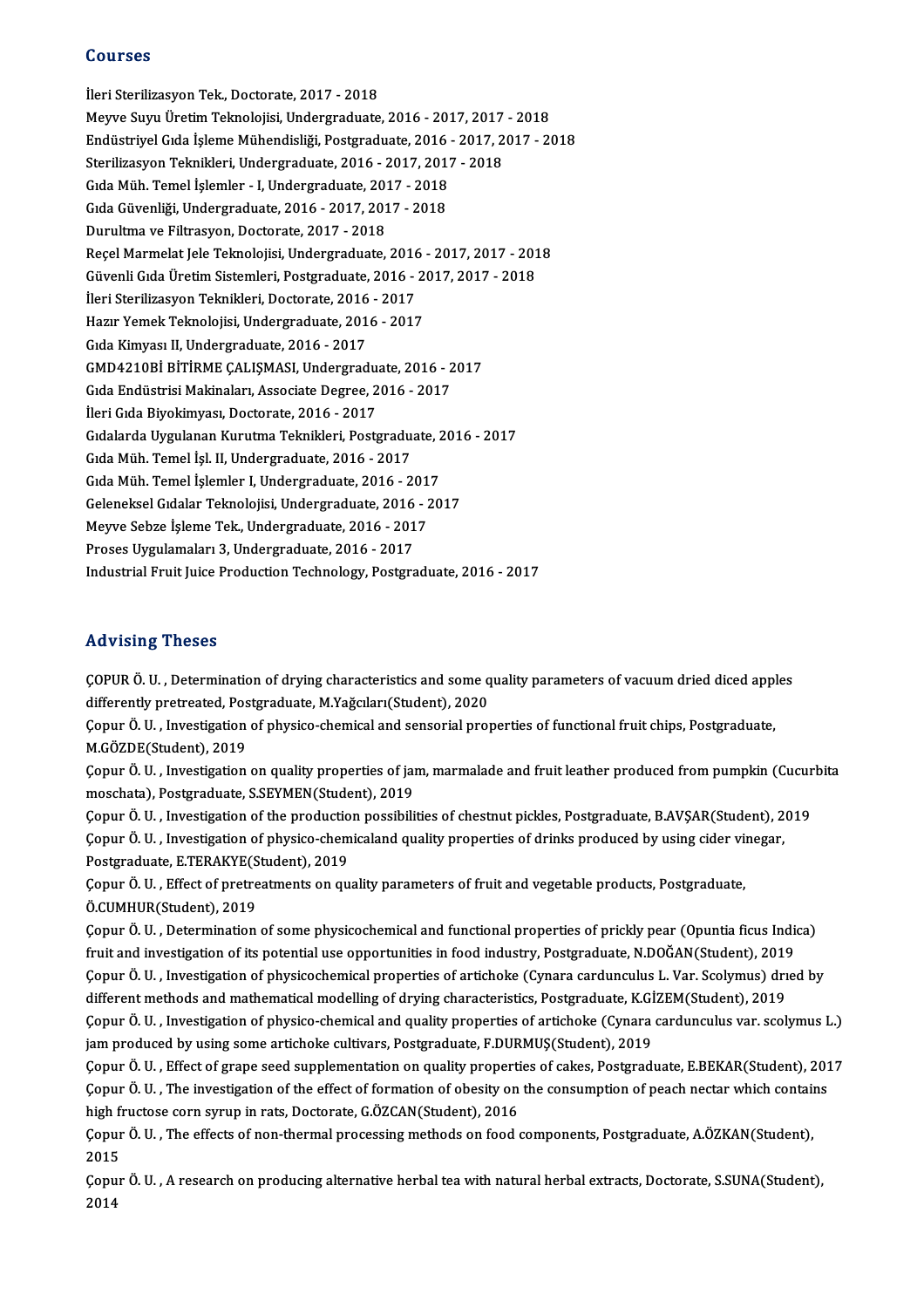ÇopurÖ.U. ,Hazard analysis of apple juice productionand the critical controlpoi̇nts,Postgraduate, Copur Ö. U. , Hazard analysis<br>B.ALİCHİNA(Student), 2014<br>Copur Ö. U., Optimization of Çopur Ö. U. , Hazard analysis of apple juice production and the critical control points, Postgraduate,<br>B.ALİCHİNA(Student), 2014<br>Çopur Ö. U. , Optimization of soft candy (jelly) production fortified with vitamins and miner

**B.ALİCHİNA(Student), 2014<br>Çopur Ö. U. , Optimization of<br>M.KARINCA(Student), 2011** Çopur Ö. U. , Optimization of soft candy (jelly) production fortified with vitamins and minerals, Postgraduate,<br>M.KARINCA(Student), 2011<br>Çopur Ö. U. , The effects of using lecithin and polyglycerol polyricinoleate (PGPR) i

M.KARINCA(Student), 2011<br>Çopur Ö. U. , The effects of using lecithin and poly<br>quality, Postgraduate, B.BARKIN(Student), 2011<br>Copur Ö. U. , Effect of different druing presesses Çopur Ö. U. , The effects of using lecithin and polyglycerol polyricinoleate (PGPR) in chocolate production on product<br>quality, Postgraduate, B.BARKIN(Student), 2011<br>Çopur Ö. U. , Effect of different drying processes and p

quality, Postgraduate, B.BARKIN(Student), 2011<br>Çopur Ö. U. , Effect of different drying processes and pretreat<br>mushroom species, Postgraduate, A.ÖZTÜRK(Student), 2010<br>Copur Ö. U. , Optimisation of porsimmon nestar producti Çopur Ö. U. , Effect of different drying processes and pretreatments on quality properties and nutrients of sc<br>mushroom species, Postgraduate, A.ÖZTÜRK(Student), 2010<br>Çopur Ö. U. , Optimization of persimmon nectar producti

mushroom species, Postgraduate, A.ÖZTÜRK(Student), 2010<br>Copur Ö. U. , Optimization of persimmon nectar production by addition of different citrus juice concentrates, Çopur Ö. U. , Optimization of persimmon nectar production by addition of different citrus juice concentrates,<br>Postgraduate, S.PARSEKER(Student), 2009<br>Çopur Ö. U. , Effects of different applications on quality of some minim

Postgraduate, S.PARSEKER(Student), 2009<br>Copur Ö. U. , Effects of different applications on quality of some minimally processed (fresh - cu<br>B.İNCEDAYI(Student), 2009<br>Copur Ö. U. , Optimization of vegetable juice production, Copur Ö. U. , Effects of different applications on quality of some minimally processed (fresh - cut<br>B.İNCEDAYI(Student), 2009<br>Copur Ö. U. , Optimization of vegetable juice production, Postgraduate, S.YONAK(Student), 2009<br>C

B.İNCEDAYI(Student), 2009<br>Çopur Ö. U. , Optimization of vegetable juice production, Postgraduate, S.YONAK(Student), 2009<br>Çopur Ö. U. , Artificial sweeteners and use in food industry, Postgraduate, N.YILMAZ(Student), 2007<br>C

Çopur Ö. U. , Effects of different peeling methods on quality of canned peppers, Postgraduate, B.KARAMAN(Student),<br>2005 Copur<br>Copur<br>2005<br>Copur Çopur Ö. U. , Effects of different peeling methods on quality of canned peppers, Postgraduate, B.KARAMAN(Student),<br>2005<br>Çopur Ö. U. , Determination of the qualities of the tomatoes produces by organic fertilization without

2005<br>Çopur Ö. U. , Determination of the qualities of the tomatoes produces by organic fertilization without using pestic<br>and those produced using inorganic (conventional) methods and some products prepared from these tomat Copur Ö. U. , Determination of the qual<br>and those produced using inorganic (c<br>Doctorate, T.MERCAN(Student), 2005<br>Copur Ö. U. ...Total quality and good ma and those produced using inorganic (conventional) methods and some products prepared from these tomatoes,<br>Doctorate, T.MERCAN(Student), 2005<br>Çopur Ö. U. , Total quality and good manufacturing practices in food industry, Po

Docto<br>Çopur<br>2005<br>Copur Çopur Ö. U. , Total quality and good manufacturing practices in food industry, Postgraduate, Ö.YENİPAZARLI(:<br>2005<br>Çopur Ö. U. , A research on production of fruit and fruit aroma added boza, Doctorate, C.ECE(Student), 2004<br> 2005<br>Çopur Ö. U. , A research on production of fruit and fruit aroma added boza, Doctorate, C.ECE(Stud<br>Çopur Ö. U. , Importance of menu planning in catering, Postgraduate, A.İNCEDAYI(Student), 2004<br>Copur Ö. U. , Improving

Copur Ö. U. , A research on production of fruit and fruit aroma added boza, Doctorate, C.ECE(Student), 2004<br>Copur Ö. U. , Importance of menu planning in catering, Postgraduate, A.İNCEDAYI(Student), 2004<br>Copur Ö. U. , Impro Copur Ö. U. , Importance of menu plan<br>Copur Ö. U. , Improving the productin<br>Doctorate, N.ÖZMEN(Student), 2004<br>Copur Ö. U. , Optimication of prosessi Çopur Ö. U. , Improving the producting conditions of Kemalpaşa desserts and researching the period of its shelf life,<br>Doctorate, N.ÖZMEN(Student), 2004<br>Çopur Ö. U. , Optimisation of processing technology for cherry confect Doctorate, N.ÖZMEN(Student), 2004<br>Çopur Ö. U. , Optimisation of processing technology for cherry confectionery, Postgraduate, Y.METE(Student),<br>Çopur Ö. U. , Optimisation of the production pumpkin dessert, Postgraduate, T.M

Çopur Ö. U. , Optimisation of processing technology for cherry confectionery, Postgraduate, Y.METE(Student), 200<br>Çopur Ö. U. , Optimisation of the production pumpkin dessert, Postgraduate, T.MERCAN(Student), 2000<br>Çopur Ö. Copur Ö. U. , Optimisation of the production pumpkin dessert, Postgraduate, T.MERCAN(Student), 2000<br>Copur Ö. U. , Quality determination of apricot jams produced from fresh, frozen and dried apricots, Postgraduate,<br>C.ECE(St Çopur Ö. U. , Quality determination of apricot jams produced from fresh, frozen and dried apricots, P<br>C.ECE(Student), 1999<br>Çopur Ö. U. , The effect of pretreatments on the properties of frozen and fried patetes, Postgradua C.ECE(Student), 1999<br>Çopur Ö. U. , The effect of pi<br>T.BAYRAM(Student), 1998<br>Conur Ö. U. , Ontimiration o

Çopur Ö. U. , The effect of pretreatments on the properties of frozen and fried patetes, Pos<br>T.BAYRAM(Student), 1998<br>Çopur Ö. U. , Optimization of kivi juice production, Postgraduate, N.ERSÖZ(Student), 1997<br>Copur Ö. U. , O

T.BAYRAM(Student), 1998<br>Çopur Ö. U. , Optimization of kivi juice production, Postgraduate, N.ERSÖZ(Student), 1997<br>Çopur Ö. U. , Optimization of carrot juice production, Postgraduate, Ö.ÖZŞAR(Student), 1996<br>Çopur Ö. U. , Re

Çopur Ö. U. , Optimization of kivi juice production, Postgraduate, N.ERSÖZ(Student), 1997<br>Çopur Ö. U. , Optimization of carrot juice production, Postgraduate, Ö.ÖZŞAR(Student), 1996<br>Çopur Ö. U. , Researches on canning of b Çopur<br>Çopur<br>1994

### Articles Published in Journals That Entered SCI, SSCI and AHCI Indexes

rticles Published in Journals That Entered SCI, SSCI and AHCI Indexes<br>I. Bioaccessibility of total phenolics and antioxidant activity of melon slices dried in a heat pump<br>drying system dres a denonce<br>Bioaccessibility<br>drying system<br>ÖZKAN KARARAA Bioaccessibility of total phenolics and antioxidant activity of melon slices<br>drying system<br>ÖZKAN KARABACAK A., Tunçkal C., TAMER C. E. , ÇOPUR Ö. U. , YOLCI ÖMEROĞLU P.<br>Journal of Eood Measurement and Characterization vol

drying system<br>ÖZKAN KARABACAK A., Tunçkal C., TAMER C. E. , ÇOPUR Ö. U. , YOLCI ÖMEROĞLU P.<br>Journal of Food Measurement and Characterization, vol.16, no.3, pp.2154-2171, 2022 (Journal Indexed in SCI)<br>II. Assessment of ÖZKAN KARABACAK A., Tunçkal C., TAMER C. E. , ÇOPUR Ö. U. , YOLCI ÖM<br>Journal of Food Measurement and Characterization, vol.16, no.3, pp.215<br>II. Assessment of cactus pear leather (pestil) as a new snack food<br>INCEDAYLE, Doga

- İNCEDAYIB.,DoganN.,ÇOPURÖ.U. JOURNAL OF FOOD SCIENCE AND TECHNOLOGY-MYSORE, 2022 (Journal Indexed in SCI)
- III. OPTIMIZATION OF POLYPHENOL EXTRACTION FROM CHESTNUT WASTE PRETREATED BY OHMIC JOURNAL OF FOOD SCIENCE AND TECHNOLO<br>OPTIMIZATION OF POLYPHENOL EXTRAC<br>HEATING USING BOX-BEHNKEN DESIGN<br>FreLN T. INCEDAYLE SABLE COPUP Ö U OPTIMIZATION OF POLYPHENOL EXTRA<br>HEATING USING BOX-BEHNKEN DESIGN<br>Erol N. T. , İNCEDAYI B., SARI F., ÇOPUR Ö. U.<br>Letin American Annlied Bessansh vel 53. ne.

Erol N. T. , İNCEDAYI B., SARI F., ÇOPUR Ö. U.<br>Latin American Applied Research, vol.52, no.2, pp.173-179, 2022 (Journal Indexed in SCI Expanded)

IV. Valorization of agricultural by-product: Optimization of alcohol-based extraction of polyphenols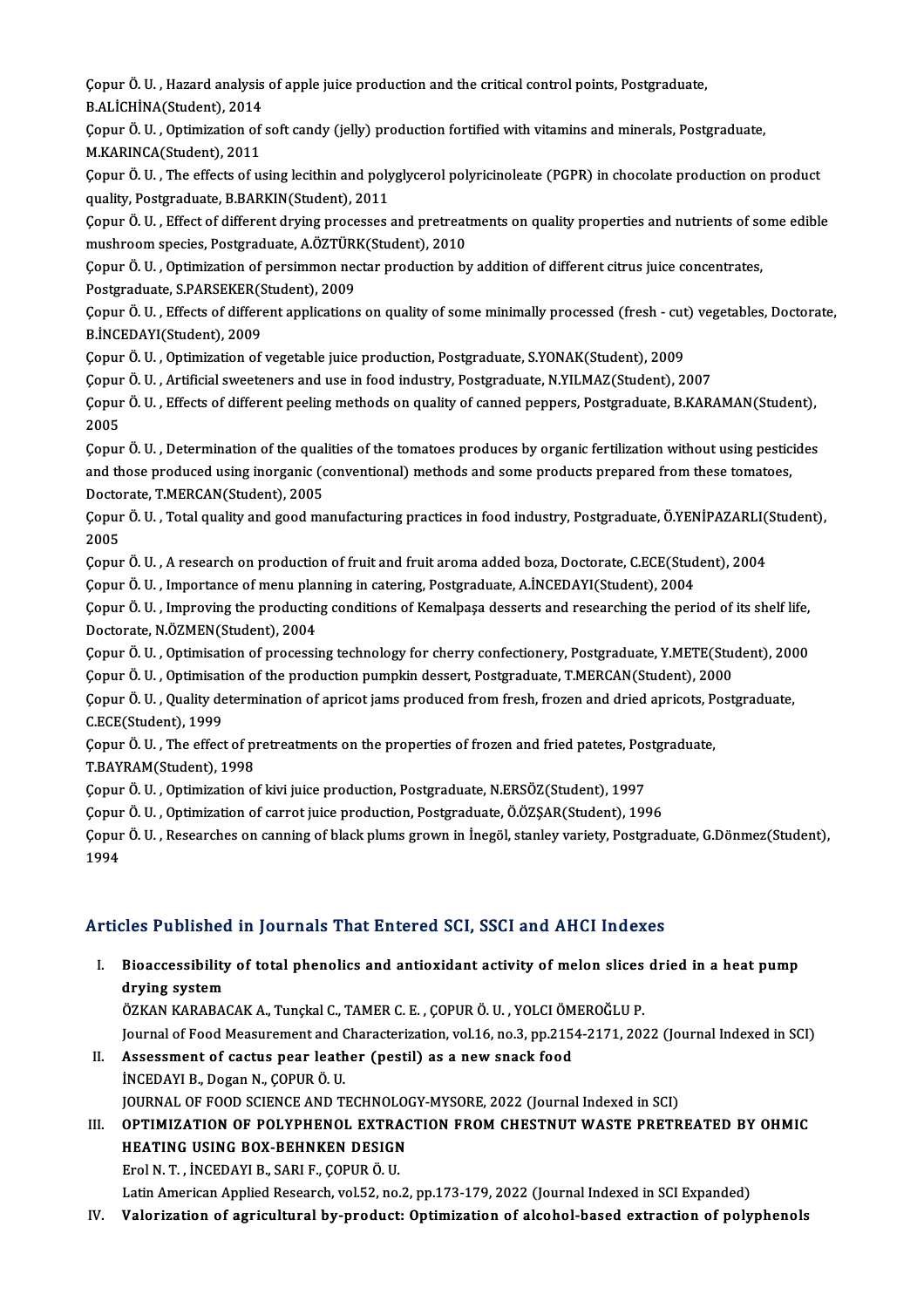fromchestnut peel using Box-Behnken Design ErolN.T. , İNCEDAYIB.,SARIF.,ÇOPURÖ.U. from chestnut peel using Box-Behnken Design<br>Erol N. T. , İNCEDAYI B., SARI F., ÇOPUR Ö. U.<br>International Food Research Journal, vol.29, no.1, pp.86-97, 2022 (Journal Indexed in SCI Expanded)<br>PRYMC CHARACTERISTICS, MINERAL

# Erol N. T. , İNCEDAYI B., SARI F., ÇOPUR Ö. U.<br>International Food Research Journal, vol.29, no.1, pp.86-97, 2022 (Journal Indexed in SCI Expanded)<br>V. DRYING CHARACTERISTICS, MINERAL CONTENT, TEXTURE AND SENSORIAL PROPE International Food Research Jone<br>DRYING CHARACTERISTICS<br>PUMPKIN FRUIT LEATHER<br>Özkan Karabasak A. Suna S. D DRYING CHARACTERISTICS, MINERAL CONT<br>PUMPKIN FRUIT LEATHER<br>Özkan Karabacak A., Suna S., Dorak S., Çopur Ö. U.<br>Latin American Annlied Bessarsh vol 51, no 3, nn

PUMPKIN FRUIT LEATHER<br>Özkan Karabacak A., Suna S., Dorak S., Çopur Ö. U.<br>Latin American Applied Research, vol.51, no.3, pp.193-201, 2021 (Journal Indexed in SCI Expanded)<br>Effects of different pretreatments on the physisoch

Özkan Karabacak A., Suna S., Dorak S., Çopur Ö. U.<br>Latin American Applied Research, vol.51, no.3, pp.193-201, 2021 (Journal Indexed in SCI Expanded)<br>VI. Effects of different pretreatments on the physicochemical characteris Latin American Applied Research, vol.51, no.3, pp.193-201, 2021 (Journal In Effects of different pretreatments on the physicochemical characte:<br>chestnut (Castanea sativa Mill.) pickle: A new value-added product<br>SUNA S. Ayg SUNAS.,AvsarB.,Kocer S.,ÇOPURÖ.U. chestnut (Castanea sativa Mill.) pickle: A new value-added product<br>SUNA S., Avsar B., Kocer S., ÇOPUR Ö. U.<br>JOURNAL OF FOOD PROCESSING AND PRESERVATION, vol.45, 2021 (Journal Indexed in SCI)<br>Effect of High Enugtoge Corn Si

VII. Effect of High Fructose Corn Sirup on Pancreatic Ductal Adenocarcinoma Induced by Dimethyl<br>Benzantracene (DMBA) in Rats JOURNAL OF FOOD PROCESSING AN<br>Effect of High Fructose Corn Sin<br>Benzantracene (DMBA) in Rats<br>Özgan Sinir C, Inan S, Sung S, Tame Effect of High Fructose Corn Sirup on Pancreatic Ductal Adenocarcinoma Induced by Dimethyl<br>Benzantracene (DMBA) in Rats<br>Özcan Sinir G., Inan S., Suna S., Tamer C. E. , Akgül M. B. , Bagdas D., Sönmez G., Evrensel T., Kaya

**Be**<br>Öz<br>al Özcan Sinir G., Inan S., Suna S., Tamer C. E. , Akgül M. B. , Bagdas D., Sönmez G., Evrensel T., Kaya E., Sarandöl E., et<br>al.<br>NUTRITION AND CANCER-AN INTERNATIONAL JOURNAL, vol.73, no.2, pp.339-349, 2021 (Journal Indexed i

## VI I. DRYING CHARACTERISTICS,MINERAL CONTENT, TEXTURE AND SENSORIAL PROPERTIES OF NUTRITION AND CANCER-AN INTERNATIONAL JOURNAL, vol.73, no.2, pp.339-349, 2021 (Journal Indexed in SCI)<br>DRYING CHARACTERISTICS, MINERAL CONTENT, TEXTURE AND SENSORIAL PROPERTIES OF<br>PUMPKIN FRUIT LEATHER<br>Karabacak A. O., SUN DRYING CHARACTERISTICS, MINERAL CON<br>PUMPKIN FRUIT LEATHER<br>Karabacak A. O. , SUNA S., Dorak S., ÇOPUR Ö. U.<br>LATIN AMERICAN APRI JED RESEARCH .val51 . PUMPKIN FRUIT LEATHER<br>Karabacak A. O. , SUNA S., Dorak S., ÇOPUR Ö. U.<br>LATIN AMERICAN APPLIED RESEARCH, vol.51, no.3, pp.193-201, 2021 (Journal Indexed in SCI)<br>Evaluation of bioaccoscibility and functional proporties of ko

# IX. Evaluation of bioaccessibility and functional properties of kombucha beverages fortified with LATIN AMERICAN APPLIED RESEARCH<br>Evaluation of bioaccessibility and<br>different medicinal plant extracts<br>Tamer C E . Tamel S C . Suna S . Karal

Tamer C.E. ,TemelŞ.G. ,Suna S.,KarabacakA.,OzcanT.,ErsanL.Y. ,KayaB.T. ,CopurÖ.U. different medicinal plant extracts<br>Tamer C. E. , Temel Ş. G. , Suna S., Karabacak A., Ozcan T., Ersan L. Y. , Kaya B. T. , Copur Ö. U.<br>TURKISH JOURNAL OF AGRICULTURE AND FORESTRY, vol.45, no.1, pp.13-32, 2021 (Journal Inde Tamer C. E. , Temel Ş. G. , Suna S., Karabacak A., Ozcan T., Ersan L. Y. , Kaya B. T. , Copur Ö. U.<br>TURKISH JOURNAL OF AGRICULTURE AND FORESTRY, vol.45, no.1, pp.13-32, 2021 (Journal Indexed in SCI)<br>X. Microwave pre-treatm

# TURKISH JOURNAL OF AGRICULTUR<br>Microwave pre-treatment for variancy<br>capacity and quality properties<br>ÖZKAN KARARACAK A Aggrin B . V X. Microwave pre-treatment for vacuum drying of orange slices: Drying characteristics, rehydration capacity and quality properties<br>ÖZKAN KARABACAK A., Acoglu B., YOLCI ÖMEROĞLU P., COPUR Ö. U.

JOURNAL OF FOOD PROCESS ENGINEERING, vol.43, no.11, 2020 (Journal Indexed in SCI)

## ÖZKAN KARABACAK A., Acoglu B., YOLCI ÖMEROĞLU P., ÇOPUR Ö. U.<br>JOURNAL OF FOOD PROCESS ENGINEERING, vol.43, no.11, 2020 (Journal Indexed in SCI)<br>XI. Physicochemical and quality properties of pumpkin (Cucurbita Moschata **JOURNAL OF F**<br>**Physicochem<br>fruit leather**<br>Soumon S. ÖZ Physicochemical and quality proper<br>fruit leather<br>Seymen S., ÖZCAN SİNİR G., ÇOPUR Ö. U.<br>Philinnine Agricultural Scientist vel 103 fruit leather<br>Seymen S., ÖZCAN SİNİR G., ÇOPUR Ö. U.<br>Philippine Agricultural Scientist, vol.103, no.3, pp.275-281, 2020 (Journal Indexed in SCI Expanded)

## Seymen S., ÖZCAN SİNİR G., ÇOPUR Ö. U.<br>Philippine Agricultural Scientist, vol.103, no.3, pp.275-281, 2020 (Journal Indexed in SCI Expanded)<br>XII. Physicochemical and Quality Properties of Pumpkin (Cucurbita moschara Duch.) Philippine Agricultural Scientist, vol.103, no.3, pp.275-281, 2020 (Journal Indexed in SCI Expanded)<br>Physicochemical and Quality Properties of Pumpkin (Cucurbita moschara Duch.) Jam, Marmalade<br>and Fruit LeatherPhysicochemi Physicochemical and Quality Prope<br>and Fruit LeatherPhysicochemical<br>Jam, Marmalade and Fruit Leather<br>Seymon S. ÖZCAN SİNİR G. COPUR Ö.U and Fruit LeatherPhysicochemical and Quality Properties of Pumpkin (Cucurbita moschara Duch.)<br>Jam, Marmalade and Fruit Leather<br>Seymen S., ÖZCAN SİNİR G., ÇOPUR Ö. U. Jam, Marmalade and Fruit Leather<br>Seymen S., ÖZCAN SİNİR G., ÇOPUR Ö. U.<br>Philippine Agricultural Scientist, vol.103, no.3, pp.270-276, 2020 (Journal Indexed in SCI Expanded)<br>Petanisal and geographical origin of Turkish bone

# Seymen S., ÖZCAN SİNİR G., ÇOPUR Ö. U.<br>Philippine Agricultural Scientist, vol.103, no.3, pp.270-276, 2020 (Journal Indexed in SCI Expanded)<br>XIII. Botanical and geographical origin of Turkish honeys by selected-ion flow-tub Philippine Agricultura<br>Botanical and geog<br>and chemometrics<br>Örgan Sinir C. Conur Botanical and geographical origin of<br>and chemometrics<br>Özcan Sinir G., Çopur Ö.U. , Barringer S.A.<br>JOUPNAL OF THE SCIENCE OF FOOD AND

and chemometrics<br>Özcan Sinir G., Çopur Ö. U. , Barringer S. A.<br>JOURNAL OF THE SCIENCE OF FOOD AND AGRICULTURE, vol.100, no.5, pp.2198-2207, 2020 (Journal Indexed in<br>SCD Özca<br>JOUR<br>SCI)<br>The JOURNAL OF THE SCIENCE OF FOOD AND AGRICULTURE, vol.100, no.5, pp.2198-2207, 2020 (Journal Indexed in<br>SCI)<br>XIV. The effect of hot air, vacuum and microwave drying on drying characteristics, rehydration capacity,<br>celer, tat

- SCI)<br>The effect of hot air, vacuum and microwave drying on drying characteristics, rehyd<br>color, total phenolic content and antioxidant capacity of Kumquat (Citrus japonica)<br>ÖZCAN SİNİP G ÖZKAN KARARACAK A, TAMER G E, COPUR The effect of hot air, vacuum and microwave drying on dry<br>color, total phenolic content and antioxidant capacity of Ku<br>ÖZCAN SİNİR G., ÖZKAN KARABACAK A., TAMER C. E. , ÇOPUR Ö. U.<br>FOOD SCIENCE AND TECUNOLOCY, vol 30 no 2 color, total phenolic content and antioxidant capacity of Kumquat (Citrus japonica)<br>ÖZCAN SİNİR G., ÖZKAN KARABACAK A., TAMER C. E. , ÇOPUR Ö. U.<br>FOOD SCIENCE AND TECHNOLOGY, vol.39, no.2, pp.475-484, 2019 (Journal Indexed ÖZCAN SİNİR G., ÖZKAN KARABACAK A., TAMER C. E. , ÇOPUR Ö. U.<br>FOOD SCIENCE AND TECHNOLOGY, vol.39, no.2, pp.475-484, 2019 (Journal Indexed in SCI)<br>XV. LEMON VERBENA (LIPPIA CITRIODORA KUNTH) BEVERAGES: PHYSICOCHEMICAL
- FOOD SCIENCE AND TECHNOLOGY, vol.39, no.2, pp.475-484, 2019 (Journal Indexed in SCI)<br>LEMON VERBENA (LIPPIA CITRIODORA KUNTH) BEVERAGES: PHYSICOCHEMICAL PROPERTIES<br>CONTENTS OF TOTAL PHENOLICS AND MINERALS, AND BIOACCESSIBIL LEMON VERBENA (LIPPIA CITRIODORA KUNTH) BEN<br>CONTENTS OF TOTAL PHENOLICS AND MINERALS, A<br>Suna S., Incedayi B., Tamer C. E., Ozcan-Sinir G., Copur Ö. U.<br>ITALIAN JOURNAL OF FOOD SCIENCE vol 21 no 1 nn 40 5: CONTENTS OF TOTAL PHENOLICS AND MINERALS, AND BIOACCESSIBILITY OF ANTIOXIDANTS<br>Suna S., Incedayi B., Tamer C. E. , Ozcan-Sinir G., Copur Ö. U.<br>ITALIAN JOURNAL OF FOOD SCIENCE, vol.31, no.1, pp.40-53, 2019 (Journal Indexed
- XVI. TECHNOLOGY AND NUTRITIONAL VALUE OF POWDERED DRINKS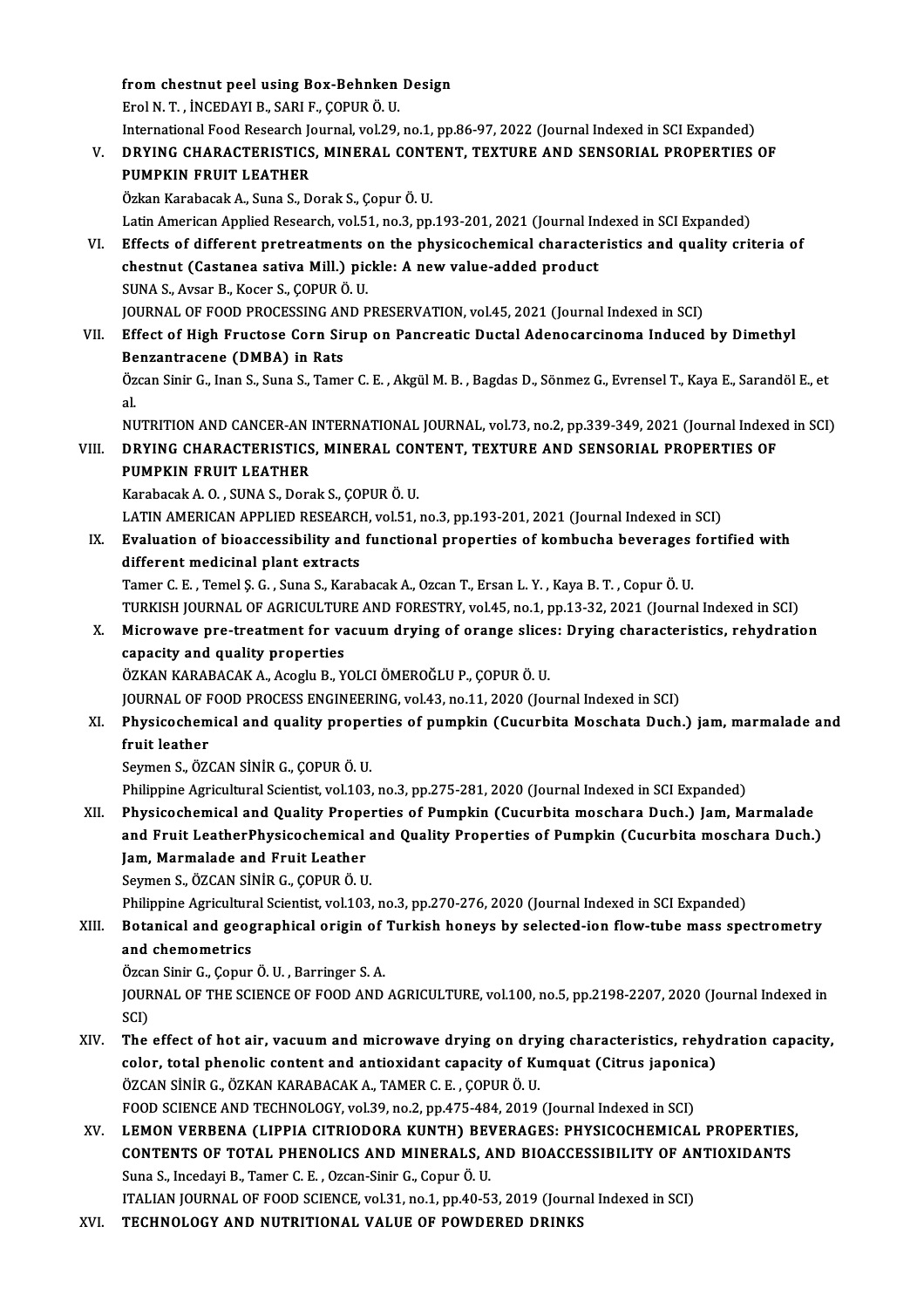Çopur Ö. U., İncedayı B., Özkan Karabacak A.

Çopur Ö. U. , İncedayı B., Özkan Karabacak A.<br>PRODUCTION AND MANAGEMENT OF BEVERAGES: VOL 1: THE SCIENCE OF BEVERAGES, vol.1, pp.47-83, 2019<br>(Jaunnal Indoved in SCD Copur Ö. U. , İncedayı B.,<br>PRODUCTION AND MAN.<br>(Journal Indexed in SCI)<br>Eutraction Techniques PRODUCTION AND MANAGEMENT OF BEVERAGES: VOL 1: THE SCIEN<br>(Journal Indexed in SCI)<br>XVII. Extraction Techniques for Plant-Based Bio-active Compounds<br>VOLCLÖMEROČLU P. Asselv B. Ordal T. TAMER G. E. COPUP Ö. U

(Journal Indexed in SCI)<br>Extraction Techniques for Plant-Based Bio-active Compoun<br>YOLCI ÖMEROĞLU P., Acoglu B., Ozdal T., TAMER C. E. , ÇOPUR Ö. U.<br>NATURAL PIO ACTIVE COMPOUNDS VOL 2. CHEMISTRY PHARMA Extraction Techniques for Plant-Based Bio-active Compounds<br>YOLCI ÖMEROĞLU P., Acoglu B., Ozdal T., TAMER C. E. , ÇOPUR Ö. U.<br>NATURAL BIO-ACTIVE COMPOUNDS, VOL 2: CHEMISTRY, PHARMACOLOGY AND HEALTH CARE PRACTICES,<br>nn 465-49 YOLCI ÖMEROĞLU P., Acoglu B., Ozdal T., TA<br>NATURAL BIO-ACTIVE COMPOUNDS, VOL 2<br>pp.465-492, 2019 (Journal Indexed in SCI)<br>A RERSBECTIVE ON CONSUMPTION OF NATURAL BIO-ACTIVE COMPOUNDS, VOL 2: CHEMISTRY, PHAR<br>pp.465-492, 2019 (Journal Indexed in SCI)<br>XVIII. A PERSPECTIVE ON CONSUMPTION OF ENERGY DRINKS<br>inceday B. Copiup Ö.U. ÖZKAN KARABACAK A. BEKAR E pp.465-492, 2019 (Journal Indexed in SCI)<br>A PERSPECTIVE ON CONSUMPTION OF ENERGY DRINKS<br>INCEDAYI B., COPUR Ö. U. , ÖZKAN KARABACAK A., BEKAR E. A PERSPECTIVE ON CONSUMPTION OF ENERGY DRINKS<br>İNCEDAYI B., ÇOPUR Ö. U. , ÖZKAN KARABACAK A., BEKAR E.<br>SPORTS AND ENERGY DRINKS: VOL 10: THE SCIENCE OF BEVERAGES, vol.10, pp.539-565, 2019 (Journal Indexed<br>in SCD inced<br>SPORTS<br>in SCI)<br>Sex sp SPORTS AND ENERGY DRINKS: VOL 10: THE SCIENCE OF BEVERAGES, vol.10, pp.539-565, 2019 (Journal Indexe<br>in SCI)<br>XIX. Sex-specific phenotypes of histone H4 point mutants establish dosage compensation as the critical<br>function o in SCI)<br>Sex-specific phenotypes of histone H4 point<br>function of H4K16 acetylation in Drosophila<br>Cenur Ö H. Cerchakay A. Finkl K. Kuroda M.L. M Sex-specific phenotypes of histone H4 point mutant:<br>function of H4K16 acetylation in Drosophila<br>Copur Ö.U., Gorchakov A., Finkl K., Kuroda M. I., Mueller J.<br>PROCEEDINCS OF THE NATIONAL ACADEMY OF SCIENCES function of H4K16 acetylation in Drosophila<br>Copur Ö. U., Gorchakov A., Finkl K., Kuroda M. I. , Mueller J.<br>PROCEEDINGS OF THE NATIONAL ACADEMY OF SCIENCES OF THE UNITED STATES OF AMERICA, vol.115, no.52,<br>pp.13336-13341, 20 Copur Ö. U., Gorchakov A., Finkl K., Kuroda M. I., Mueller J. PROCEEDINGS OF THE NATIONAL ACADEMY OF SCIENCES OF THE UNITED STATES OF AMERICA, vol.115, no<br>pp.13336-13341, 2018 (Journal Indexed in SCI)<br>XX. Effects of oven, microwave and vacuum drying on drying characteristics, colour, pp.13336-13341, 2018 (Journal Indexed in SCI)<br>Effects of oven, microwave and vacuum drying o<br>content and antioxidant capacity of celery slices<br>Karabasak A. Suna S. Tamar C. E. Conur Ö. U Effects of oven, microwave and vacuum c<br>content and antioxidant capacity of celer<br>Karabacak A., Suna S., Tamer C. E. , Copur Ö. U.<br>QUALITY ASSUPANCE AND SAEETY OF CROPS content and antioxidant capacity of celery slices<br>Karabacak A., Suna S., Tamer C. E. , Copur Ö. U.<br>QUALITY ASSURANCE AND SAFETY OF CROPS & FOODS, vol.10, no.2, pp.193-205, 2018 (Journal Indexed in SCI)<br>A Naw Annroach: Penl Karabacak A., Suna S., Tamer C. E. , Copur Ö. U.<br>QUALITY ASSURANCE AND SAFETY OF CROPS & FOODS, vol.10, no.2, pp.193-205, 2<br>XXI. A New Approach: Replacement and Alternative Foods for Food Industry<br>SINA S. COPUP Ö. U QUALITY ASSURANCI<br>A New Approach: I<br>SUNA S., ÇOPUR Ö. U.<br>ALTERNATIVE AND I A New Approach: Replacement and Alternative Foods for Food Industry<br>SUNA S., ÇOPUR Ö. U.<br>ALTERNATIVE AND REPLACEMENT FOODS, vol.17, pp.1-30, 2018 (Journal Indexed in SCI)<br>Drying Model of Slieed Apple and Effect of Vocuum I SUNA S., ÇOPUR Ö. U.<br>ALTERNATIVE AND REPLACEMENT FOODS, vol.17, pp.1-30, 2018 (Journal Indexed in SCI)<br>XXII. Drying Model of Sliced Apple and Effect of Vacuum Impregnation on Its Physiochemical Properties<br>1711 N. TAMER ALTERNATIVE AND REPLACEMENT FOODS, vol.1.<br>Drying Model of Sliced Apple and Effect of V<br>İZLİ N., TAMER C. E. , ÇOPUR Ö. U. , Iski E., Yildiz B.<br>PHILIPPINE ACPICULTIP AL SCIENTIST vol.100 . Drying Model of Sliced Apple and Effect of Vacuum Impregnation on Its Physiochemica<br>İZLİ N., TAMER C. E. , ÇOPUR Ö. U. , Iski E., Yildiz B.<br>PHILIPPINE AGRICULTURAL SCIENTIST, vol.100, no.3, pp.315-323, 2017 (Journal Indexe iZLİ N., TAMER C. E. , ÇOPUR Ö. U. , Iski E., Yildiz B.<br>PHILIPPINE AGRICULTURAL SCIENTIST, vol.100, no.3, pp.315-323, 2017 (Journal Indexed in SCI)<br>XXIII. Effects of long-term consumption of high fructose corn syrup contai PHILIPPINE AGRICULTURAL SCIENTIST,<br>Effects of long-term consumption of<br>weight gain in sprague dawley rats<br>ÖZCAN SİNİP C. SINA S. Inan S. Bagdas Effects of long-term consumption of high fructose corn syrup containing peach nectar on body<br>weight gain in sprague dawley rats<br>ÖZCAN SİNİR G., SUNA S., Inan S., Bagdas D., TAMER C. E. , ÇOPUR Ö. U. , SIĞIRLI D., SARANDÖL **weight gain in<br>ÖZCAN SİNİR C<br>ERCAN İ., et al.**<br>EQOD SCIENCE ÖZCAN SİNİR G., SUNA S., Inan S., Bagdas D., TAMER C. E. , ÇOPUR Ö. U. , SIĞIRLI D., SARANDO<br>ERCAN İ., et al.<br>FOOD SCIENCE AND TECHNOLOGY, vol.37, no.2, pp.337-343, 2017 (Journal Indexed in SCI)<br>A study of fortification of ERCAN I., et al.<br>FOOD SCIENCE AND TECHNOLOGY, vol.37, no.2, pp.337-343, 201<br>XXIV. A study of fortification of lemonade with herbal extracts<br>TAMER C E. Voltalor E Z., COPUR Ö U., INCEDAVLE, SUNA S. FOOD SCIENCE AND TECHNOLOGY, vol.37, no.2, pp.337-343, 2<br>A study of fortification of lemonade with herbal extract<br>TAMER C. E. , Yekeler F. Z. , ÇOPUR Ö. U. , İNCEDAYI B., SUNA S.<br>FOOD SCIENCE AND TECHNOLOGY vol.37, no.1, n TAMER C. E., Yekeler F. Z., ÇOPUR Ö. U., İNCEDAYI B., SUNA S.<br>FOOD SCIENCE AND TECHNOLOGY, vol.37, no.1, pp.45-51, 2017 (Journal Indexed in SCI) TAMER C. E. , Yekeler F. Z. , ÇOPUR Ö. U. , İNCEDAYI B., SUNA S.<br>FOOD SCIENCE AND TECHNOLOGY, vol.37, no.1, pp.45-51, 2017 (Journal Indexed in SCI)<br>XXV. BIOAVAILABILITY AND DELIVERY OF NUTRACEUTICALS BY NANOPARTICLES FOOD SCIENCE AND TECH<br>BIOAVAILABILITY AND<br>TAMER C. E. , ÇOPUR Ö. U.<br>NUTPACEUTICALS. vol.4. . BIOAVAILABILITY AND DELIVERY OF NUTRACEUTICALS BY I<br>TAMER C. E. , ÇOPUR Ö. U.<br>NUTRACEUTICALS, vol.4, pp.535-591, 2016 (Journal Indexed in SCI)<br>Impact of different druing parameters op seler, bete sarater TAMER C. E. , ÇOPUR Ö. U.<br>NUTRACEUTICALS, vol.4, pp.535-591, 2016 (Journal Indexed in SCI)<br>XXVI. Impact of different drying parameters on color, beta-carotene, antioxidant activity and minerals of<br>annisot (Prunus armoniaca NUTRACEUTICALS, vol.4, pp.535-59<br>Impact of different drying para<br>apricot (Prunus armeniaca L.)<br>INCEDAVI P. TAMER C.E., ÖZCAN Impact of different drying parameters on color, beta-card<br>apricot (Prunus armeniaca L.)<br>İNCEDAYI B., TAMER C. E. , ÖZCAN SİNİR G., SUNA S., ÇOPUR Ö. U.<br>FOOD SCIENCE AND TECUNOLOCY .val 26 na 1 nn 171 179 201 apricot (Prunus armeniaca L.)<br>İNCEDAYI B., TAMER C. E. , ÖZCAN SİNİR G., SUNA S., ÇOPUR Ö. U.<br>FOOD SCIENCE AND TECHNOLOGY, vol.36, no.1, pp.171-178, 2016 (Journal Indexed in SCI)<br>Impact of druing methods ap physisoshomical INCEDAYI B., TAMER C. E., ÖZCAN SINIR G., SUNA S., ÇOPUR Ö. U.<br>FOOD SCIENCE AND TECHNOLOGY, vol.36, no.1, pp.171-178, 2016 (Journal Indexed in SCI)<br>XXVII. Impact of drying methods on physicochemical and sensory properties FOOD SCIENCE AND TECHNOLOGY, vol.36, no.1, pp.171-178, 201<br>Impact of drying methods on physicochemical and sensor<br>SUNA S., TAMER C. E., İNCEDAYI B., ÖZCAN SİNİR G., ÇOPUR Ö. U.<br>INDIAN IQUENAL OF TRADITIONAL KNOWLEDCE, vol. Impact of drying methods on physicochemical and sensory properties of apricot pestil<br>SUNA S., TAMER C. E. , İNCEDAYI B., ÖZCAN SİNİR G., ÇOPUR Ö. U.<br>INDIAN JOURNAL OF TRADITIONAL KNOWLEDGE, vol.13, no.1, pp.47-55, 2014 (Jo SUNA S., TAMER C. E. , INCEDAYI B., ÖZCAN SINIR G., ÇOPUR Ö. U.<br>INDIAN JOURNAL OF TRADITIONAL KNOWLEDGE, vol.13, no.1, p<br>XXVIII. Use of supercritical CO2 in food industry<br>Incedayi B., Suna S., Copur Ö. U. INDIAN JOURNAL OF TRADITIONAL KNOWLEDGE, vol.13, no.1, pp.47-55, 2014 (Journal Indexed in SCI) Use of supercritical CO2 in food industry<br>Incedayi B., Suna S., Copur Ö. U.<br>BULGARIAN CHEMICAL COMMUNICATIONS, vol.46, pp.126-130, 2014 (Journal Indexed in SCI)<br>Dovelopment of Volve, Added Products from Food Westes XXIX. Development of Value-Added Products from Food Wastes<br>TAMER C. E., COPUR Ö. U. BULGARIAN CHEMICAL C<br>Development of Value-<br>TAMER C. E. , ÇOPUR Ö. U.<br>FOOD PROCESSINC. STRA FOOD PROCESSING: STRATEGIES FOR QUALITY ASSESSMENT, pp.453-475, 2014 (Journal Indexed in SCI) XXX. Fruit Processing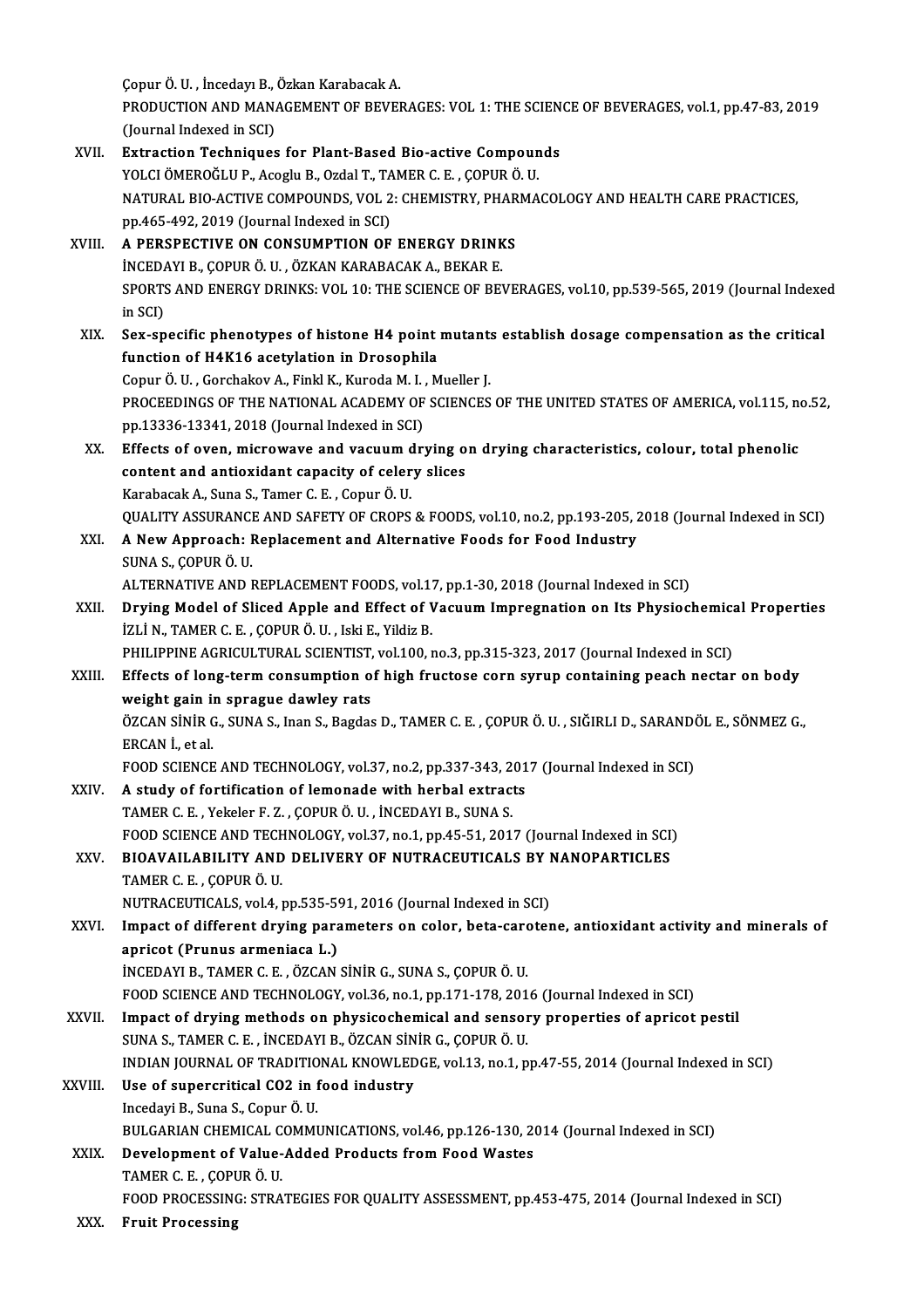|               | ÇOPUR Ö. U., TAMER C. E.                                                                                                                        |
|---------------|-------------------------------------------------------------------------------------------------------------------------------------------------|
|               | FOOD PROCESSING: STRATEGIES FOR QUALITY ASSESSMENT, pp.9-35, 2014 (Journal Indexed in SCI)                                                      |
| XXXI.         | Nano-spray drying applications in food industry                                                                                                 |
|               | Suna S., Sinir G., Copur Ö. U.                                                                                                                  |
|               | BULGARIAN CHEMICAL COMMUNICATIONS, vol.46, pp.137-141, 2014 (Journal Indexed in SCI)                                                            |
| XXXII.        | The Use of Vacuum Impregnation for Debittering Green Olives                                                                                     |
|               | TAMER C. E., İNCEDAYI B., Yildiz B., ÇOPUR Ö. U.                                                                                                |
|               | FOOD AND BIOPROCESS TECHNOLOGY, vol.6, no.12, pp.3604-3612, 2013 (Journal Indexed in SCI)                                                       |
| <b>XXXIII</b> | EVALUATION OF SOME QUALITY PARAMETERS OF MINIMALY PROCESSED CELERY BY QUANTITATIVE                                                              |
|               | <b>ANALYSIS</b>                                                                                                                                 |
|               | TAMER C. E., ÇOPUR Ö. U., İNCEDAYI B., VURAL H.                                                                                                 |
|               | JOURNAL OF FOOD PROCESSING AND PRESERVATION, vol.37, no.5, pp.717-726, 2013 (Journal Indexed in SCI)                                            |
| <b>XXXIV</b>  | A Histone Mutant Reproduces the Phenotype Caused by Loss of Histone-Modifying Factor Polycomb                                                   |
|               | Pengelly A. R., Copur Ö. U., Jaeckle H., Herzig A., Mueller J.                                                                                  |
|               | SCIENCE, vol.339, no.6120, pp.698-699, 2013 (Journal Indexed in SCI)                                                                            |
| XXXV.         | Determination of antioxidant activity, total phenolics and mineral contents of some functional                                                  |
|               | vegetable juice                                                                                                                                 |
|               | SUNA S., TAMER C. E., ÇOPUR Ö. U., TURAN M. A.                                                                                                  |
|               | JOURNAL OF FOOD AGRICULTURE & ENVIRONMENT, vol.11, no.2, pp.213-218, 2013 (Journal Indexed in SCI)                                              |
| XXXVI.        | A research on the fortification applications for jelly confectionery                                                                            |
|               | TAMER C. E., İNCEDAYI B., ÇOPUR Ö. U., Karinca M.                                                                                               |
|               | JOURNAL OF FOOD AGRICULTURE & ENVIRONMENT, vol.11, no.2, pp.152-157, 2013 (Journal Indexed in SCI)                                              |
| XXXVII.       | Antioxidant Capacity and Total Phenolics Changes of Minimally Processed Radish Stored in an Active                                              |
|               | Modified Atmosphere Under Refrigeration                                                                                                         |
|               | INCEDAYI B., TAMER C. E., Yonei S. P., COPUR Ö. U.                                                                                              |
|               | ASIAN JOURNAL OF CHEMISTRY, vol.22, no.10, pp.8131-8142, 2010 (Journal Indexed in SCI)                                                          |
| XXXVIII.      | Evaluation of several Quality Criteria of Low Calorie Pumpkin Dessert                                                                           |
|               | TAMER C. E., İNCEDAYI B., Yonel S. P., Yonak S., ÇOPUR Ö. U.                                                                                    |
|               | NOTULAE BOTANICAE HORTI AGROBOTANICI CLUJ-NAPOCA, vol.38, no.1, pp.76-80, 2010 (Journal Indexed in SCI)                                         |
| <b>XXXIX</b>  | A research on the dessert produced from modified atmosphere packaged pumpkins                                                                   |
|               | INCEDAYI B., TAMER C. E., Yonel S. P., COPUR Ö. U.                                                                                              |
|               | JOURNAL OF FOOD AGRICULTURE & ENVIRONMENT, vol.7, no.2, pp.149-154, 2009 (Journal Indexed in SCI)                                               |
| XL.           | Physico-Chemical Properties and Fatty Acid Composition of Gemlik Variety Olives<br>UYLAŞER V., Incedayi B., TAMER C. E., Yilmaz N., ÇOPUR Ö. U. |
|               | ASIAN JOURNAL OF CHEMISTRY, vol.21, no.4, pp.2861-2868, 2009 (Journal Indexed in SCI)                                                           |
| XLI.          | Hedonic Price Model of Table Olive in Turkish Markets: a Case Study of Bursa Province                                                           |
|               | TAMER C. E., UYLAŞER V., İNCEDAYI B., VURAL H., ÇOPUR Ö. U.                                                                                     |
|               | NOTULAE BOTANICAE HORTI AGROBOTANICI CLUJ-NAPOCA, vol.37, no.1, pp.219-223, 2009 (Journal Indexed in                                            |
|               | SCI)                                                                                                                                            |
| XLII.         | The quantitative analysis of some quality criteria of Gemlik variety olives                                                                     |
|               | UYLAŞER V., TAMER C. E., İNCEDAYI B., VURAL H., ÇOPUR Ö. U.                                                                                     |
|               | JOURNAL OF FOOD AGRICULTURE & ENVIRONMENT, vol.6, pp.26-30, 2008 (Journal Indexed in SCI)                                                       |
| XLIII.        | A traditional Turkish beverage shalgam: Manufacturing technique and nutritional value                                                           |
|               | INCEDAYI B., UYLAŞER V., ÇOPUR Ö. U.                                                                                                            |
|               | JOURNAL OF FOOD AGRICULTURE & ENVIRONMENT, vol.6, pp.31-34, 2008 (Journal Indexed in SCI)                                                       |
| XLIV.         | A traditional Turkish beverage: Salep                                                                                                           |
|               | Tamer C. E., Karaman B., Copur Ö. U.                                                                                                            |
|               | FOOD REVIEWS INTERNATIONAL, vol.22, no.1, pp.43-50, 2006 (Journal Indexed in SCI)                                                               |
| XLV.          | A research on the production of low energy boza: a cereal based fermented beverage                                                              |
|               | Uylaser V., Tamer C. E., Copur Ö. U.                                                                                                            |
|               | AGRO FOOD INDUSTRY HI-TECH, vol.16, no.2, pp.41-44, 2005 (Journal Indexed in SCI)                                                               |
|               |                                                                                                                                                 |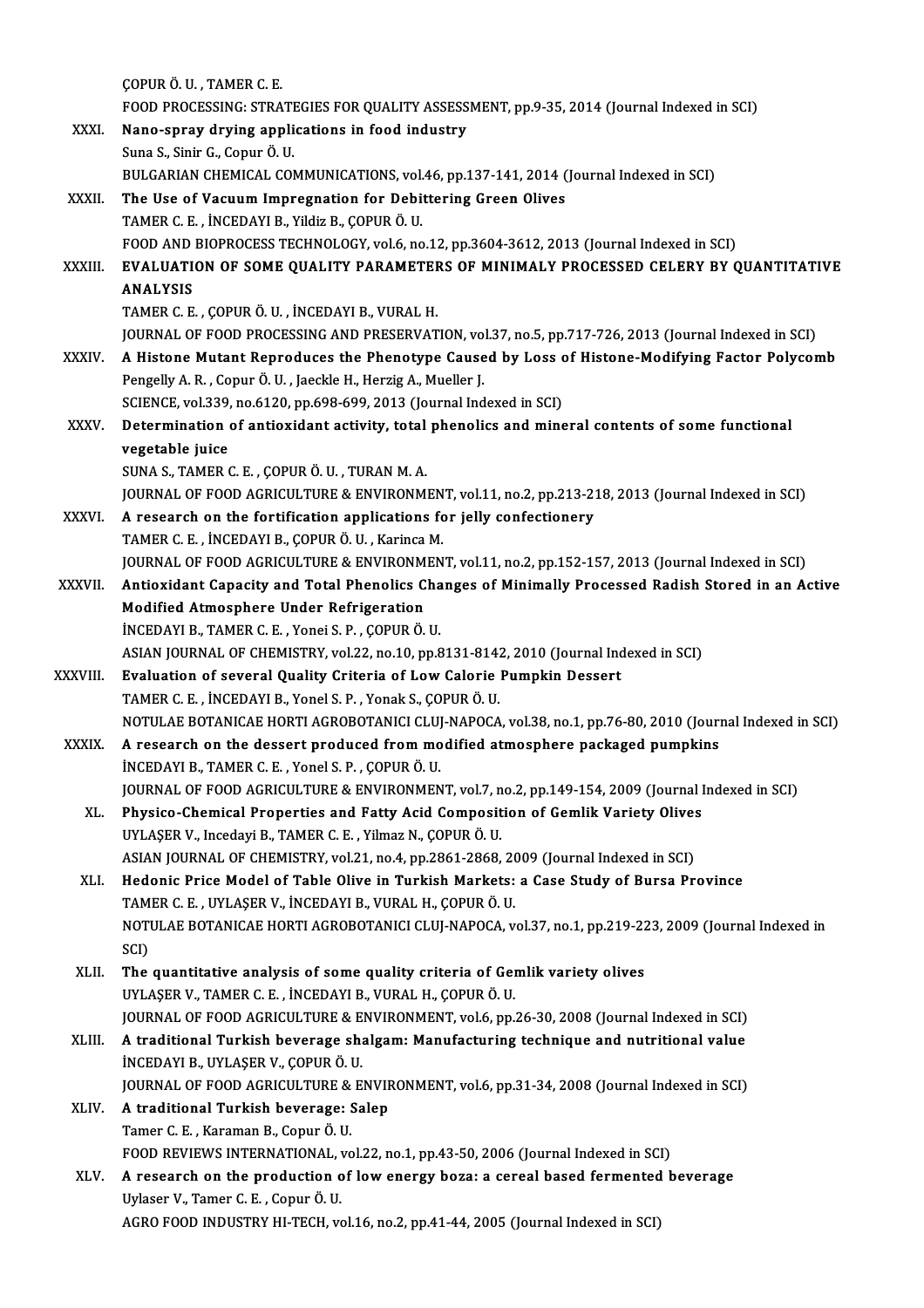- XLVI. Suitability of Cornus Mas Cornelian Cherry Genotypes and Cultivars For Fruit Juice<br>Conus Ö. U. Saylu A. Cürbüz O. Değirməngiqğlu N. Extürk Ü. Suitability of Cornus Mas Cornelian Cherry Genotypes<br>Çopur Ö.U., Soylu A., Gürbüz O., Değirmencioğlu N., Ertürk Ü.<br>PIOTECHNOLOCY & PIOTECHNOLOCICAL FOUUPMENT vol 17 Suitability of Cornus Mas Cornelian Cherry Genotypes and Cultivars For Fruit Juice<br>Çopur Ö. U. , Soylu A., Gürbüz O., Değirmencioğlu N., Ertürk Ü.<br>BIOTECHNOLOGY & BIOTECHNOLOGICAL EQUIPMENT, vol.17, no.1, pp.176-182, 2003 Copur Ö. U.<br>BIOTECHNC<br>Expanded)<br>Plasma ass BIOTECHNOLOGY & BIOTECHNOLOGICAL EQUIPMENT, vol.17, no.1, pp.176-182, 2003 (Journa<br>Expanded)<br>XLVII. Plasma ascorbic acid level and erythrocyte fragility in preeclampsia and eclampsia<br>Ozan H. Esman A. Kokal N. Copur Ö. U. E
- Expanded)<br>Plasma ascorbic acid level and erythrocyte<br>Ozan H., Esmer A., Kolsal N., Copur Ö. U. , Ediz B.<br>FUROPEAN JOURNAL OF OPSTETPICS & CYNEC Plasma ascorbic acid level and erythrocyte fragility in preeclampsia and eclampsia<br>Ozan H., Esmer A., Kolsal N., Copur Ö. U. , Ediz B.<br>EUROPEAN JOURNAL OF OBSTETRICS & GYNECOLOGY AND REPRODUCTIVE BIOLOGY, vol.71, no.1, pp. Ozan H., Esmer A., Kolsal<br>EUROPEAN JOURNAL OF<br>(Journal Indexed in SCI)

# Articles Published in Other Journals

TUCLES Published in Other Journals<br>I. DETERMINATION OF THE HEAVY METAL LEVELS OF WELL WATERS USED AS DRINKING WATERS IN THE RURAL AREAS OF BURSA CITY<br>THE RURAL AREAS OF BURSA CITY<br>Conur O H - Kurt A, Karder S **DETERMINATION OF THE H<br>THE RURAL AREAS OF BUR<br>Çopur Ö.U., Kurt A., Kander S.<br>CIDA vol 47, no 2, nn 199, 211** THE RURAL AREAS OF BURSA CITY<br>Copur Ö. U. , Kurt A., Kander S.<br>GIDA, vol.47, no.2, pp.199-211, 2022 (Other Refereed National Journals)

Copur Ö. U. , Kurt A., Kander S.<br>GIDA, vol.47, no.2, pp.199-211, 2022 (Other Refereed National Journals)<br>II. FARKLI KURUTMA YÖNTEMLERİ İLE ÜRETİLEN KARIŞIK SEBZE PESTİLİNİN KURUMA<br>KARAKTERİSTİKLERİ, RENK DEĞISIM KİNETİĞI, GIDA, vol.47, no.2, pp.199-211, 2022 (Other Refereed National Journals)<br>FARKLI KURUTMA YÖNTEMLERİ İLE ÜRETİLEN KARIŞIK SEBZE PESTİLİNİN KURUMA<br>KARAKTERİSTİKLERİ, RENK DEĞİŞİM KİNETİĞİ, MİNERAL MADDE İÇERİĞİ VE TEKSTÜREL<br>ÖZ FARKLI KURUTMA YÖNTEMLERİ<br>KARAKTERİSTİKLERİ, RENK DEĞİ<br>ÖZELLİKLERİNİN BELİRLENMESİ<br>Özkən Karabasılı (Leanur Ölü KARAKTERİSTİKLERİ, RENK<br>ÖZELLİKLERİNİN BELİRLEN<br>Özkan Karabacak A., Çopur Ö. U.<br>CIDA vel46 ne 1 nn 1 20 2021 ÖZELLİKLERİNİN BELİRLENMESİ<br>Özkan Karabacak A., Çopur Ö. U.<br>GIDA, vol.46, no.1, pp.1-20, 2021 (Other Refereed National Journals)

Özkan Karabacak A., Çopur Ö. U.<br>GIDA, vol.46, no.1, pp.1-20, 2021 (Other Refereed National Journals)<br>III. THE EFFECT OF PRETREATMENTS AND VACUUM DRYING ON DRYING CHARACTERISTICS, TOTAL<br>PUENOL IC CONTENT AND ANTIOVIDANT CAR GIDA, vol46, no.1, pp.1-20, 2021 (Other Refereed National Journals)<br>THE EFFECT OF PRETREATMENTS AND VACUUM DRYING ON DRYING CHARACTERISTICS, TOTAL<br>PHENOLIC CONTENT AND ANTIOXIDANT CAPACITY OF ARTICHOKE (CYNARA CARDUNCULUS THE EFFECT OF PRETH<br>PHENOLIC CONTENT A<br>SCOLYMUS L.) SLICES<br>sabin 5 k. ÖZCAN Sinip PHENOLIC CONTENT AND ANTIOXIDANT CAPACITY OF ARTICHOKE (CYNARA CARDUNCULUS VAR.<br>SCOLYMUS L.) SLICES<br>şahin g. k. ,ÖZCAN SİNİR G., feride d., ÇOPUR Ö. U.

GIDA, vol.45, no.4, pp.699-709, 2020 (Other Refereed National Journals)

- sahin g. k. , ÖZCAN SİNİR G., feride d., ÇOPUR Ö. U.<br>GIDA, vol.45, no.4, pp.699-709, 2020 (Other Refereed National Journals)<br>IV. Determination of Physicochemical Properties and Antioxidant Capacity of Artichoke (Cynara GIDA, vol.45, no.4, pp.699-709, 2020 (Other Refereed National Journals)<br>Determination of Physicochemical Properties and Antioxidant Capacit<br>cardunculus var. Scolymus L.) Jam Produced from Different Cultivars<br>Durmus E. ÖZCA Determination of Physicochemical Properties<br>cardunculus var. Scolymus L.) Jam Produced f<br>Durmus F., ÖZCAN SİNİR G., Sahin K. G. , ÇOPUR Ö. U.<br>JOUPNAL OF TEVIPDAC ACRICULTURE FACULTV TE cardunculus var. Scolymus L.) Jam Produced from Different Cultivars<br>Durmus F., ÖZCAN SİNİR G., Sahin K. G. , ÇOPUR Ö. U.<br>JOURNAL OF TEKIRDAG AGRICULTURE FACULTY-TEKIRDAG ZIRAAT FAKULTESI DERGISI, vol.17, no.2, pp.191-<br>202. Durmus F., ÖZCAN SİNİR G., Sahin K.<br>JOURNAL OF TEKIRDAG AGRICULTU!<br>202, 2020 (Journal Indexed in ESCI)<br>Illtressund Annlisstions in Enuit JOURNAL OF TEKIRDAG AGRICULTURE FACULTY-TEKIRDAG ZIRA<br>202, 2020 (Journal Indexed in ESCI)<br>V. Ultrasound Applications in Fruit and Vegetable Processing<br> $\ddot{\text{OZYAN YADABACAY A TAMEP CE COPUD \ddot{\text{O U XACU ADIM}}}}$
- 202, 2020 (Journal Indexed in ESCI)<br>V. Ultrasound Applications in Fruit and Vegetable Processing<br>ÖZKAN KARABACAK A., TAMER C. E. , ÇOPUR Ö. U. , YAGCILARI M. Ultrasound Applications in Fruit and Vegetable Processing<br>ÖZKAN KARABACAK A., TAMER C. E. , ÇOPUR Ö. U. , YAGCILARI M.<br>Bursa Uludağ Üniversitesi Ziraat Fakültesi Dergisi, vol.33, no.2, pp.375-393, 2019 (Other Refereed Nati ÖZKAN KA<br>Bursa Ulu<br>Journals)<br>Ohmik Ja Bursa Uludağ Üniversitesi Ziraat Fakültesi Dergisi, vol.33, no.2, pp.375-393, 2019 (Othe<br>Journals)<br>VI. Ohmik Isıtma Destekli İşlemlerin Gıdalarda Kullanımı veKalite Üzerine Etkisi<br>İNCEDAYLE SEVHAN E COPUP Ö U
- Journals)<br>Ohmik Isıtma Destekli İşlemlerin<br>İNCEDAYI B., SEYHAN B., ÇOPUR Ö. U.<br>Bursa Uludas Üniy Zirast Fak Dars

İNCEDAYI B., SEYHAN B., ÇOPUR Ö. U.<br>Bursa Uludag Üniv. Ziraat Fak.Derg.,, vol.33, no.2, pp.341-354, 2019 (Other Refereed National Journals)

İNCEDAYI B., SEYHAN B., ÇOPUR Ö. U.<br>Bursa Uludag Üniv. Ziraat Fak.Derg.,, vol.33, no.2, pp.341-354, 2019 (Other Refereed National Journals)<br>VII. BAHARAT EKSTRAKTLARIYLA ZENGİNLEŞTİRİLMİŞ SİRKELİ İÇECEK ÜRETİMİ ÜZERİN Bursa Uludag<br>BAHARAT EK<br>ARAŞTIRMA<br>Terelaye E. Per BAHARAT EKSTRAKTLARIYLA ZENGİNLEŞTİ<br>ARAŞTIRMA<br>Terakye E., Bayrakdar M. G. , SUNA S., ÇOPUR Ö. U.<br>CIDA / THE JOUPMAL OF FOOD. VOL44 AP 1136 1 ARAŞTIRMA<br>Terakye E., Bayrakdar M. G. , SUNA S., ÇOPUR Ö. U.<br>GIDA / THE JOURNAL OF FOOD, vol.44, pp.1136-1147, 2019 (Refereed Journals of Other Institutions)

- Terakye E., Bayrakdar M. G. , SUNA S., ÇOPUR Ö. U.<br>GIDA / THE JOURNAL OF FOOD, vol.44, pp.1136-1147, 2019 (Refereed Journals of Other Institutions)<br>VIII. Antioxidant Capacity and Physicochemical Characteristics of Carbonat GIDA / THE JOURNAL OF FOOD, vol.44, pp.1136-1147, 2019 (Ref<br>Antioxidant Capacity and Physicochemical Characteristics<br>SUNA S., ÖZCAN SİNİR G., TAMER C. E. , İNCEDAYI B., ÇOPUR Ö. U.<br>PEVERACES. vol.4, po.2, 2019 (Journal Ind Antioxidant Capacity and Physicochemical Charact<br>SUNA S., ÖZCAN SİNİR G., TAMER C. E. , İNCEDAYI B., ÇOP<br>BEVERAGES, vol.4, no.3, 2018 (Journal Indexed in ESCI)<br>Cıda İslama Sünaslarinin Bastisit Kalıntıları Üzerin BEVERAGES, vol.4, no.3, 2018 (Journal Indexed in ESCI)
- SUNA S., ÖZCAN SİNİR G., TAMER C. E. , İNCEDAYI B., ÇOPUR Ö. U.<br>BEVERAGES, vol.4, no.3, 2018 (Journal Indexed in ESCI)<br>IX. Gıda İşleme Süreçlerinin Pestisit Kalıntıları Üzerine Etkisi ve İşleme Faktörleri<br>Acoğlu B., YO

Gıda ve Yem Bilimi Teknolojisi Dergisi, vol.19, no.15, pp.42-54, 2018 (Other Refereed National Journals)

Acoğlu B., YOLCI ÖMEROĞLU P., ÇOPUR Ö. U.<br>Gıda ve Yem Bilimi Teknolojisi Dergisi, vol.19, no.15, pp.42-54, 2018 (Other Refereed National Journals)<br>X. Increasing Shelf Life of Fruits and Vegetables with Combined System Gıda ve Yem Bilimi Teknolojisi Dergisi, vo<br>Increasing Shelf Life of Fruits and V<br>Packaging and Edible Films Coating<br>Coakin M.C., VOLGI ÖMEROĞI U.R. COPI Increasing Shelf Life of Fruits and Vegetal<br>Packaging and Edible Films Coating<br>Coşkun M. G. , YOLCI ÖMEROĞLU P., ÇOPUR Ö. U.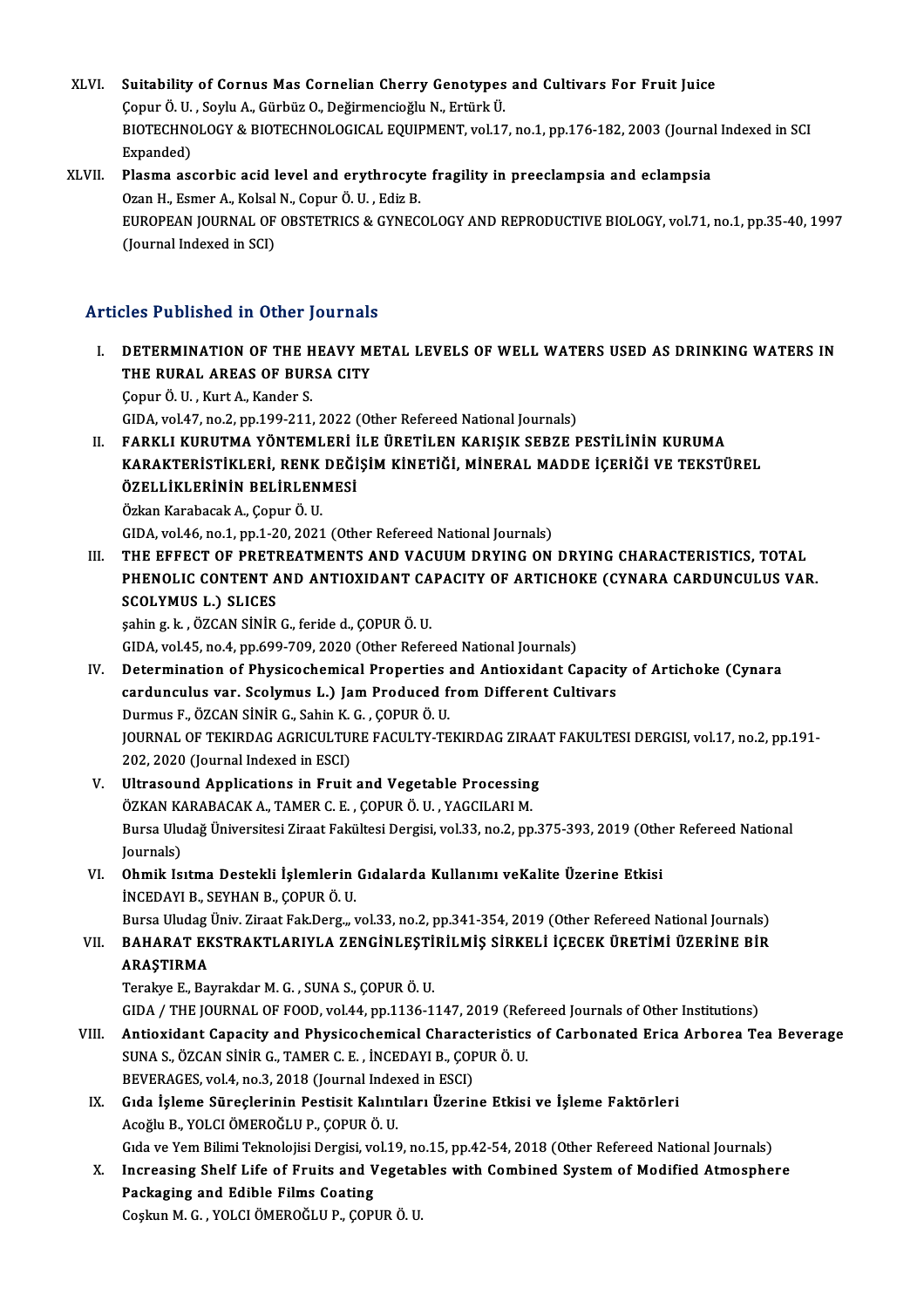Eurasian Journal of Food Science and Technology, vol.1, no.2, pp.47-53, 2017 (Refereed Journals of Other<br>Institutions) Eurasian Jou<br>Institutions)<br>Annligation Eurasian Journal of Food Science and Technology, vol.1, i<br>Institutions)<br>XI. Application of Nanotechnology in Food Packaging<br>Coslum M.C. VOLG ÖMEROČLU R. CORUR Ö. U

Institutions)<br>XI. Application of Nanotechnology in Food Packaging<br>Coskun M. G., YOLCI ÖMEROĞLU P., ÇOPUR Ö. U. Eurasian Journal of Food and Technology, vol.1, no.2, pp.59-66, 2017 (Refereed Journals of Other Institutions) XII. Coğrafi İşaret Tescilli Gıdaların Türkiye ve Dünya'daki Durumu KoçE.,YOLCIÖMEROĞLUP.,ÇOPURÖ.U. Academia Journal of Engineering and Applied Sciences, pp.190-198, 2017 (Refereed Journals of Other Institutions) Koç E., YOLCI ÖMEROĞLU P., ÇOPUR Ö. U.<br>Academia Journal of Engineering and Applied Sciences, pp.190-198, 2017 (Refereed Journals of Other In<br>XIII. Determination of physicochemical properties of mineral enriched Erica arbor Academia Journal of Engineering and Applied Sciences, pp.190-19<br>Determination of physicochemical properties of mineral<br>SUNA S., TAMER C. E. , İNCEDAYI B., ÖZCAN SİNİR G., ÇOPUR Ö. U.<br>The Journal of Agricultural Faculty of The Journal of Agricultural Faculty of Uludag University, vol.30, pp.440-444, 2016 (Other Refereed National Iournals) SUNA S., TAMER C. E., İNCEDAYI B., ÖZCAN SİNİR G., ÇOPUR Ö. U. XIV. Pulsed Electrical Field Applications for Improving Food Quality Journals)<br>Pulsed Electrical Field Applications for Impr<br>ÖZKAN KARABACAK A., TAMER C. E. , ÇOPUR Ö. U.<br>The Journal of AgriculturalEoculty of Uludeg Unive Pulsed Electrical Field Applications for Improving Food Quality<br>ÖZKAN KARABACAK A., TAMER C. E. , ÇOPUR Ö. U.<br>The Journal of AgriculturalFaculty of Uludag University, vol.30, pp.554-562, 2016 (Other Refereed National<br>Journ ÖZKAN KA<br>The Journ<br>Journals)<br>Combine The Journal of Agricultural Faculty of Uludag University, vol.30, pp.554-562, 2016 (Other R<br>Journals)<br>XV. Combined Use of Natural Antimicrobial Compounds with Modified Atmosphere<br>SEVMEN S. TAMER G. E. COPUR Ö. U Journals)<br>Combined Use of Natural Antimic<br>SEYMEN S., TAMER C. E. , ÇOPUR Ö. U.<br>Uludeğ Üniversitesi Zirast Fekültesi D Combined Use of Natural Antimicrobial Compounds with Modified Atmosph<br>SEYMEN S., TAMER C. E. , ÇOPUR Ö. U.<br>Uludağ Üniversitesi Ziraat Fakültesi Dergisi, 2016 (Other Refereed National Journals)<br>Determination of Physicoshomi SEYMEN S., TAMER C. E. , ÇOPUR Ö. U.<br>Uludağ Üniversitesi Ziraat Fakültesi Dergisi, 2016 (Other Refereed National Journals)<br>XVI. Determination of Physicochemical Properties of Mineral Enriched Erica arborea Herbal Tea<br>B Uludağ Üni<br><mark>Determina</mark><br>Beverage<br>SUNA S. T4 Determination of Physicochemical Properties of Mineral I<br>Beverage<br>SUNA S., TAMER C. E. , İNCEDAYI B., ÖZCAN SİNİR G., ÇOPUR Ö. U.<br>The Journal of Agricultural Faculty of Uludas University vol 30-2 Beverage<br>SUNA S., TAMER C. E. , İNCEDAYI B., ÖZCAN SİNİR G., ÇOPUR Ö. U.<br>The Journal of Agricultural Faculty of Uludag University, vol.30, 2016 (Other Refereed National Journals)<br>The Effects of Lesithin and Bolyglycerel Bo SUNA S., TAMER C. E. , İNCEDAYI B., ÖZCAN SİNİR G., ÇOPUR Ö. U.<br>The Journal of Agricultural Faculty of Uludag University, vol.30, 2016 (Other Refereed National Journals)<br>XVII. The Effects of Lecithin and Polyglycerol P The Journal<br>The Effects<br>Chocolates<br>Peker B. B. The Effects of Lecithin and Polyglycerol P<br>Chocolates<br>Peker B. B. , TAMER C. E. , SUNA S., ÇOPUR Ö. U.<br>Uludağ Üniversitesi Zirast Fakültesi Dergisi vel Chocolates<br>Peker B. B. , TAMER C. E. , SUNA S., ÇOPUR Ö. U.<br>Uludağ Üniversitesi Ziraat Fakültesi Dergisi, vol.27, no.2, pp.55-69, 2014 (Refereed Journals of Other Institutions)<br>Hundle Teshnology for Shelf Stable Minimelly Peker B. B., TAMER C. E., SUNA S., ÇOPUR Ö. U.<br>Uludağ Üniversitesi Ziraat Fakültesi Dergisi, vol.27, no.2, pp.55-69, 2014 (Refereed<br>XVIII. Hurdle Technology for Shelf Stable Minimally Processed Potato cv. Agria<br>INCEDAVI B. Hurdle Technology for Shelf Stable Minimally Processed Potato cv. Agria INCEDAYI B., TAMER C. E., SUNAS., ÇOPUR Ö.U. Uludağ Üniversitesi Ziraat Fakültesi Dergisi, vol.28, no.1, pp.29-42, 2014 (Other Refereed National Journals) XIX. Uludağ Üniversitesi'xxnde EğitimGören Öğrencilerin Beslenme Alışkanlıklarının Araştırılması Uludağ Üniversitesi Ziraat Fakültesi Dergisi, vol.28, no.1, pp.29-42, 2014<br>Uludağ Üniversitesi'xxnde Eğitim Gören Öğrencilerin Beslenme<br>ÖZCAN SİNİR G., İNCEDAYI B., ÇOPUR Ö. U. , KAPLAN E., BEKAROGLU M.<br>Uludağ Üniversitesi Uludağ Üniversitesi Ziraat Fakültesi Dergisi, vol.28, no.2, pp.37-47, 2014 (Other Refereed National Journals)<br>Gıda Alerjisi Reaksiyonları ÖZCAN SİNİR G., İNCEDAYI B.,<br>Uludağ Üniversitesi Ziraat Fakı<br>XX. Gıda Alerjisi Reaksiyonları KARAKILIÇM.,SUNAS.,TAMERC.E. ,ÇOPURÖ.U. Uludağ Üniversitesi Ziraat Fakültesi Dergisi, vol.28, no.1, pp.73-80, 2014 (Other Refereed National Journals) XXI. Uludağ Üniversitesi'nde EğitimGören Öğrencilerin Beslenme Alışkanlıklarının Araştırılması ÖZCAN SİNİR G., İNCEDAYI B., ÇOPUR Ö. U., KAPLAN E., BEKAROĞLU M. Uludağ Üniversitesi Ziraat Fakültesi Dergisi, vol.28, no.2, pp.37-47, 2014 (Other Refereed National Journals) XXII. Hurdle Technology for Shelf Stable MinimallyProcessed Potato cv. Agriaa Uludağ Üniversitesi Ziraat Fakültesi Dergisi, vol.2<br>Hurdle Technology for Shelf Stable Minima<br>İNCEDAYI B., TAMER C. E. , SUNA S., ÇOPUR Ö. U.<br>Bursa Uludağ Üniversitesi Ziraat Fakültesi Dergi Hurdle Technology for Shelf Stable MinimallyProcessed Potato cv. Agriaa<br>İNCEDAYI B., TAMER C. E. , SUNA S., ÇOPUR Ö. U.<br>Bursa Uludağ Üniversitesi Ziraat Fakültesi Dergisi, vol.28, no.1, pp.29-42, 2014 (Other Refereed Natio INCEDAYI B., TAMER C. E. , SUI<br>Bursa Uludağ Üniversitesi Zira<br>XXIII. Gıda Alerjisi Reaksiyonları<br><sup>Varalake M.</sup> SUNA S. TAMER G Bursa Uludağ Üniversitesi Ziraat Fakültesi Derg<br>Gıda Alerjisi Reaksiyonları<br>Karakılıç M., SUNA S., TAMER C. E. , ÇOPUR Ö. U.<br>Uludağ Üniversitesi Ziraat Fakültesi Dergisi vel Gı<mark>da Alerjisi Reaksiyonları</mark><br>Karakılıç M., SUNA S., TAMER C. E. , ÇOPUR Ö. U.<br>Uludağ Üniversitesi Ziraat Fakültesi Dergisi, vol.28, no.1, pp.73-80, 2014 (Other Refereed National Journals)<br>The effects of legithin and nalyg Karakılıç M., SUNA S., TAMER C. E. , ÇOPUR Ö. U.<br>Uludağ Üniversitesi Ziraat Fakültesi Dergisi, vol.28, no.1, pp.73-80, 2014 (Other Refereed National Journals)<br>XXIV. The effects of lecithin and polyglycerol polyricinoleate Uludağ Üniv<br>The effect<br>chocolate<br><sup>Purak Park</sup> Burak Barkın P., SUNA S., TAMER C. E., ÇOPURÖ.U. U.Ü. Ziraat Fakültesi Dergisi, vol.27, no.2, pp.55-69, 2013 (Other Refereed National Journals) Burak Barkın P., SUNA S., TAMER C. E. , ÇOPUR Ö. U.<br>U.Ü. Ziraat Fakültesi Dergisi, vol.27, no.2, pp.55-69, 2013 (Other Refereed National Journal S. Incentive Bazı Bitki Çaylarının Üretimi ve Sağlık Üzerine Etkileri U.Ü. Ziraat Fakültesi Dergisi, vol.27<br><mark>Ülkemizde Tüketilen Bazı Bitki</mark><br>SUNA S., İNCEDAYI B., ÇOPUR Ö. U.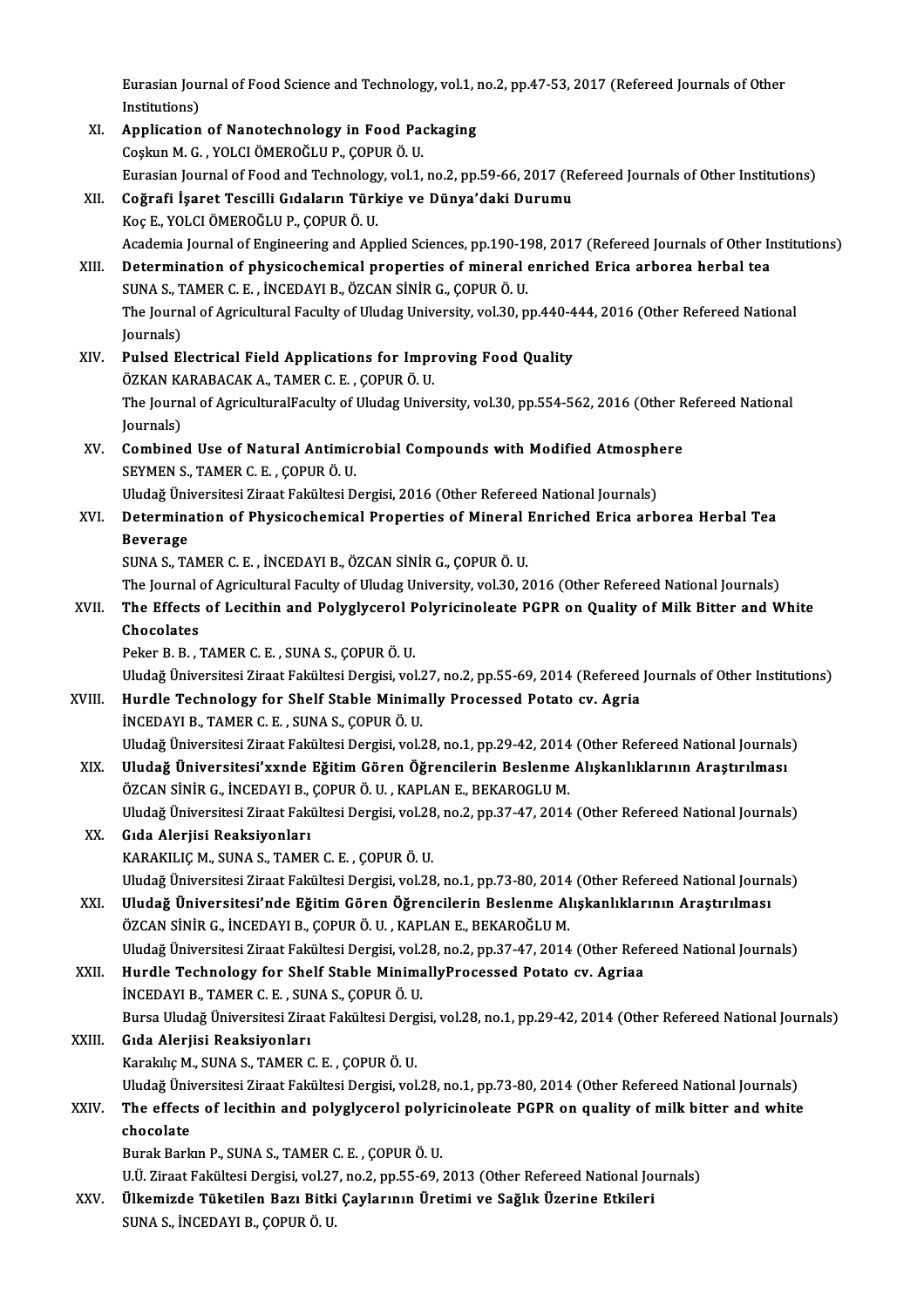|              | Gida Teknolojisi, vol.17, no.8, pp.74-75, 2013 (Other Refereed National Journals)                                                                      |
|--------------|--------------------------------------------------------------------------------------------------------------------------------------------------------|
| XXVI.        | Türkiye de Üretilen Bazı Kurutulmuş Meyvelerin Ekonomik Önemi                                                                                          |
|              | SUNA S., ÖZCAN SİNİR G., Özyürek H., ÇOPUR Ö. U.                                                                                                       |
|              | Tarım Türk, vol.41, pp.66-71, 2013 (National Non-Refereed Journal)                                                                                     |
| XXVII.       | Kurutulmuş Biber ve biber Salçası Üretimi                                                                                                              |
|              | YEKELER F., TAMER C. E., ÇOPUR Ö. U.                                                                                                                   |
|              | Tarım Türk, vol.38, no.7, pp.48-50, 2013 (National Non-Refereed Journal)                                                                               |
| XXVIII.      | Kurutulmuş Domates ve Domates Salçası Üretimi.                                                                                                         |
|              | ÖZYÜREK H., İNCEDAYI B., ÇOPUR Ö. U.<br>Tarımtürk, Tarım ve Köyişleri Bakanlığı Dergisi, no 38, pp.41-46, 2012 (National Non-Refereed Journal)         |
| XXIX.        | Konserve Yapımı ve Konserve Türleri                                                                                                                    |
|              | İNCEDAYI B., ÇOPUR Ö. U.                                                                                                                               |
|              | Tarımtürk, Tarım ve Köyişleri Bakanlığı Dergisi, no 37, pp.16-19, 2012 (National Non-Refereed Journal)                                                 |
| XXX.         | Geleneksel İçeceğimiz Salep ve Faydaları                                                                                                               |
|              | ÖZCAN SİNİR G., TAMER C. E., ÇOPUR Ö. U.                                                                                                               |
|              | Gida Teknolojisi, vol.12, pp.76-77, 2012 (National Non-Refereed Journal)                                                                               |
| XXXI.        | Dondurulmuş Meyve Sebze İhracatının Analizi                                                                                                            |
|              | ÇURKAN A., TAMER C. E., ÇOPUR Ö. U.                                                                                                                    |
|              | Uludağ Üniversitesi Ziraat Fakültesi Dergisi, vol.26, no.1, pp.73-82, 2012 (Other Refereed National Journals)                                          |
| XXXII.       | Gıda Güvenliği ve Önemi                                                                                                                                |
|              | ÇOPUR Ö. U., İNCEDAYI B.                                                                                                                               |
| XXXIII.      | Helal Gida, no.1, pp.20-21, 2010 (National Non-Refereed Journal)<br>Fonksiyonel İçecek Pazarında Meyve-Sebze Sularının Yeri ve Sağlık Üzerine Etkileri |
|              | SUNA S., ÇOPUR Ö. U.                                                                                                                                   |
|              | Gıda Mühendisliği Dergisi, vol.13, no.30, pp.101-107, 2010 (Other Refereed National Journals)                                                          |
| <b>XXXIV</b> | Fonksiyonel İçecek Pazarında Meyve-Sebze Sularının Yeri ve Sağlık Üzerine Etkileri                                                                     |
|              | SUNA S., ÇOPUR Ö. U.                                                                                                                                   |
|              | Uludağ Üniversitesi Ziraat Fakültesi Dergisi, vol.30, pp.101-107, 2010 (Other Refereed National Journals)                                              |
| XXXV         | A Research on the Composition of Pomegranate Molasses                                                                                                  |
|              | INCEDAYI B., TAMER C. E., COPUR Ö. U.                                                                                                                  |
|              | Journal of Agricultural Faculty of Uludag University, vol.24, no.2, pp.37-47, 2010 (Other Refereed National                                            |
|              | Journals)                                                                                                                                              |
| <b>XXXVI</b> | Ülkemiz Gıda Sanayi İçinde Bursa nın Yeri ve Önemi<br>ŞAHİN O., SUNA S., ÇOPUR Ö. U.                                                                   |
|              | Gıda Mühendisliği Dergisi, no.30, pp.98-100, 2010 (Other Refereed National Journals)                                                                   |
| XXXVII.      | Use of Vacuum Impregnation for Minimally Processed Fruits and Vegetables                                                                               |
|              | TAMER C. E., ÇOPUR Ö. U.                                                                                                                               |
|              | PROCEEDINGS OF THE IIIRD INTERNATIONAL SYMPOSIUM ON CUCURBITS, vol.877, pp.577-582, 2009 (Refereed                                                     |
|              | Journals of Other Institutions)                                                                                                                        |
| XXXVIII.     | Chitosan: an Edible Coating for Fresh-Cut Fruits and Vegetables                                                                                        |
|              | TAMER C E , ÇOPUR Ö U                                                                                                                                  |
|              | PROCEEDINGS OF THE IIIRD INTERNATIONAL SYMPOSIUM ON CUCURBITS, 2009 (Refereed Journals of Other                                                        |
|              | Institutions)                                                                                                                                          |
| <b>XXXIX</b> | Konservelerde Bozulmaya Neden Olan Etmenler<br>Parseker Yönel S., ÇOPUR Ö. U.                                                                          |
|              | Standart Ekonomik ve Teknik Dergi, no.561, pp.64-67, 2009 (National Non-Refereed Journal)                                                              |
| XL.          | Trabzon Hurmasının Besleyici Değeri ve Bileşimi                                                                                                        |
|              | PARSEKER YÖNEL S., ÇOPUR Ö. U.                                                                                                                         |
|              | Gıda Mühendisleri Odası Dergisi, no.29, pp.63-67, 2009 (National Non-Refereed Journal)                                                                 |
| XLI.         | MANTAR BİLEŞENLERİNİN TERÖPATİK ETKİLERİ1                                                                                                              |
|              | ÖZTÜRK A., ÇOPUR Ö. U.                                                                                                                                 |
|              |                                                                                                                                                        |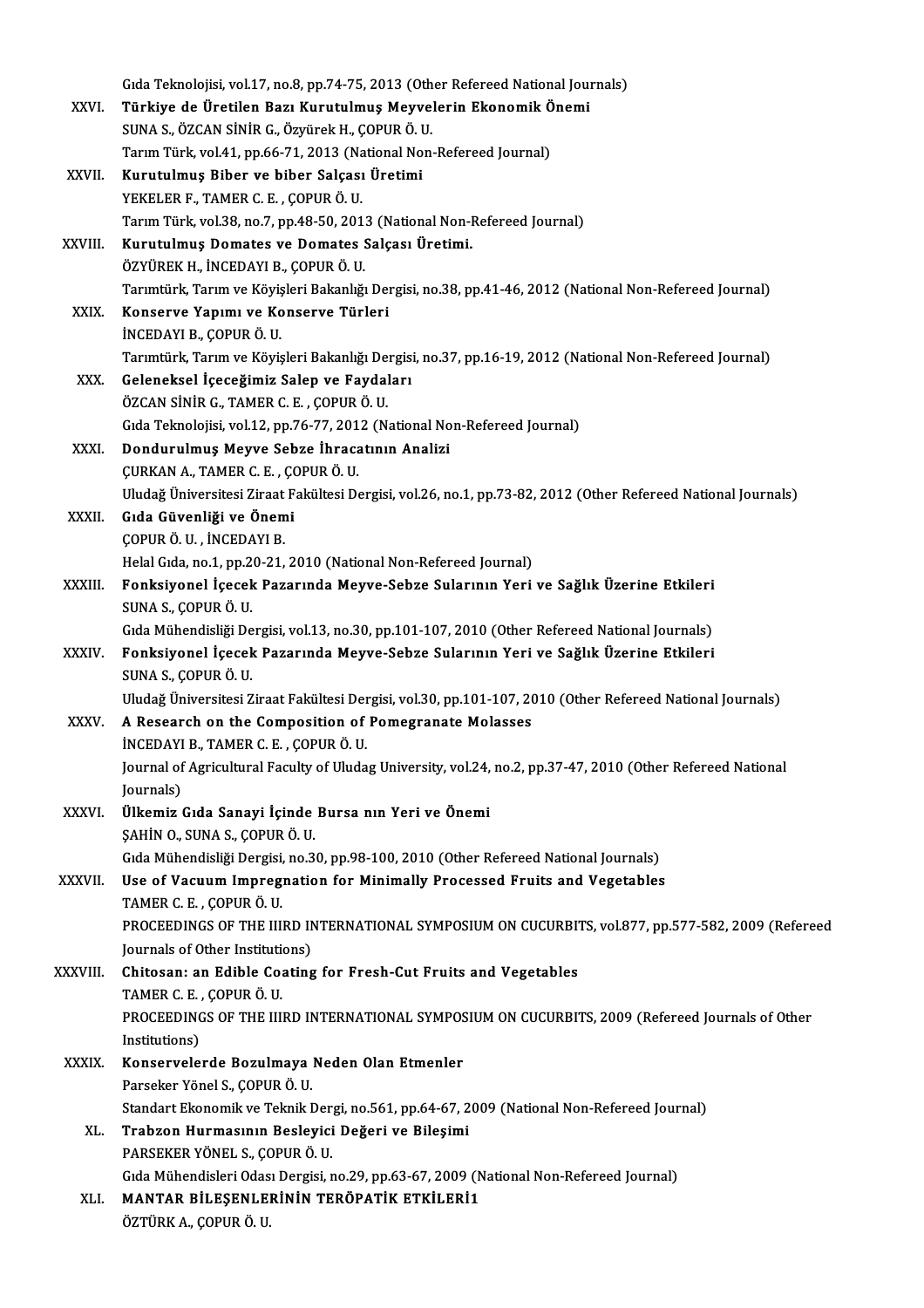|         | Bahçe, vol.38, no.1, pp.19-24, 2009 (Other Refereed National Journals)                                  |
|---------|---------------------------------------------------------------------------------------------------------|
| XLII.   | Güvenilir Gıda Sistemleri                                                                               |
|         | SUNA S., ÇOPUR Ö. U.                                                                                    |
|         | Türk Tarım, no.186, pp.28-33, 2009 (National Non-Refereed Journal)                                      |
| XLIII.  | Bazı Gıdalarımız ve Tarihçeleri III                                                                     |
|         | TAMER C. E., ŞAHAN ŞENEL Y., ÇOPUR Ö. U.                                                                |
|         | Gıda. Dünya Yayınları, no.9, pp.86, 2006 (Other Refereed National Journals)                             |
| XLIV.   | Bazı Gıdalarımızın Tarihçesi I II III                                                                   |
|         | TAMER C. E., ŞAHAN Y., ÇOPUR Ö. U.                                                                      |
|         | Dünya Gıda, 2006 (Other Refereed National Journals)                                                     |
| XLV     | Bursa Yöresinde Yetiştirilen Zeytinlerin Bileşimleri                                                    |
|         | İNCEDAYI B., UYLAŞER V., TAMER C. E., YILMAZ N., ÇOPUR Ö. U.                                            |
|         | Hasad Gida, vol.21, no.248, pp.18-23, 2006 (National Non-Refereed Journal)                              |
| XLVI.   | Bazı Gıdalarımız ve Tarihçeleri I                                                                       |
|         | TAMER C. E., ŞAHAN ŞENEL Y., ÇOPUR Ö. U.                                                                |
|         | Gida. Dünya Yayınları, no.7, pp.81-84, 2006 (Other Refereed National Journals)                          |
| XLVII.  | Bazı Gıdalarımız ve Tarihçeleri II                                                                      |
|         | TAMER C. E., ŞAHAN ŞENEL Y., ÇOPUR Ö. U.                                                                |
|         | Gıda. Dünya Yayınları, no.8, pp.92-93, 2006 (Other Refereed National Journals)                          |
| XLVIII. | Evaluation of Rose Hips Rosa spp Selections                                                             |
|         | TÜRKBEN C., BARUT E., ÇOPUR Ö. U., DURGUT E., HIMELRİCK D.                                              |
|         | Int. J. of Fruit Science, vol.5, no.2, pp.113-121, 2005 (Refereed Journals of Other Institutions)       |
| XLIX.   | Evaluation of Rose Hips Rosa spp Selection                                                              |
|         | TÜRKBEN C., BARUT E., ÇOPUR Ö. U., DURGUT E., HIMELRICK D. G.                                           |
|         | INTERNATIONAL JOURNAL OF FRUIT SCIENCE, vol.5, no.2, pp.113-121, 2005 (Refereed Journals of Other       |
|         | Institutions)                                                                                           |
| L.      | Gıda Güvenliği ve Tarımda Planlama                                                                      |
|         | TAMER C. E., İNCEDAYI B., ÇOPUR Ö. U.                                                                   |
|         | Türktarım, Tarım ve Köyişleri Bakanlığı Dergisi, no.160, pp.28-31, 2004 (National Non-Refereed Journal) |
| LI.     | Ekolojik Tarım ve Ülkemizdeki Durumu                                                                    |
|         | TAMER C. E., İNCEDAYI B., ÇOPUR Ö. U.                                                                   |
|         | Dünya Gıda, no.6, pp.69-72, 2003 (National Non-Refereed Journal)                                        |
| LII.    | Modern Bir Catering Sistemi Cook Chill                                                                  |
|         | ÇOPUR Ö. U., TAMER C. E.                                                                                |
|         | Gida, no.28, pp.159-167, 2003 (Other Refereed National Journals)                                        |
| LIII.   | Boza ve Yeni Yaklaşımlar                                                                                |
|         | TAMER C. E., ÇOPUR Ö. U.                                                                                |
|         | Dünya Gıda Dergisi, no.4, pp.61-62, 2003 (Other Refereed National Journals)                             |
| LIV.    | Düşük Kalorili Light Boza Üretiminin Araştırılması                                                      |
|         | UYLAŞER V, TAMER C E , ÇOPUR Ö U                                                                        |
|         | Dünya Gıda Dergisi, no.7, pp.119-122, 2002 (Other Refereed National Journals)                           |
| LV.     | Tarhana Üretiminde Farklı Uygulamaların Ürün Kalitesine Etkisi                                          |
|         | Çopur Ö. U., Göçmen D., Tamer C. E., Gürbüz O.                                                          |
|         | Gida, no.26, pp.339-346, 2001 (Other Refereed National Journals)                                        |
| LVI.    | Taze Dondurulmuş ve Kurutulmuş Kayısılardan Üretilen Reçellerin Kalitelerinin Belirlenmesi              |
|         | ÇOPUR Ö. U., TAMER C. E.                                                                                |
|         | Gida. Dünya Yayınları, no.50, pp.46-53, 2000 (Other Refereed National Journals)                         |
| LVII.   | Dondurma Üretiminde HACCP Sisteminin Uygulanması                                                        |
|         | ÇOPUR Ö. U., TAMER C. E.                                                                                |
|         | Alışveriş - Market Dergisi, no.8, pp.31-33, 2000 (National Non-Refereed Journal)                        |
| 1.17111 | Antiolisidan Witaminlan                                                                                 |

LVIII. Antioksidan Vitaminler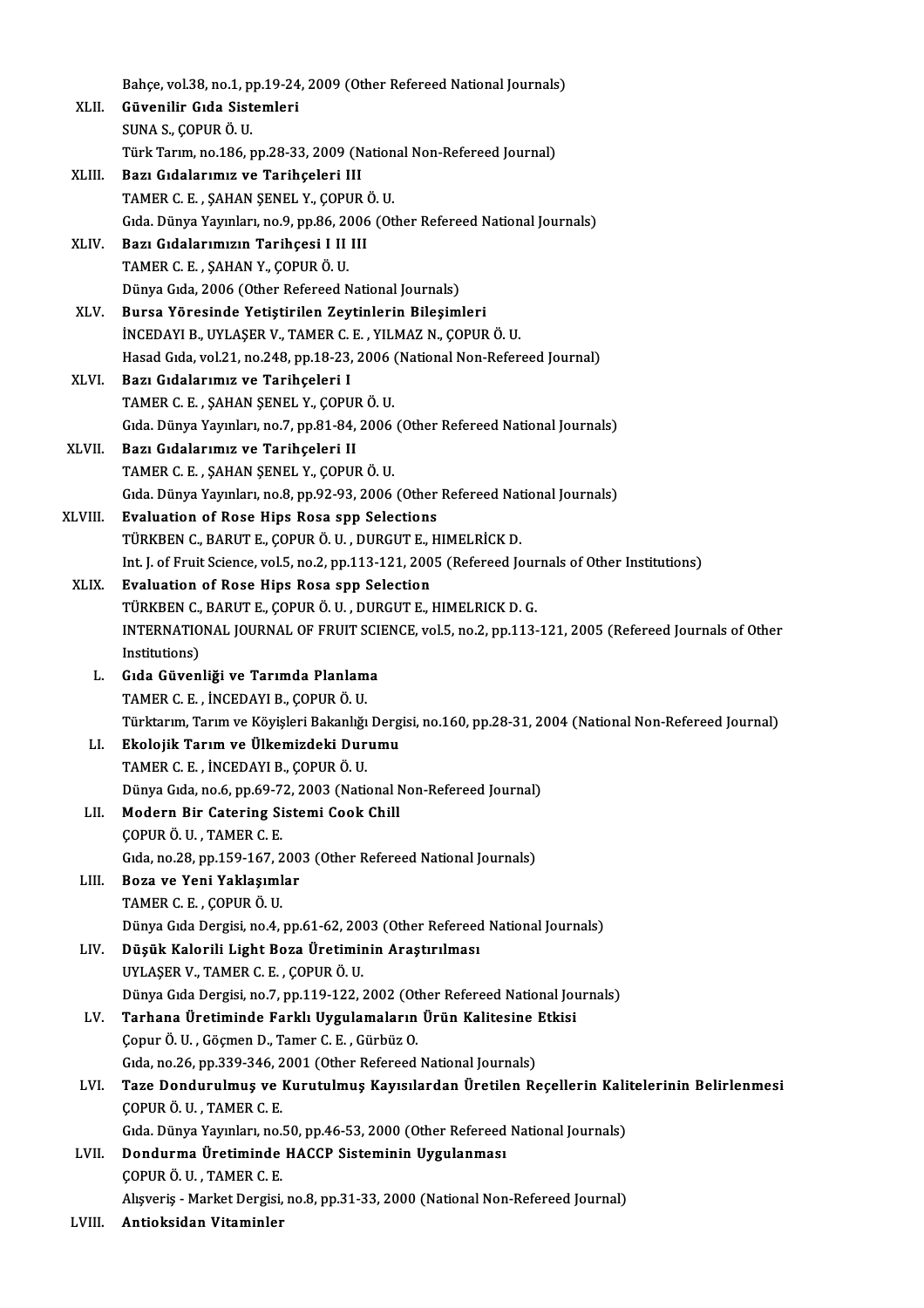|              | GÜLDAŞ M., YEMNİ E., ÇOPUR Ö. U.                                                                  |
|--------------|---------------------------------------------------------------------------------------------------|
|              | Gida, no.3, pp.58-60, 2000 (Other Refereed National Journals)                                     |
| LIX.         | Havuç Suyu Üretiminde Optimizasyon                                                                |
|              | ÇOPUR Ö. U., ÖZŞAR Ö.                                                                             |
|              | Gida. Dünya Yayınları, no.60, pp.73-78, 2000 (Other Refereed National Journals)                   |
| LX.          | Sebze Suyu Üretimi ve Beslenmemizdeki Önemi                                                       |
|              | ÇOPUR Ö. U., TAMER C. E.                                                                          |
|              | Gida. Dünya Yayınları, no.59, pp.86-91, 2000 (Other Refereed National Journals)                   |
| LXI.         | Güney Marmara Bölgesi nde Gıda Eğitim Araştırma ve Sanayinin Durumu ve Alınması Gereken           |
|              | Önlemler                                                                                          |
|              | ÇOPUR Ö. U., BAŞOĞLU F., ŞAHİN İ.                                                                 |
|              | Alışveriş - Market Dergisi, no.7, pp.28-29, 2000 (National Non-Refereed Journal)                  |
| LXII.        | Alkolsüz İçeceklerde Yapay Tatlandırıcıların Kullanımı                                            |
|              | ÇOPUR Ö. U., TAMER C. E.                                                                          |
|              | Gida. Dünya Yayınları, no.43, pp.36-39, 1999 (Other Refereed National Journals)                   |
| LXIII.       | Gıdalara Isıl İşlem Uygulamada Yeni Bir Yöntem Ohmik Isıtma                                       |
|              | ÇOPUR Ö. U., TAMER C. E.                                                                          |
|              | Gida. Dünya Yayınları, no.37, pp.42-45, 1998 (Other Refereed National Journals)                   |
| LXIV.        | Microbial Load of a Production Line for Apple Juice Concentrate                                   |
|              | ŞAHİN İ., BAŞOĞLU F., ÇOPUR Ö. U. , KORUKLUOĞLU M., UYLAŞER V., AKPINAR BAYİZİT A.                |
|              | Adv. Food Sci. (CMTL), vol.20, no.5, pp.137-143, 1998 (Refereed Journals of Other Institutions)   |
| LXV.         | Gıdaların Radyasyonla Muhafazaları                                                                |
|              | ÇOPUR Ö. U., TAMER C. E.                                                                          |
|              | Gıda. Dünya Yayınları, no.26, pp.40-44, 1998 (Other Refereed National Journals)                   |
| LXVI.        | Gıda Katkı Maddesi Olarak Aljinatlar                                                              |
|              | ÇOPUR Ö. U., TAMER C. E.                                                                          |
|              | Gida. Dünya Yayınları, no.24, pp.28-32, 1997 (Other Refereed National Journals)                   |
| LXVII.       | İnegöl Çevresinde Yetiştirilen Stanley Çeşidi Siyah Eriklerin Konserveye İşlenmesi Üzerine Bir    |
|              | Arastırma                                                                                         |
|              | DÖNMEZ G., ÇOPUR Ö. U.                                                                            |
|              | Gida, no.22, pp.157-163, 1997 (Other Refereed National Journals)                                  |
| LXVIII.      | Domates Suyu Kalitesine Palperleme İşleminin Etkisi                                               |
|              | ÇOPUR Ö. U., BAŞOĞLU F., İŞGÖZ B.                                                                 |
|              | U.Ü. Ziraat Fak. Dergisi, no.12, pp.169-180, 1996 (Other Refereed National Journals)              |
| LXIX.        | Havuç Turp Kereviz Karnabaharın Nitrat ve Nitrit Miktarı Üzerinde Araştırma                       |
|              | ŞAHİN İ., ÇOPUR Ö. U., KORUKLUOĞLU M., GÖÇMEN D., ERSÖZ N.                                        |
|              | U.Ü. Ziraat Fak. Dergisi, no.11, pp.27, 1995 (Other Refereed National Journals)                   |
| LXX.         | Meyveli Yoğurt Üretiminde Bazı Stabilizer Maddelerin Kullanılma Olanakları Üzerinde Bir Araştırma |
|              | ÇOPUR Ö. U., KORUKLUOĞLU M., DÖNMEZ G.                                                            |
|              | U.Ü. Ziraat Fak. Dergisi, no.10, pp.71-81, 1993 (Other Refereed National Journals)                |
| LXXI.        | Pektinin Bazı Özelliklerinin Belirlenmesi Üzerine Bir Araştırma                                   |
|              | ÇOPUR Ö. U., DÖNMEZ G.                                                                            |
|              | U.Ü. Ziraat Fak. Dergisi, no.9, pp.173-181, 1993 (Other Refereed National Journals)               |
| <b>LXXII</b> | Azotlu Gübrelerin Domates Bitkisinin Bazı Fiziksel ve Kimyasal Özellikleri Üzerine Etkileri       |
|              | ÇOPUR Ö U , KATKAT A                                                                              |
|              | U.Ü. Ziraat Fak. Dergisi, no.9, pp.119-129, 1992 (Other Refereed National Journals)               |
| LXXIII.      | Yaş Mantının Uzun Süre Dayandırılması Üzerinde Bir Araştırma                                      |
|              | BAŞOĞLU F., ÇOPUR Ö. U.                                                                           |
|              | Gıda ve Yem Bilimi Teknolojisi Dergisi, no.3, pp.11-16, 1992 (Other Refereed National Journals)   |
| <b>LXXIV</b> | Zeytinin Reçel Üretimine Uygunluğu Üzerinde Bir Araştırma                                         |
|              | ÇOPUR Ö. U., ÇAKIR M.                                                                             |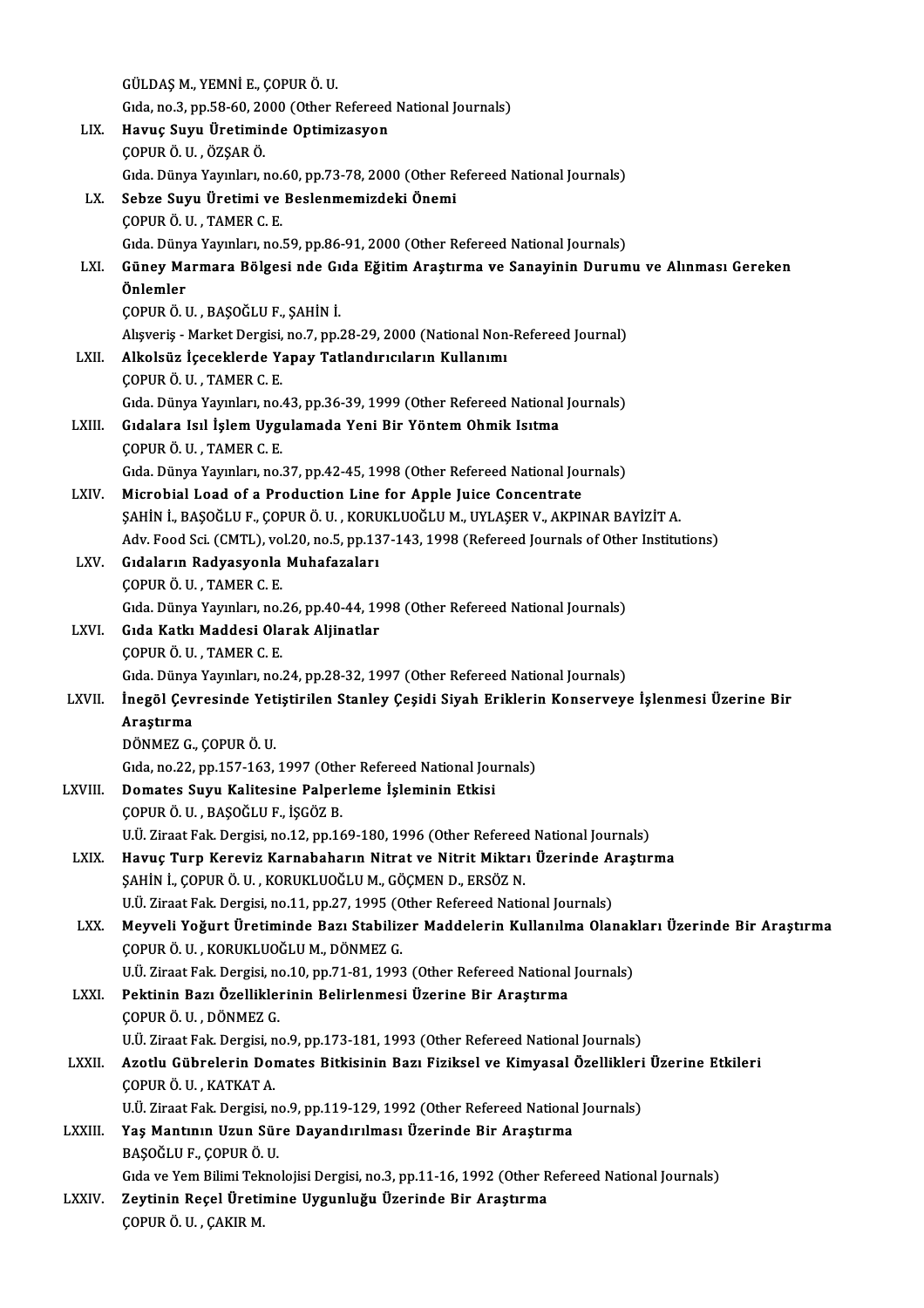U.Ü. Ziraat Fak. Dergisi, no.8, pp.113-122, 1991 (Other Refereed National Journals)

U.Ü. Ziraat Fak. Dergisi, no.8, pp.113-122, 1991 (Other Refereed National Journals)<br>LXXV. Küçük Zeytin İşletmelerinde Kullanılan Sınıflandırma Makineleri ve İşlevleri Üzerinde Bir Araştırma<br>VÜKSEL G. CORUR Ö. U YÜKSEL G., ÇOPUR Ö. U. Küçük Zeytin İşletmelerinde Kullanılan Sınıflandırma Makineleri ve İşlevle<br>YÜKSEL G., ÇOPUR Ö. U.<br>U.Ü. Ziraat Fak. Dergisi, no.7, pp.119-122, 1990 (Other Refereed National Journals)<br>Flma Suun Dunultma Tontugu ile Flma Suun

U.Ü. Ziraat Fak. Dergisi, no.7, pp.119-122, 1990 (Other Refereed National Journals)

# LXXVI. Elma Suyu Durultma Tortusu ile Elma Suyu Konsantratlarından Üretilen Elma Şaraplarının Kalite

KILIÇO.,ÇOPURÖ.U. ,ETELM.

Doğa Tarım ve Ormancılık Dergisi, no.2, pp.241-247, 1988 (Other Refereed National Journals)

# boga Tarim ve ormanciil<br>Books & Book Chapters

|       | <b>Books &amp; Book Chapters</b>                                                                                                  |
|-------|-----------------------------------------------------------------------------------------------------------------------------------|
| Ι.    | <b>Making Cocoa Origin Traceable</b>                                                                                              |
|       | KAMİLOĞLU BEŞTEPE S., YOLCI ÖMEROĞLU P., ÇOPUR Ö. U.                                                                              |
|       | in: Trends in Sustainable Chocolate Production, Galanakis C.M, Editor, Springer, pp.189-223, 2022                                 |
| П.    | Preservation of Beverage Nutrients by High Hydrostatic Pressure                                                                   |
|       | ÖZKAN KARABACAK A., İNCEDAYI B., ÇOPUR Ö. U.                                                                                      |
|       | in: Preservatives and Preservation Approaches in Beverages, Alexandru Grumezescu Alina-Maria Holban, Editor,                      |
|       | Elsevier, Woodhead Publishing, pp.309-337, 2019                                                                                   |
| III.  | Technology and Nutritional Value of Powdered Drinks                                                                               |
|       | ÇOPUR Ö. U., İNCEDAYI B., ÖZKAN KARABACAK A.                                                                                      |
|       | in: Production and Management of Beverages, Alexandru Grumezescu Alina-Maria Holban, Editor, Woodhead                             |
|       | Publishing, pp 47-83, 2019                                                                                                        |
| IV.   | Functional and traditional nonalcoholic beverages in Turkey.                                                                      |
|       | TAMER C. E., YOLCI ÖMEROĞLU P., ÇOPUR Ö. U.                                                                                       |
|       | in: The Science of Beverages. Vol. 6. Non-Alcoholic Beverages, ALEXANDRU MIHAI GRUMEZESCU, ALINA MARIA                            |
|       | HOLBAN, Editor, Elsevier, Kinglington, pp.483-513, 2019                                                                           |
| V.    | Extraction techniques for plant-based bio-active compounds                                                                        |
|       | YOLCI ÖMEROĞLU P., Acoğlu B., ÖZDAL T., TAMER C. E., ÇOPUR Ö. U.                                                                  |
|       | in: Natural Bio-active Compounds Volume 2: Chemistry, Pharmacology and Health Care Practices, Mallappa                            |
|       | Kumara Swamy, Mohd Sayeed Akhtar, Editor, Springer, pp.465-492, 2019                                                              |
| VI.   | A Perspective on Consumption of Energy Drinks                                                                                     |
|       | İNCEDAYI B., ÇOPUR Ö. U., ÖZKAN KARABACAK A., BEKAR E.                                                                            |
|       | in: Sports and Energy Drinks, Alexandru Grumezescu Alina-Maria Holban, Editor, Elsevier, Woodhead Publishing,<br>pp 539-565, 2019 |
| VII.  | 01. A New Approach: Replacement and Alternative Foods For Food Industry                                                           |
|       | SUNA S., ÇOPUR Ö. U.                                                                                                              |
|       | in: Handbook of Food Bioengineering (Multi-Volume Set), Vol 17: Alternative and Replacement Foods, Alexandru                      |
|       | Grumezescu Alina-Maria Holban, Editor, Elsevier, pp.1-30, 2018                                                                    |
| VIII. | Effects of drying methods on the composition of volatile compounds in fruits and vegetables                                       |
|       | ÖZKAN KARABACAK A., ÖZCAN SİNİR G., ÇOPUR Ö. U.                                                                                   |
|       | in: Flavour Science, Siegmund, B., Leitner, E., Editor, Verlag der Technischen Universität Graz, Austria, Graz, pp.95-            |
|       | 98,2018                                                                                                                           |
| IX.   | Üç Boyutlu Yazıcıların Gıda Alanında Kullanımı                                                                                    |
|       | YOLCI ÖMEROĞLU P., Koç E., ÖZDAL T., ÇOPUR Ö. U.                                                                                  |
|       | in: Mühendislikte Güncel Yaklaşımlar, Prof.Dr.Yakup Hameş, Editor, Nobel Akademik, Ankara, pp.271-290, 2018                       |
| Х.    | Effects of drying methods on the composition of volatile compounds in fruits and vegetables                                       |
|       | ÖZKAN KARABACAK A., ÖZCAN SİNİR G., ÇOPUR Ö. U.                                                                                   |
|       | in: FLAVOUR SCIENCE Proceedings of the XV Weurman Flavour Research Symposium, Siegmund, B. And Leitner, E,                        |
|       | Editor, Verlag der Technischen Universität Graz, Austria, Graz, pp.95-98, 2018                                                    |
| XI.   | Bioavailability and Delivery of Nutraceuticals by Nanoparticles                                                                   |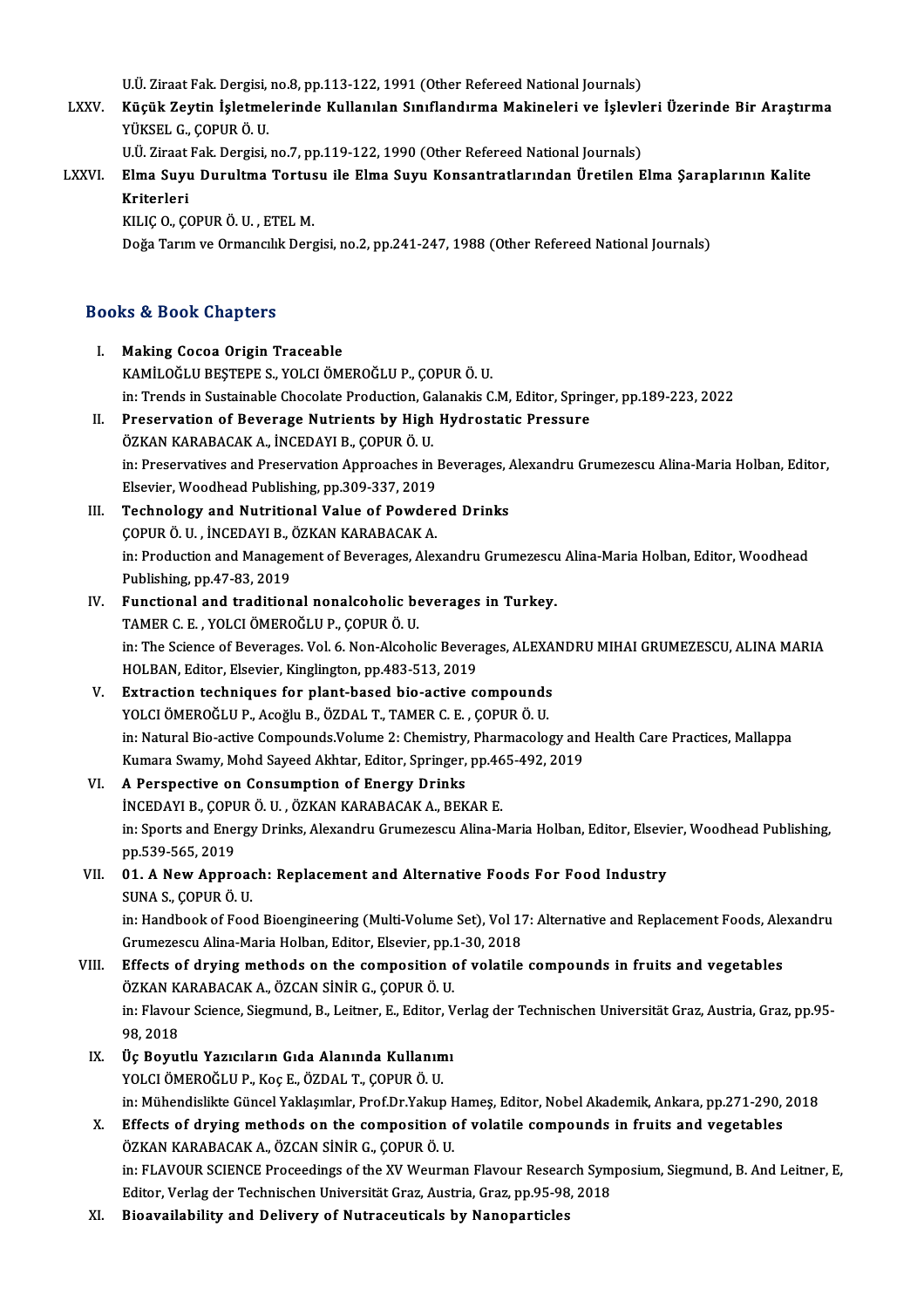TAMER C. E. , ÇOPUR Ö. U.<br>İn: Nanatashnelegy in Fee

in: Nanotechnology in Food Industry Multi Volume Set, Alexandru Mihai Grumezescu, Editor, Elsevier, pp.535-575,<br>2016 TAME<br>in: Nai<br>2016<br>Bioar in: Nanotechnology in Food Industry Multi Volume Set, Alexandru Mihai<br>2016<br>XII. Bioavailability and Delivery of Nutraceuticals by Nanoparticles<br>TAMER C E COPUR Ö U

# 2016<br>Bioavailability and Del:<br>TAMER C. E. , ÇOPUR Ö. U.<br>in: Nanatashnelegy in the

TAMER C. E., ÇOPUR Ö. U.

in: Nanotechnology in the Agri Food Industry Nutraceuticals, Grumezescu, A.M, Editor, Academic Press , pp.535-<br>575, 2016 in: Nanotechnology in the Agri Food Industry Nutraceuticals, Grun<br>575, 2016<br>XIII. Development of Value-Added Products from Food Wastes<br>Tamar C. E. Capur Ö. II

# 575, 2016<br>Development of Value<br>Tamer C. E. , Çopur Ö. U.<br>in: Eood Processing: Stre Tamer C. E. , Çopur Ö. U.<br>in: Food Processing: Strategies for Quality Assessment "Fruit Processing", A. Malik et al., Editor, Springer, Tamer C. E. , Çopur Ö. U.<br>in: Food Processing: Strategies for Quality Ass<br>London/Berlin , New York, pp.453-475, 2014<br>Erwit Processing London/Berlin , New Yo<br>Fruit Processing<br>Çopur Ö. U. , Tamer C. E.<br>in: Eood Processing: Stra

# XIV. Fruit Processing<br>Copur Ö. U., Tamer C. E.

Fruit Processing<br>Çopur Ö. U. , Tamer C. E.<br>in: Food Processing: Strategies for Quality Assessment "Fruit Processing", A. Malik et al., Editor, Springer,<br>Landan (Barlin, Navy Yark, pp.9, 25, 2014 Çopur Ö. U. , Tamer C. E.<br>in: Food Processing: Strategies for Quality<br>London/Berlin , New York, pp.9-35, 2014

# London/Berlin , New York, pp.9-35, 2014<br>Refereed Congress / Symposium Publications in Proceedings

- I. Effect of salt concentration on the structure and preference of Mihalic cheese KESER G., CİNİVİZ M., ARAL BAŞKAYA I., ÖZCANT., YILMAZ ERSAN L., ÇOPUR Ö. U., KANER Ö.<br>KESER G., CİNİVİZ M., ARAL BAŞKAYA I., ÖZCAN T., YILMAZ ERSAN L., ÇOPUR Ö. U., KANER Ö.<br>Latin American Conference on Natural and Annlie Latin American Conference on Natural and Applied Sciences, November 5-6, 2021, Villahermosa, Mexico,<br>Villahermosa, Mexico, 05 November 2021 KESER G., CİNİVİZ M., ARAL BAŞKAYA I., ÖZ<br>Latin American Conference on Natural and<br>Villahermosa, Mexico, 05 November 2021<br>Evaluation of somatis sell seunt of rel Latin American Conference on Natural and Applied Sciences, November 5-6, 2021, Villah<br>Villahermosa, Mexico, 05 November 2021<br>II. Evaluation of somatic cell count of raw milk depending on seasonal variation<br>Ciniviz M. KESER
- Villahermosa, Mexico, 05 November 2021<br><mark>Evaluation of somatic cell count of raw milk depending on seasonal vari</mark>.<br>CİNİVİZ M., KESER G., ARAL BAŞKAYA I., YILMAZ ERSAN L., ÖZCAN T., ÇOPUR Ö. U.<br>Latin American Conference on N Evaluation of somatic cell count of raw milk depending on seasonal variation<br>CiNiViZ M., KESER G., ARAL BAŞKAYA I., YILMAZ ERSAN L., ÖZCAN T., ÇOPUR Ö. U.<br>Latin American Conference on Natural and Applied Sciences, November CINIVIZ M., KESER G., ARAL BAŞKAYA I., YI<br>Latin American Conference on Natural and<br>Villahermosa, Mexico, 05 November 2021<br>Cide Güye pliğinin Sağlanmasında Güy Latin American Conference on Natural and Applied Sciences, November 5-6, 2021, Vi<br>Villahermosa, Mexico, 05 November 2021<br>III. Gıda Güve nliğinin Sağlanmasında Güncel Yaklaşımlar: Işınlama Teknolojisi<br>ACQĞLU B. Kos Alibasoğ
- Villahermosa, Mexico, 05 November 2021<br>III. Gıda Güve nliğinin Sağlanmasında Güncel Yaklaşımlar: Işınlama Teknolojisi<br>ACOĞLU B., Koç Alibaşoğlu E., YOLCI ÖMEROĞLU P., ÇOPUR Ö. U. Gıda Güve nliğinin Sağlanmasında Güncel Yaklaşımlar: Işınlama Teknolojisi<br>ACOĞLU B., Koç Alibaşoğlu E., YOLCI ÖMEROĞLU P., ÇOPUR Ö. U.<br>4. Uluslararası Beslenme Obezite ve Toplum Sağlığı Kongresi, İstanbul, Turkey, 24 - 25 ACOĞLU B., Koç Alibaşoğlu E., YOLCI ÖMEROĞLU P., ÇOPUR Ö. U.<br>1. Uluslararası Beslenme Obezite ve Toplum Sağlığı Kongresi, İstanbul, Turkey, 24 - 25 December 20<br>1. Assessment of the elemental content and bioaccessibility of
- 4. Uluslararası Beslenme Obezite ve Toplum Sağlığı Kongresi, İstanbul, Turkey, 24 25 I<br>Assessment of the elemental content and bioaccessibility of Matthiola incana<br>Ünal T. T. , Bekar E., Seven Erdemir Ü., Akpınar Bayizit IV. Assessment of the elemental content and bioaccessibility of Matthiola incana by ICP-MS<br>Ünal T. T., Bekar E., Seven Erdemir Ü., Akpınar Bayizit A., Yolcı Ömeroğlu P., Çopur Ö. U.<br>2nd International Conference on Preventi Ünal T. T. , Bekar E., Seven Erdemir Ü., Akpınar Bayizit A., Yolcı Ömeroğlu P., Çopur Ö. U.<br>2nd International Conference on Preventive Medicine, Elazığ, Turkey, 25 - 28 November 2020, pp.37<br>7. Gıda Güve nliğinin Sağlanması
- 2nd International Conference on Preventive Medicine, Elazığ, Tu<br>Gıda Güve nliğinin Sağlanmasında Güncel Yaklaşımlar: Vı<br>Koç Alibaşoğlu E., ACOĞLU B., YOLCI ÖMEROĞLU P., ÇOPUR Ö. U.<br>4. Uluslaranası Beslanma Obasita ve Tanlu Gıda Güve nliğinin Sağlanmasında Güncel Yaklaşımlar: Vurgulu Elektrik Alan Teknolojisi<br>Koç Alibaşoğlu E., ACOĞLU B., YOLCI ÖMEROĞLU P., ÇOPUR Ö. U.<br>4. Uluslararası Beslenme Obezite ve Toplum Sağlığı Kongresi, İstanbul, Tur
- Koç Alibaşoğlu E., ACOĞLU B., YOLCI ÖMEROĞLU P., ÇOPUR Ö. U.<br>4. Uluslararası Beslenme Obezite ve Toplum Sağlığı Kongresi, İstanbul, Turkey, 24 25 December 2020<br>VI. Determination of the elemental content of Tagetes erecta 4. Uluslararası Beslenme Obezite ve Toplum Sağlığı Kongresi, İstanbul, Tur<br>Determination of the elemental content of Tagetes erecta by ICP-<br>potential effects on the organism by in-vitro digestibility studies<br><sup>Ünal T. T.</sub> P</sup> Determination of the elemental content of Tagetes erecta by ICP-MS and investigation of the<br>potential effects on the organism by in-vitro digestibility studies<br>Ünal T. T. , Bekar E., Seven Erdemir Ü., Akpınar Bayizit A., Y 2nd International Conference on Preventive Medicine, Elazığ, Turkey, 25 - 28 December 2020, pp.26 Ünal T. T. , Bekar E., Seven Erdemir Ü., Akpınar Bayizit A., Yolcı Ömeroğlu P., Çopur Ö. U.<br>2nd International Conference on Preventive Medicine, Elazığ, Turkey, 25 - 28 December 2020, pp.26<br>VII. Determination of Elemen
- 2nd Intern<br>Determin<br>Province<br>Seven Erde Determination of Element Levels of Bee Pollen Sample<br>Province<br>Seven Erdemir Ü., Bekar E., Ünal T. T. , Çopur Ö. U. , Çelik M. A.<br>2nd International Conference on Preventive Medicine, Flarvă

Province<br>Seven Erdemir Ü., Bekar E., Ünal T. T. , Çopur Ö. U. , Çelik M. A.<br>2nd International Conference on Preventive Medicine, Elazığ, Turkey, 25 - 28 November 2020, pp.31<br>Değal bir antimikrabiyal madde alan propolisin g Seven Erdemir Ü., Bekar E., Ünal T. T. , Çopur Ö. U. , Çelik M. A.<br>2nd International Conference on Preventive Medicine, Elazığ, Turkey, 25 - 28 Noven<br>VIII. Doğal bir antimikrobiyal madde olan propolisin gıda endüstrisi

- 2nd International Conference on Preven<br>Doğal bir antimikrobiyal madde ola<br>ÖZCAN SİNİR G., şahin g.k., ÇOPUR Ö.U.<br><sup>2nd International Eurosian Conference o</sup> Doğal bir antimikrobiyal madde olan propolisin gıda endüstrisindeki yeri<br>ÖZCAN SİNİR G., şahin g. k. , ÇOPUR Ö. U.<br>3rd International Eurasian Conference on Biological and Chemical Sciences (EurasianBioChem 2020), 19 - 20<br>M ÖZCAN SİNİR<br>3rd Internati<br>March 2020<br>A Pessensh 3rd International Eurasian Conference on Biological and Chemical Sciences (EurasianBioChem :<br>March 2020<br>IX. A Research on Potential Use of Prickly Pear (Opuntia ficus indica) in Food Industry<br>DOČAN N. INCEDAVI B. TAMER C.
- March 2020<br>A Research on Potential Use of Prickly Pear<br>DOĞAN N., İNCEDAYI B., TAMER C. E. , ÇOPUR Ö. U.<br>1st International Cobel·litane Agriculture Congress A Research on Potential Use of Prickly Pear (Opuntia ficus indica)<br>DOĞAN N., İNCEDAYI B., TAMER C. E. , ÇOPUR Ö. U.<br>1st International Gobeklitepe Agriculture Congress, 25 - 27 November 2019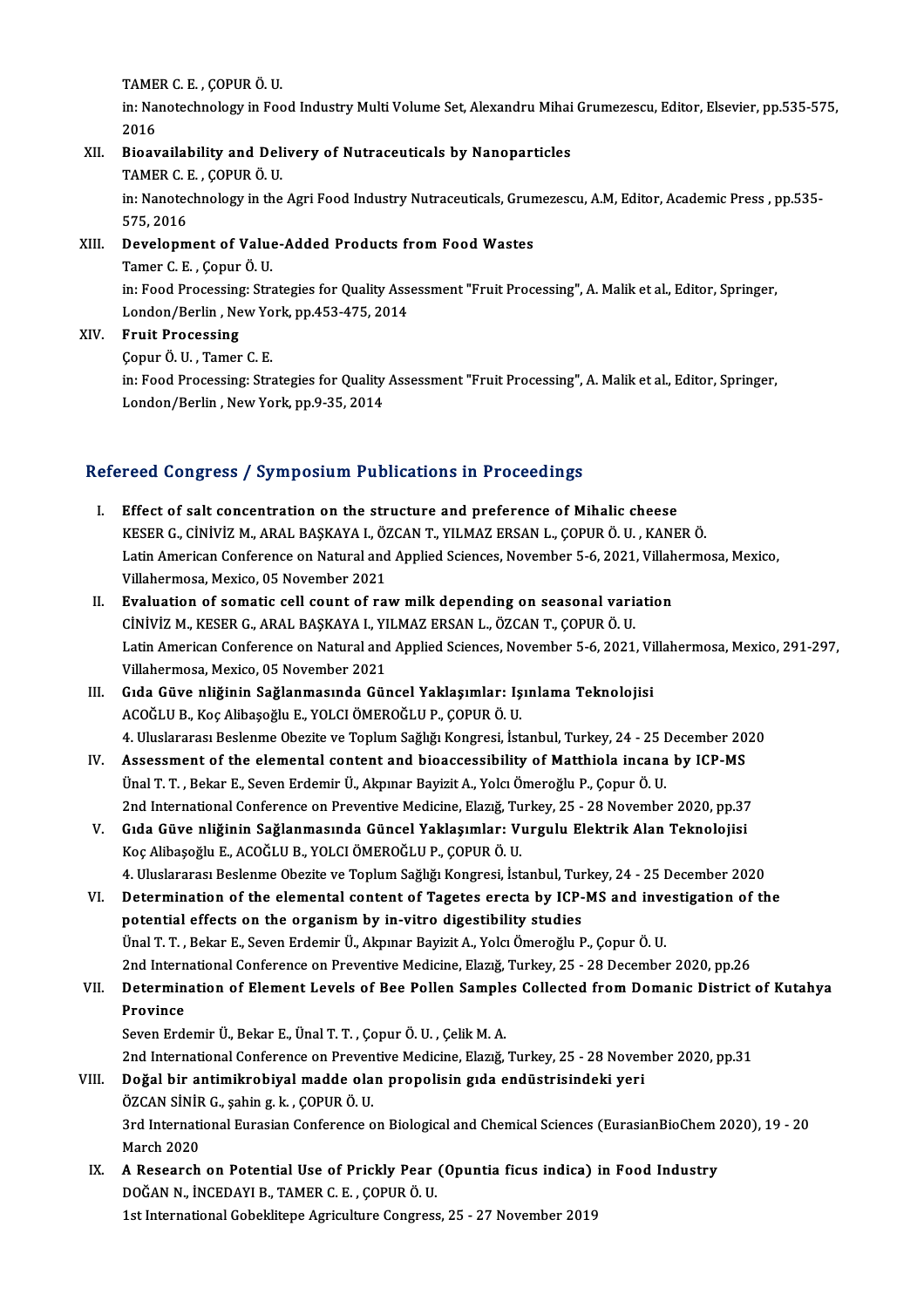| Х.     | Drying Kinetics and Quality Characteristics of Hot Air Dried Potato cv. Jelly under Different Process<br><b>Parameters</b>                                       |
|--------|------------------------------------------------------------------------------------------------------------------------------------------------------------------|
|        | TÜRKMEN EROL N., İNCEDAYI B., SARI F., ÇOPUR Ö. U.<br>International Conference on Agronomy and Food Science and Technology (AgroFood), İstanbul, Turkey, 20 - 21 |
|        | June 2019, pp 172-189                                                                                                                                            |
| XI.    | Ultrasound: As a Pre-treatment in Fruit and Vegetable Processing                                                                                                 |
|        | ÖZKAN KARABACAK A., TAMER C. E., ÇOPUR Ö. U., YAĞCILAR M.                                                                                                        |
|        | International Congress on Engineering and Life Science, 26 - 29 April 2018                                                                                       |
| XII.   | Drying Kinetics and Color Properties of Lemon Balm (Melissa officinalis) Leaves Dried by Convective                                                              |
|        | <b>Hot Air Drying</b>                                                                                                                                            |
|        | SUNA S., ÖZKAN KARABACAK A., TAMER C. E., ÇOPUR Ö. U.                                                                                                            |
|        | XIIIth International Conference of Food Physicists, 23 - 25 October 2018                                                                                         |
| XIII.  | Determination of Physicochemical Properties, Bioaccessibility of Phenolics and Antioxidant Capacity                                                              |
|        | of Mineral Enriched Linden Herbal Tea Beverage                                                                                                                   |
|        | SUNA S., TAMER C. E., ÇOPUR Ö. U.                                                                                                                                |
|        | ICBFBS 2018: 20th International Conference on Biotechnology, Food and Beverage Sciences, 12 - 13 February<br>2018                                                |
| XIV.   | Influence Of Convective Hot Air Drying On Drying Kinetics And Some Quality Characteristics Of                                                                    |
|        | <b>Pumpkin Slices</b>                                                                                                                                            |
|        | ÖZKAN KARABACAK A., TAMER C. E., SUNA S., ÇOPUR Ö. U.                                                                                                            |
|        | 18th International Nutrition Diagnostics Conference, 22 - 25 September 2018                                                                                      |
| XV.    | Effects of convective hot air drying on drying characteristics, colour, total phenolic content and                                                               |
|        | antioxidant capacity of carrot slices.                                                                                                                           |
|        | ÖZKAN KARABACAK A., TAMER C. E., ÇOPUR Ö. U.                                                                                                                     |
|        | International Congress on Engineering and Life Science, 26 - 29 April 2018                                                                                       |
| XVI.   | Food Safety and Quality Issues in Organic Farming                                                                                                                |
|        | Şahin Dİlmenler P., YOLCI ÖMEROĞLU P., TAMER C. E., ÇOPUR Ö. U.                                                                                                  |
|        | International Agricultural Science Congress, 9 - 12 May 2018                                                                                                     |
| XVII.  | Effect of Non-Thermal Food Processing Technologies on Reducing Pesticide Residues                                                                                |
|        | Acoğlu B., YOLCI ÖMEROĞLU P., TAMER C. E., COPUR Ö. U.                                                                                                           |
| XVIII. | 1st International GAP Agriculture and Livestock Congress, 25 - 27 April 2018<br>Protection of Traditional Foods with Geographical Indications                    |
|        | TAMER C. E., Koç E., YOLCI ÖMEROĞLU P., ÖZDAL T., ÇOPUR Ö. U.                                                                                                    |
|        | 4th International Symposium on Traditional Foods from Adriatic to Caucasus, 19 - 21 April 2018                                                                   |
| XIX.   | A General Research on Traditional Food in Bursa                                                                                                                  |
|        | Koç E., TAMER C. E., YOLCI ÖMEROĞLU P., ÖZDAL T., ÇOPUR Ö. U.                                                                                                    |
|        | 4th International Symposium on Traditional Foods from Adriatic to Caucasus, 19 - 21 April 2018                                                                   |
| XX.    | The Functional and Sensorial Properties of Angelica Jam from Bursa                                                                                               |
|        | Koç E., YOLCI ÖMEROĞLU P., TAMER C. E., CEYLAN F. D., ÇAPANOĞLU GÜVEN E., ÇOPUR Ö. U.                                                                            |
|        | 4th International Symposium on Traditional Foods from Adriatic to Caucasus., 19 - 21 April 2018                                                                  |
| XXI.   | Determination of Physicochemical Properties, Bioaccessibility of Phenolics and Antioxidant Capacity                                                              |
|        | of Mineral Enriched Linden Herbal TeaBeverage                                                                                                                    |
|        | SUNA S., TAMER C. E., COPUR Ö. U.                                                                                                                                |
|        | ICBFBS Amsterdam 2018: 20th International Conference on Biotechnology, Food and Beverage Sciences, 12 - 13                                                       |
|        | February 2018                                                                                                                                                    |
| XXII.  | Food colouring agents and their usage in food industry                                                                                                           |
|        | ÖZKAN KARABACAK A., Şahin G., ÇOPUR Ö. U.                                                                                                                        |
|        | II. Uluslararası Turizm ve Mikrobiyal Gıda Güvenliği Kongresi, 13 - 14 December 2017                                                                             |
| XXIII. | Application of nanotechnology in food industry and relation to food safety                                                                                       |
|        | ÖZKAN KARABACAK A., Durmuş F., ÇOPUR Ö. U.                                                                                                                       |
|        | II. Uluslararası Turizm ve Mikrobiyal Gıda Güvenliği Kongresi, 13 - 14 December 2017                                                                             |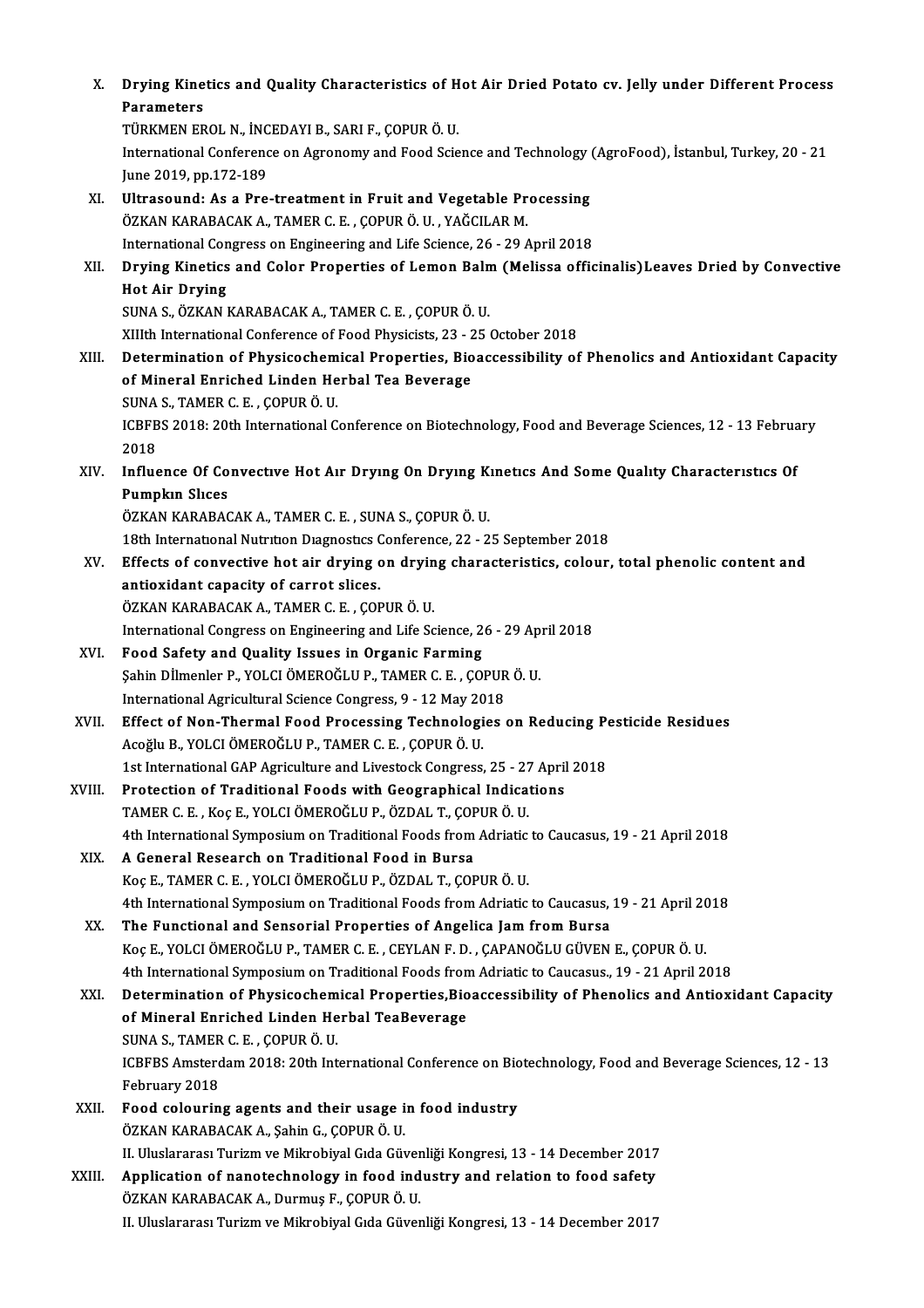| XXIV.         | Application of sous vide cooking method in the food industry                                       |
|---------------|----------------------------------------------------------------------------------------------------|
|               | ÖZKAN KARABACAK A., Yağcilari M., ÇOPUR Ö. U.                                                      |
|               | II. Uluslararası Turizm ve Mikrobiyal Gıda Güvenliği Kongresi, 13 - 14 December 2017               |
| XXV.          | Meyve ve Sebzelerin Raf Ömrünü Artırmak için Güncel Yaklaşımlar                                    |
|               | Coşkun M. G., YOLCI ÖMEROĞLU P., ÇOPUR Ö. U.                                                       |
|               | 3rd ASM International Congress of Agriculture and Environment, 16 - 18 November 2017, pp.84        |
| XXVI.         | Gıda Atıklarının Değerlendirilmesi                                                                 |
|               | Coşkun M. G., YOLCI ÖMEROĞLU P., ÇOPUR Ö. U.                                                       |
|               | 3rd ASM International Congress of Agriculture and Environment, 16 - 18 November 2017, pp.84        |
| <b>XXVII</b>  | MEYVE SEBZELERİN RAF ÖMRÜNÜN ARTIRILMASI İÇİN MAP TEKNOLOJİSİNİN YENİLEBİLİR FİLM VE               |
|               | KAPLAMALAR İLE BİRLİKTE KULLANILMASI                                                               |
|               | Coşkun M. G., YOLCI ÖMEROĞLU P., ÇOPUR Ö. U.                                                       |
|               | 2rd International Conference on Advanced Engineering Technologies, 21 - 23 September 2017, pp.1582 |
| XXVIII.       | Meyve Sularında Püskürtmeli Kurutma (Sprey Kurutma) Yönteminin Uygulanması                         |
|               | SUNA S., Şahin K. G., ÇOPUR Ö. U.                                                                  |
|               | 4. Uluslararası Gıda Kongresi, Turkey, 28 - 29 September 2017                                      |
| XXIX.         | The Usage of Turmeric Extract as an Edible Film Additive                                           |
|               | ÖZKAN KARABACAK A., TERAKYE E., ÇOPUR Ö. U.                                                        |
|               | 4th International Food Congress, Turkey, 28 - 29 September 2017                                    |
| XXX.          | The Effects of Additives and Sweeteners Used in Pestil Production                                  |
|               | ÖZKAN KARABACAK A., COŞKUN M. G. , ÇOPUR Ö. U.                                                     |
|               | 4th International Food Congress, Turkey, 28 - 29 September 2017                                    |
| XXXI.         | Different Drying Methods Used in Fruit and Vegetable Products                                      |
|               | ÖZKAN KARABACAK A., COŞKUN M. G. , ÇOPUR Ö. U.                                                     |
|               | 4th International Food Congress, Turkey, 28 - 29 September 2017                                    |
| XXXII.        | Gıda Endüstrisinde Akıllı Ambalaj Uygulamaları                                                     |
|               | ÖZCAN SİNİR G., ŞAHİN K. G., ÇOPUR Ö. U.                                                           |
|               | 4th International Food Congress, Turkey, 28 - 29 September 2017                                    |
| XXXIII.       | Enginar (Cynara cardunculus var. Scolymus L.) Bitkisinin Genel Özellikleri                         |
|               | ÖZKAN KARABACAK A., DURMUŞ F., ÇOPUR Ö. U.                                                         |
|               | 4th International Food Congress, Turkey, 28 - 29 September 2017                                    |
| XXXIV.        | Prevention of Enzymatic Browning in Different Fruit and Vegetable Products                         |
|               | ÖZKAN KARABACAK A., COŞKUN M. G., ÇOPUR Ö. U.                                                      |
|               | 4th International Food Congress, Turkey, 28 - 29 September 2017                                    |
| XXXV.         | Mikroenkapsülasyon Teknolojisi ve Gıda Endüstrisindeki Uygulamaları                                |
|               | ÖZCAN SİNİR G., ŞAHİN K. G., ÇOPUR Ö. U.                                                           |
|               | 4th International Food Congress, Turkey, 28 - 29 September 2017                                    |
| XXXVI.        | Human Perception and Instrumentation of Aroma                                                      |
|               | ÖZCAN SİNİR G., TAMER C. E., ÇOPUR Ö. U.                                                           |
|               | 15th Weurman Flavour Research Symposium., 18 - 22 September 2017                                   |
| <b>XXXVII</b> | Volatile composition change of strawberry after several processing                                 |
|               | ÖZCAN SİNİR G., TAMER C. E. , ÇOPUR Ö. U.                                                          |
|               | 15th Weurman Flavour Research Symposium, 18 - 22 September 2017, pp 97                             |
| XXXVIII.      | Effects of drying methods on the composition of volatile compounds in fruits and vegetables        |
|               | ÖZKAN KARABACAK A., ÖZCAN SİNİR G., ÇOPUR Ö. U.                                                    |
|               | 15th Weurman Flavour Research Symposium, 18 - 22 September 2017, pp.60                             |
| <b>XXXIX</b>  | Determination of Total Phenolic Content and Antioxidant Capacities of energy Reduced Erica         |
|               | Arborea Herbal Tea Beverages Via an In-Vitro digestion Method                                      |
|               | SUNA S., TAMER C. E., ÇOPUR Ö. U.                                                                  |
|               | 5th International Conference on Food Digestion, 4 - 06 April 2017                                  |
| XL.           | Application of Nanotechnology in Food Packaging                                                    |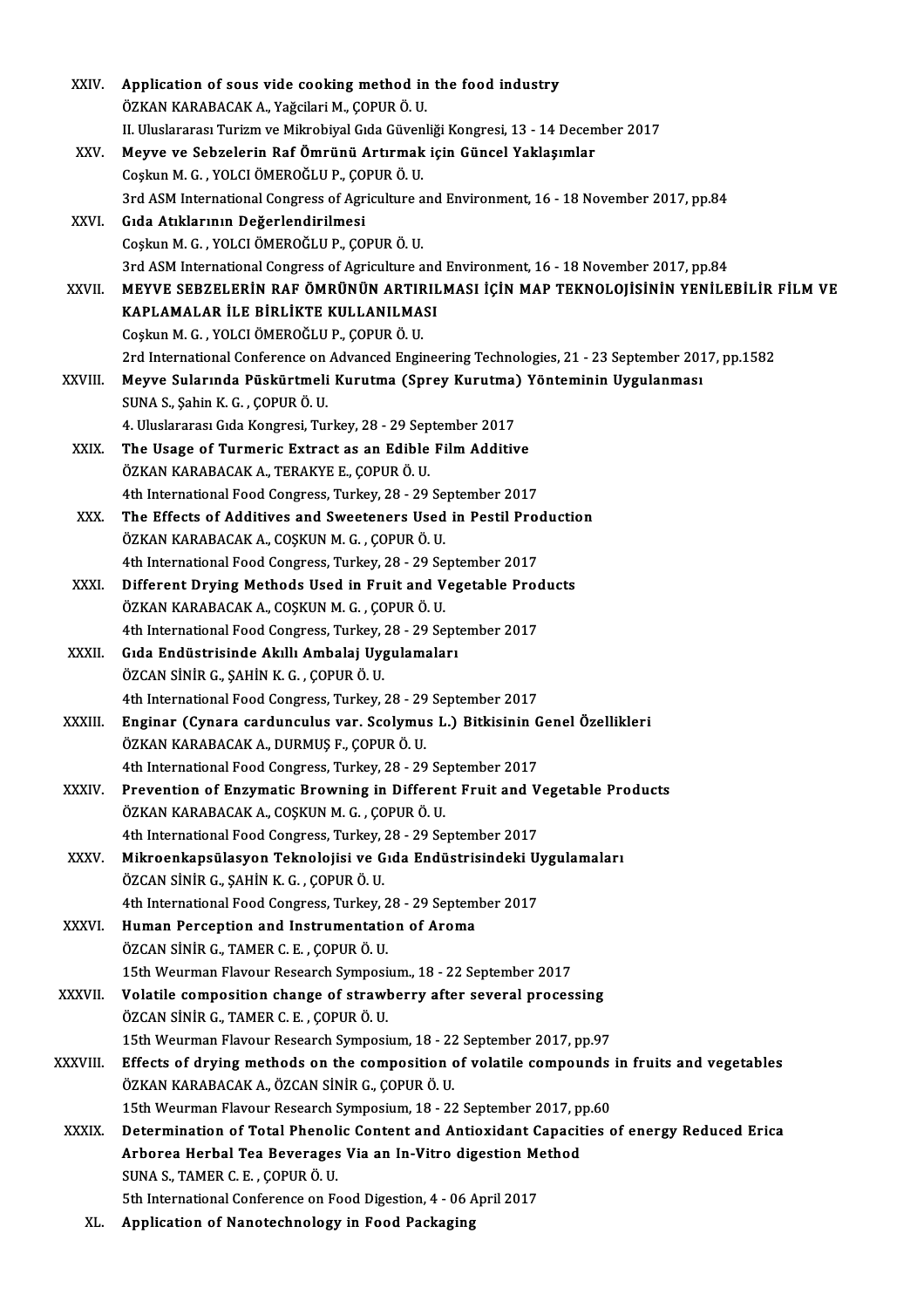CoşkunM.G. ,YOLCIÖMEROĞLUP.,ÇOPURÖ.U.

Coşkun M. G. , YOLCI ÖMEROĞLU P., ÇOPUR Ö. U.<br>International Conference on Agriculture, Forest, Food, Sciences, and Technologies, 15 - 17 May 2017, pp.1234<br>Ensensulation of Bioastive Compounds XLI. Encapsulation of Bioactive Compounds. International Conference on Agriculture, Forest, Food, Sciences, and<br>Encapsulation of Bioactive Compounds.<br>Acoğlu B., ÖZDAL T., YOLCI ÖMEROĞLU P., TAMER C. E. , ÇOPUR Ö. U.<br>1st International Congress on Medisal and Aramati Encapsulation of Bioactive Compounds.<br>Acoğlu B., ÖZDAL T., YOLCI ÖMEROĞLU P., TAMER C. E. , ÇOPUR Ö. U.<br>1st International Congress on Medical and Aromatic Plants "Natural and Healthy Life", 10 - 12 May 2017<br>Nutritional Com XLII. Nutritional Composition and Health Effects of Jujube<br>ÖZCAN SİNİR G., TAMER C. E., ÇOPUR Ö. U. 1st International Congress on Medical and<br>**Nutritional Composition and Health E**<br>ÖZCAN SİNİR G., TAMER C. E. , ÇOPUR Ö. U.<br>27th International Scientific Expect Congre 27th International Scientific-Expert Congress of Agriculture and Food Industry, 26 - 28 September 2016 ÖZCAN SİNİR G., TAMER C. E. , ÇOPUR Ö. U.<br>27th International Scientific-Expert Congress of Agriculture and Food Industry, 26 - 28 September 2016<br>28 Equator of Physicochemical Properties of Mineral Enriched Erica arborea He 27th Intern<br>Determina<br>Beverage<br>SUNA S. T4 Determination of Physicochemical Properties of Mineral I<br>Beverage<br>SUNA S., TAMER C. E. , İNCEDAYI B., ÖZCAN SİNİR G., ÇOPUR Ö. U.<br>27th International Scientific Expert Congress of Agriculture and I Beverage<br>27th International Scientific-Expert Congress of Agriculture and Food Industry, 26 - 28 September 2016<br>27th International Scientific-Expert Congress of Agriculture and Food Industry, 26 - 28 September 2016 XLIV. Extending the shelflife of asparagus Asparagus officinalis by usingmodified atmosphere packaging Durmuş F.,ŞahinK.G. ,TAMERC.E. ,ÇOPURÖ.U. Extending the shelflife of asparagus Asparagus officinalis by using modified atmosphere pac<br>Durmuş F., Şahin K. G. , TAMER C. E. , ÇOPUR Ö. U.<br>27th International Scientific-Expert Congress of Agriculture and Food Industry, Durmuş F., Şahin K. G., TAMER C. E., ÇOPUR Ö. U.<br>27th International Scientific-Expert Congress of Agriculture a<br>XLV. Fortification of Lemonade with Several Herb Extracts<br>TAMER C. E., YEKELER Z. COPUR Ö. U. İNCERAVLE, SUNA 27th International Scientific-Expert Congress of Agriculture and<br>Fortification of Lemonade with Several Herb Extracts<br>TAMER C. E. , YEKELER Z., ÇOPUR Ö. U. , İNCEDAYI B., SUNA S. XLV. Fortification of Lemonade with Several Herb Extracts<br>TAMER C. E., YEKELER Z., ÇOPUR Ö. U., İNCEDAYI B., SUNA S.<br>16th International Nutirition and Diagnostic Conference, 2 - 05 December 2016 TAMER C. E. , YEKELER Z., ÇOPUR Ö. U. , İNCEDAYI B., SUNA S.<br>16th International Nutirition and Diagnostic Conference, 2 - 05 December 2016<br>XLVI. Extending the Shelf life of Asparagus Asparagus officinalis by Using Modified 16th International Nutirition and Diag<br>Extending the Shelf life of Aspara<br>DURMUŞ F., ŞAHİN K. G. , ÇOPUR Ö. U.<br>27th International Scientific Expert Co Extending the Shelf life of Asparagus Asparagus officinalis by Using Modified Atmosphere Packaging<br>DURMUŞ F., ŞAHİN K. G. , ÇOPUR Ö. U.<br>27th International Scientific-Expert Congress of Agriculture and Food Industry, Bursa, DURMUŞ F., ŞAHİN K. G. , ÇOPUR Ö. U.<br>27th International Scientific-Expert Congress of Agriculture and Food Industry, Bursa, Turkey, 26 - 28 September<br>2016 27th International Scientific-Expert Congress of Agriculture and Food Industry, Bursa, Turkey, 26 - 28 Septeml<br>2016<br>XLVII. Antioxidant Activity Total Phenolic Content And Physicochemical Properties Of Carbonated Erica<br>Arbo 2016<br>Antioxidant Activity Total Pher<br>Arborea Herbal Tea Beverage<br>ÖZCAN SİNİR C. SINA S. TAMER G Antioxidant Activity Total Phenolic Content And Physicoc.<br>Arborea Herbal Tea Beverage<br>ÖZCAN SİNİR G., SUNA S., TAMER C. E. , İNCEDAYI B., ÇOPUR Ö. U.<br>U International Conference en Foed Chemistry & Technology, 14 Arborea Herbal Tea Beverage<br>ÖZCAN SİNİR G., SUNA S., TAMER C. E. , İNCEDAYI B., ÇOPUR Ö. U.<br>II International Conference on Food Chemistry & Technology, 14 - 16 November 2016<br>The use of nitrite and nitrate in suring meet an ÖZCAN SİNİR G., SUNA S., TAMER C. E., İNCEDAYI B., ÇOPUR Ö. U.<br>II International Conference on Food Chemistry & Technology, 14 - 16 November 2016<br>XLVIII. The use of nitrite and nitrate in curing meat and its effects on huma II International Conference on Food<br>The use of nitrite and nitrate in<br>BEKAR E., İNCEDAYI B., ÇOPUR Ö. U.<br>International Congress on Food of A The use of nitrite and nitrate in curing meat and its effects on human health<br>BEKAR E., İNCEDAYI B., ÇOPUR Ö. U.<br>International Congress on Food of Animal Origin, Cyprus (Kktc), 10 - 13 November 2016<br>The use of alternative XLIX. The use of alternative technologies to mitigate acrylamide formation in heat treated foods International Congress on Food of Animal Origin,<br>The use of alternative technologies to mitiga<br>ÖZKAN KARABACAK A., TAMER C. E. , ÇOPUR Ö. U.<br>First Food Chemistry Conference, Shaning the Eu First Food Chemistry Conference - Shaping the Future of Food Quality, Health and Safety, Amsterdam, Netherlands, 30October -01November 2016 First Food Chemistry Conference - Shaping the Future of Food Quality, Health and Safety, Amsterdam, Netherlai<br>30 October - 01 November 2016<br>L. Evaluation of Physicochemical Properties Bioaccessibility of Phenolics and Anti 30 October - 01 November 2016<br>Evaluation of Physicochemica<br>Linden Herbal Tea Beverage<br>COPUP Ö U TAMER C E SUNA Evaluation of Physicochemical Properties Bioaccessibility<br>Linden Herbal Tea Beverage<br>ÇOPUR Ö. U., TAMER C. E., SUNA S., ÖZCAN SİNİR G., İNCEDAYI B.<br>17th International Nutrition & Diagnesties Conference Q. 12 Osta Linden Herbal Tea Beverage<br>ÇOPUR Ö. U. , TAMER C. E. , SUNA S., ÖZCAN SİNİR G., İNCEDAYI B.<br>17th International Nutrition & Diagnostics Conference, 9 - 12 October 2016<br>Kombucha Tea and Its Haalth Promoting Effects COPUR Ö. U., TAMER C. E., SUNA S., ÖZCAN SİNİR G., İNCEDAYI B.<br>17th International Nutrition & Diagnostics Conference, 9 - 12 October 2<br>LI. Kombucha Tea and Its Health Promoting Effects<br>TAMER C. E., SUNA S., ÖZKAN KARABACAK 17th International Nutrition & Diagnostics Conference, 9 - 12 October 2<br>**Kombucha Tea and Its Health Promoting Effects**<br>TAMER C. E. , SUNA S., ÖZKAN KARABACAK A., ÇOPUR Ö. U. , TÜRKOL B.<br>16th International Nutrition & Diag 16th International Nutrition & Diagnostics Conference, PRAG, Czech Republic, 3 - 06 October 2016 TAMER C. E. , SUNA S., ÖZKAN KARABACAK A., ÇOPUR Ö. U. , TÜRKOL B.<br>16th International Nutrition & Diagnostics Conference, PRAG, Czech Republic, 3 - 06 October<br>LII. A Study on The Production of Apricot Nectar Fortified With 16th International Nutrition & Diagnostics Conference, PRA<br>A Study on The Production of Apricot Nectar Fortific<br>COPUR Ö. U., TAMER C. E., ÖZKAN KARABACAK A., SUNA S. 19th International Assember of Apricot Nectar Fortified With Green Coffee Extract<br>17th International Nutrition & Diagnostics Conference, PRAG, Czech Republic, 9 - 12 October 2016<br>18th International Nutrition & Diagnostics COPUR Ö. U. , TAMER C. E. , ÖZKAN KARABACAK A., SUNA S.<br>17th International Nutrition & Diagnostics Conference, PRAG, Czech Republic, 9 - 12 October<br>11. A Study on the Production of Apricot Nectar Enriched with Green Coffee 17th International Nutrition & Diagnostics Conference, PRAG, Czech Republic, 9 - 12 October 2016 16th International Nutrition & Diagnostics Conference, Prag, Czech Republic, 3 - 06 October 2016 COPUR Ö. U., TAMER C. E., ÖZKAN KARABACAK A., SUNA S.<br>16th International Nutrition & Diagnostics Conference, Prag, J.<br>LIV. Fortification of Lemonade with Several Herb Extracts<br>TAMER C. E., VEKELER E.Z., COPUR Ö. U., İNCERA 16th International Nutrition & Diagnostics Conference, Prag, Cze<br>Fortification of Lemonade with Several Herb Extracts<br>TAMER C. E., YEKELER F. Z., ÇOPUR Ö. U., İNCEDAYI B., SUNA S.<br>16th International Nutrition Diagnostics C TAMER C. E., YEKELER F. Z., ÇOPUR Ö. U., İNCEDAYI B., SUNA S.<br>16th International Nutrition Diagnostics Conference, 3 - 06 October 2016 LV. Fortıfıcatıon of Lemonade with Several Herb Extracts TAMERC.E. ,YEKELERF.Z. ,ÇOPURÖ.U. , İNCEDAYIB.,SUNAS.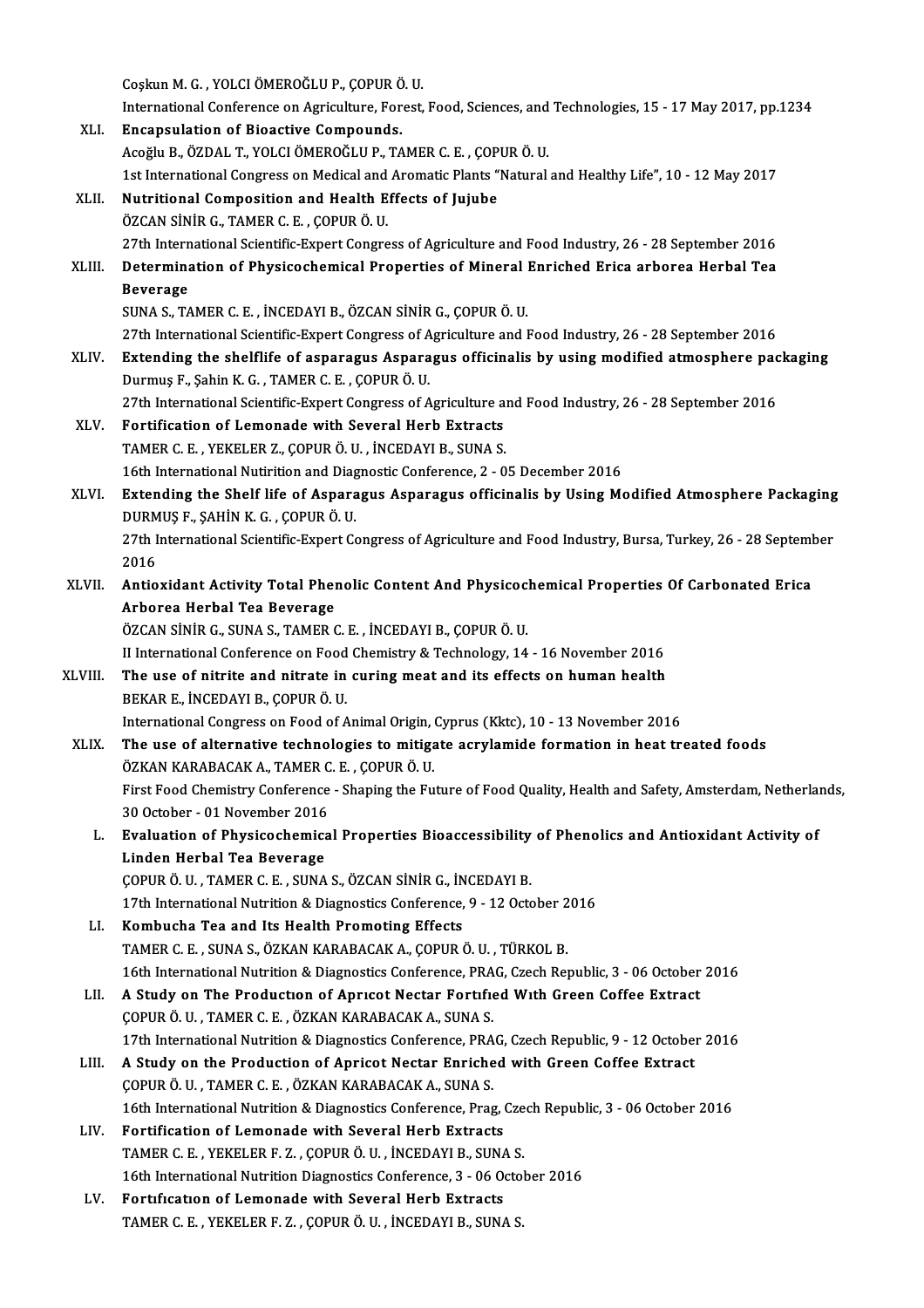17th International Nutrition & Diagnostics Conference, PRAG, 3 - 06 October 2016<br>Evaluation of Physicachemical Properties Piecessesshilty of Phopelies an

LVI. Evaluatıon of Physıcochemıcal Propertıes Bıoaccessıbılıty of Phenolıcs and Antıoxıdant Actıvıty of 17th International Nutrition & Di<br>Evaluation of Physicochemica<br>Linden Herbal Tea Beverage<br>COPUP Ö UL TAMER C EL SUNA ÇOPURÖ.U. ,TAMERC.E. ,SUNAS.,ÖZCANSİNİRG., İNCEDAYIB. 17th International Nutrition & Diagnostics Conference, PRAG, Czech Republic, 3 - 06 October 2016 LVII. Kombucha Tea and Its Health Promoting Effects TAMERC.E. ,SUNAS.,ÖZKANKARABACAKA.,ÇOPURÖ.U. ,TÜRKOLB. 17th International Nutrition & Diagnostics Conference, PRAG, Czech Republic, 3 - 06 October 2016 LVIII. The Bioactive Components Of Pomegranate Juice İNCEDAYIB.,ÇOPURÖ.U. ,VATANSEVERA. The Bioactive Components Of Pomegranate Juice<br>İNCEDAYI B., ÇOPUR Ö. U. , VATANSEVER A.<br>27th International Scientific-Expert Congress of Agriculture and Food Industry, Turkey, 26 - 28 September 2016,<br>nn 445 449 inceday<br>127th Interna<br>pp.445-449<br>Conoral Vie 27th International Scientific-Exp<br>pp.445-449<br>LIX. General View of Oolong Tea pp.445-449<br>General View of Oolong Tea<br>BORAN G. N. , İNCEDAYI B., ÇOPUR Ö. U.<br>27th International Scientific Eunert Con 27th International Scientific-Expert Congress of Agriculture and Food Industry, Turkey, 26 - 28 September 2016,<br>27th International Scientific-Expert Congress of Agriculture and Food Industry, Turkey, 26 - 28 September 2016 BORAN G.N.<br>27th Interna<br>pp.482-486<br>Pulsed Elec 27th International Scientific-Expert Congress of Agriculture and Food In<br>pp.482-486<br>LX. Pulsed Electrical Field Applications for Improving Food Quality<br> $\frac{\partial T}{\partial Y}$ pp.482-486<br>Pulsed Electrical Field Applications for Impr<br>ÖZKAN KARABACAK A., TAMER C. E. , ÇOPUR Ö. U.<br>27th International Scientific Eunert Congress of A Pulsed Electrical Field Applications for Improving Food Quality<br>ÖZKAN KARABACAK A., TAMER C. E. , ÇOPUR Ö. U.<br>27th International Scientific-Expert Congress of Agriculture and Food Industry, Bursa, Turkey, 26 - 28 September ÖZKA<br>27th I<br>2016 27th International Scientific-Expert Congress of Agriculture and Food Industry, Bursa, Turkey, 26 - 28<br>2016<br>LXI. Applications of Pressurized Liquid Extraction on Fruits Vegetables and Their By Products<br>SAHIN K.C. ÖZKAN KAR 2016<br>LXI. Applications of Pressurized Liquid Extraction on Fruits Vegetables and Their By Products<br>ŞAHİN K. G. , ÖZKAN KARABACAK A., ÇOPUR Ö. U. Applications of Pressurized Liquid Extraction on Fruits Vegetables and Their By Products<br>ŞAHİN K. G. , ÖZKAN KARABACAK A., ÇOPUR Ö. U.<br>27th International Scientific-Expert Congress of Agriculture and Food Industry, Bursa, **\$AHIN**<br>27th I<br>2016 27th International Scientific-Expert Congress of Agriculture and Food Industry, Bursa, Turkey, 26 - 28<br>2016 <br>LXII. Application of Pressurized Liquid Extraction on Fruits Vegetables and Their By Products<br>2011 K.C. ÖZKAN KAR 2016<br>Application of Pressurized Liquid Extraction<br>ŞAHİN K. G. , ÖZKAN KARABACAK A., ÇOPUR Ö. U.<br>27th International Scientific Expert Congress of A 27th International Scientized Liquid Extraction on Fruits Vegetables and Their By Products<br>27th International Scientific-Expert Congress of Agriculture and Food Industry, Bursa, Turkey, 26 - 28 September<br>2016 **ŞAHİN<br>27th I<br>2016<br>Tradi** 27th International Scientific-Expert C<br>2016<br>LXIII. Traditional Dairy Product Kurut<br>PEKARE INCEDAVI B. COBUR Ö U 2016<br>Traditional Dairy Product Kurut<br>BEKAR E., İNCEDAYI B., ÇOPUR Ö. U.<br>27th International Scientific Eunert ( 27th International Scientific-Expert Congress of Agriculture and Food Industry, Bursa, Turkey, 26 - 28 September<br>2016 BEKAR E., İNCEDAYI B., ÇOPUR Ö. U. 27th International Scientific-Expert Congress of Agriculture and<br>2016<br>LXIV. Application of Cold Plasma Technology in Food Industry<br>III U.S. SUNA S. COPUP O U 2016<br>Application of Cold Plasm<br>ULU Ş., SUNA S., ÇOPUR Ö. U.<br>27th International Scientific Application of Cold Plasma Technology in Food Industry<br>ULU \$., SUNA S., ÇOPUR Ö. U.<br>27th International Scientific-Expert Congress of Agriculture and Food Industry, Bursa, Turkey, 26 - 28 September<br>2016 ULU Ş<br>27th I<br>2016<br>Camb 27th International Scientific-Expert Congress of Agriculture and Food Industry, Bursa, Turkey, 26 - 28 Septembe<br>2016<br>LXV. Combined Use of Natural Antimicrobial Compounds with Modified Atmosphere Packaging of Fresh<br>Fruit an 2016<br>LXV. Combined Use of Natural Antimicrobial Compounds with Modified Atmosphere Packaging of Fresh<br>Fruit and Vegetables Combined Use of Natural Antimic<br>Fruit and Vegetables<br>SEYMEN S., TAMER C. E. , ÇOPUR Ö. U.<br>27th International Scientific Expect Ce 27th International Scientific-Expert Congress of Agriculture and Food Industry, Bursa, Turkey, 26 - 28 September<br>2016 SEYMI<br>27th I<br>2016<br>The U 27th International Scientific-Expert Congress of Agriculture and Food Industry, Bursa, T<br>2016<br>LXVI. The Usage Of Cactus Pear Fruit (Opuntia ficus- Indica) In Food Formulations<br>DOČAN N. INCEDAVI B. COPUP Ö. U 2016<br>The Usage Of Cactus Pear Fruit (<br>DOĞAN N., İNCEDAYI B., ÇOPUR Ö. U.<br>27th International Scientific Evnert C 27th International Scientific-Expert Congress of Agriculture and Food Industry, Turkey, 26 - 28 September 2016,<br>pp.450-453 DOĞAN N., İNCEDAYI B., ÇOPUR Ö. U. 27th International Scientific-Expert Congress of Agriculture and Food Industry, Turkey, 26 - 28 Sep<br>pp.450-453<br>LXVII. Recovery of B Carotene from Plant By Products by Using Different Extraction Methods<br>puppers F SUNA S COP pp.450-453<br>Recovery of B Carotene from<br>DURMUŞ F., SUNA S., ÇOPUR Ö. U.<br>27th International Scientific Eune Recovery of B Carotene from Plant By Products by Using Different Extraction Methods<br>DURMUŞ F., SUNA S., ÇOPUR Ö. U.<br>27th International Scientific-Expert Congress of Agriculture and Food Industry, Bursa, Turkey, 26 - 28 Sep DURM<br>27th I<br>2016<br>Hurdl 27th International Scientific-Expert Congress of Agriculture and Food Industry, Bu<br>2016<br>LXVIII. Hurdle Technology for Shelf Stable Minimally Processed Potato cv Agria<br>NGEDAVI B. TAMER C.E., SUNA S. COPUR Ö. U 2016<br>Hurdle Technology for Shelf Stable Minimally Processed Potato cv Agria<br>İNCEDAYI B., TAMER C. E. , SUNA S., ÇOPUR Ö. U.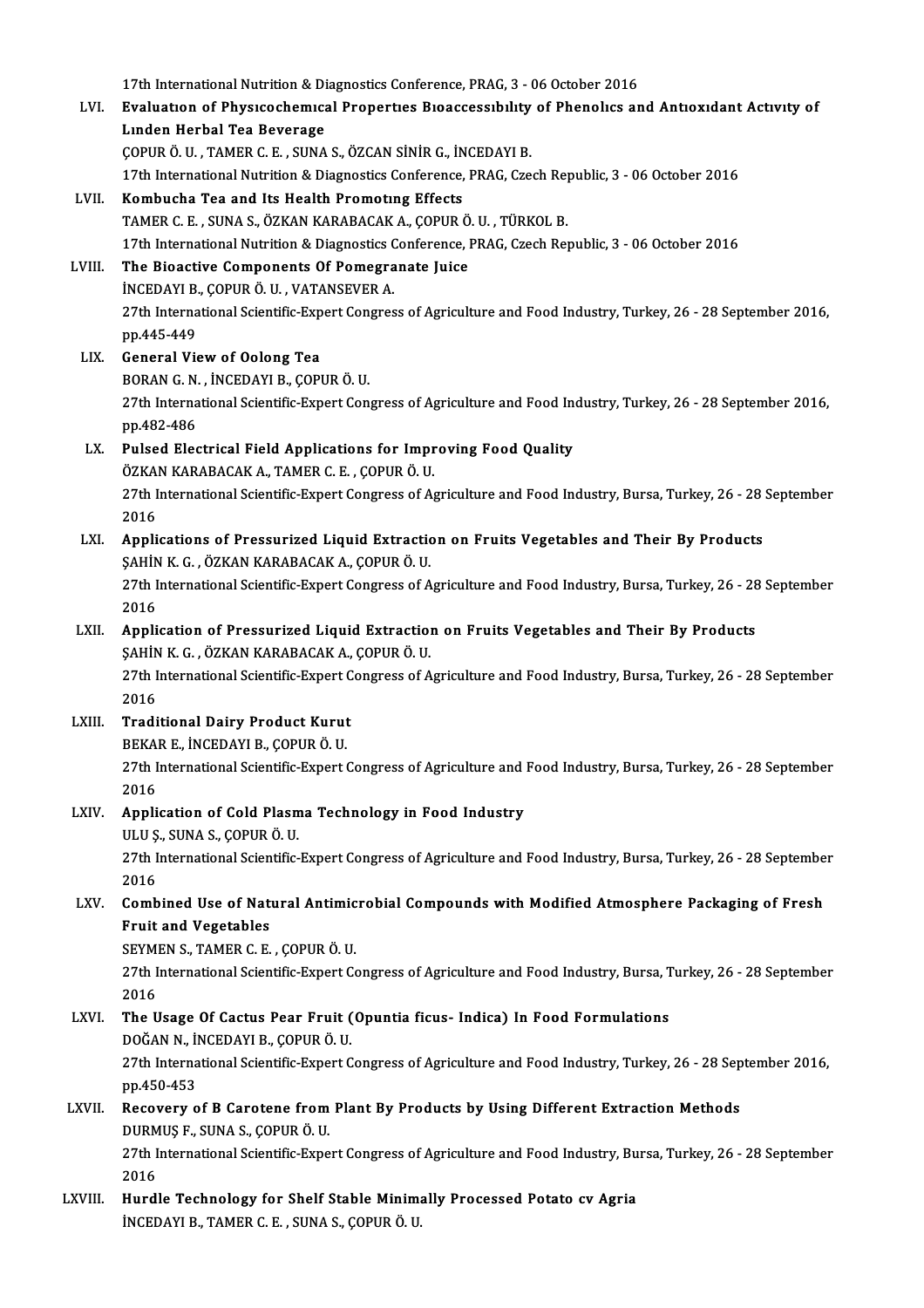|                | 18th World Congress of Food Science & Technology, 21 - 25 August 2016                       |
|----------------|---------------------------------------------------------------------------------------------|
| LXIX.          | The Use of Vacuum Impregnation for Debittering Green Olives                                 |
|                | TAMER C. E., İNCEDAYI B., YILDIZ B., ÇOPUR Ö. U.                                            |
|                | 18th World Congress of Food Science & Technology, 21 - 25 August 2016, pp.1137              |
| LXX.           | Yüksek Fruktozlu Mısır Şurubu Tüketiminin Obezite Üzerine Etkisi                            |
|                | ÖZCAN SİNİR G., SUNA S., ÇOPUR Ö. U.                                                        |
|                | Ulusal Çocuk, Ergen Ve Yetişkin Obezitesi Kongresi, Turkey, 7 - 10 April 2016               |
| LXXI.          | Yüksek Fruktozlu Mısır Şurubu Tüketiminin Obezite Üzerine Etkisi                            |
|                | ÖZCAN SİNİR G., SUNA S., ÇOPUR Ö. U.                                                        |
|                | Ulusal Çocuk, Ergen ve Yetişkin Obezitesi Kongresi, Turkey, 7 - 10 April 2016               |
| <b>LXXII</b> . | Vakum Altında Kurutmanın Dilimlenmiş Ayvanın Renk ve C Vitamini İçeriğine Etkisi            |
|                | ÖZCAN SİNİR G., SUNA S., TAMER C. E., ÇOPUR Ö. U.                                           |
|                | Pamukkale Gıda Sempozyumu III, Turkey, 13 May 2015                                          |
| LXXIII.        | VAKUM ALTINDA KURUTMANIN DİLİMLENMİŞ AYVANIN RENK VE C VİTAMİNİ İÇERİĞİNE ETKİSİ            |
|                | ÖZCAN SİNİR G., SUNA S., TAMER C. E., ÇOPUR Ö. U.                                           |
|                | Pamukkale Gida Sempozyumu III, Turkey, 13 - 15 May 2015                                     |
| <b>LXXIV</b>   | Nano-spray drying applications in food industry                                             |
|                | SUNA S., ÖZCAN SİNİR G., ÇOPUR Ö. U.                                                        |
|                | XIth International Conference of Food Physicists, 10 - 12 June 2014                         |
| <b>LXXV</b>    | A Traditional Beverage The Ottoman Sherbet                                                  |
|                | TAMER C. E., ÖZCAN SİNİR G., ÇOPUR Ö. U.                                                    |
|                | 2nd International Symposium on Traditional Foods from Adriatic to Caucasus, 24 October 2014 |
| <b>LXXVI.</b>  | Dietary and functional properties of chestnut                                               |
|                | Er H., TAMER C. E., ÇOPUR Ö. U.                                                             |
|                | Bursa 3rd International Food Congress, 26 - 27 September 2014                               |
| <b>LXXVII</b>  | Applications of ozone for waste treatment in food technology                                |
|                | TAMER C. E., Sayın L., ÇOPUR Ö. U.                                                          |
|                | Bursa 3rd International Food Congress, 26 - 27 September 2014                               |
| <b>LXXVIII</b> | Akıllı Ambalajlama Teknolojisi ve İzlenebilirlik                                            |
|                | SUNA S., TAMER C. E., COPUR Ö. U.                                                           |
|                | Bursa 3rd International Food Congress, 26 - 27 September 2014                               |
| <b>LXXIX</b>   | Bioavailibility of trace minerals                                                           |
|                | ÖZCAN SİNİR G., TAMER C. E., ÇOPUR Ö. U.                                                    |
|                | Bursa 3rd International Food Congress, 26 - 27 September 2014                               |
| <b>LXXX</b>    | <b>Practices of Food Enrichment</b>                                                         |
|                | SUNA S., TAMER C. E., ÇOPUR Ö. U.                                                           |
|                | Bursa 3rd International Food Congress, 26 - 27 September 2014                               |
| LXXXI.         | Dietary and Functional Properties of Chestnut (Castanea Sativa Mill.).                      |
|                | ER H., TAMER C. E., ÇOPUR Ö. U.                                                             |
|                | Bursa 3. Uluslararası Gıda Kongresi, 26 September 2014                                      |
| LXXXII.        | <b>Practises of Food Enrichment</b>                                                         |
|                | SUNA S., TAMER C. E., ÇOPUR Ö. U.                                                           |
|                | Bursa 3. Uluslararası Gıda Kongresi, 26 September 2014                                      |
| <b>LXXXIII</b> | Nanotechnology and ethics in food science                                                   |
|                | ÖZCAN SİNİR G., TAMER C. E., İNCEDAYI B., ÇOPUR Ö. U.                                       |
|                | Bursa 3. Uluslararası Gıda Kongresi - Gıda 2023 Vizyonu, Turkey, 26 - 27 September 2014     |
| <b>LXXXIV</b>  | Application of Ozone for Waste Treatment in Food Technology                                 |
|                | TAMER C. E., SAYIN L., ÇOPUR Ö. U.                                                          |
|                | Bursa 3. Uluslararası Gıda Kongresi, 26 September 2014                                      |
| <b>LXXXV.</b>  | <b>Bioavailability of Trace Minerals</b>                                                    |
|                | ÖZCAN SİNİR G., TAMER C. E., ÇOPUR Ö. U.                                                    |
|                |                                                                                             |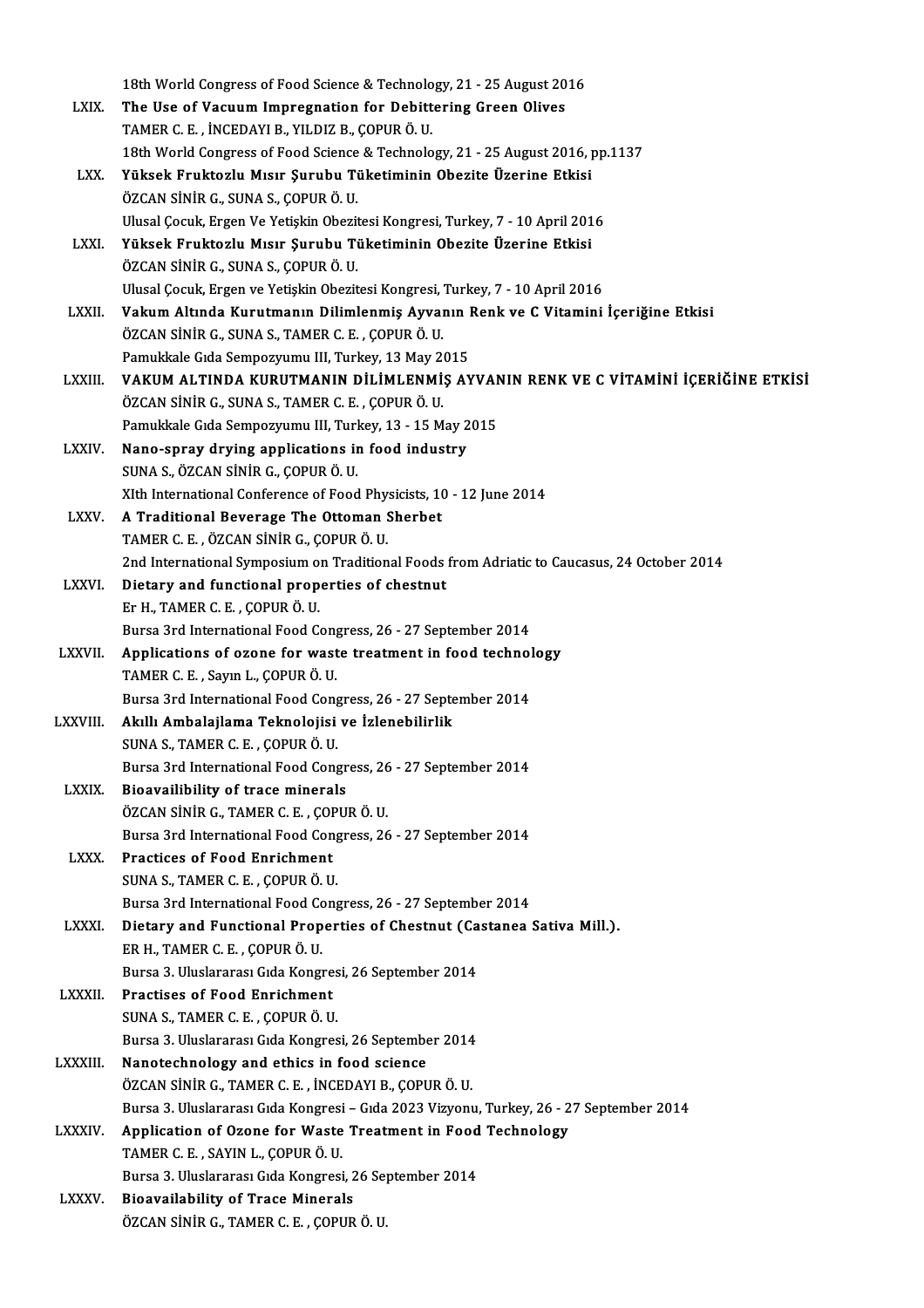|                 | Bursa 3. Uluslararası Gıda Kongresi, 26 September 2014                                                                                                 |
|-----------------|--------------------------------------------------------------------------------------------------------------------------------------------------------|
| <b>LXXXVI</b>   | Use of Supercritical CO2 in Food Industry                                                                                                              |
|                 | INCEDAYI B., SUNA S., ÇOPUR Ö. U.                                                                                                                      |
|                 | XI International Conference on Food Physicists, 10 - 12 June 2014, vol.46, pp.126-130                                                                  |
| <b>LXXXVII.</b> | Ihlamur (Tiia argentea) Ekstraktı ile içime hazır ıhlamur çayı içeceğinin Farklı Tüketim Koşullrına                                                    |
|                 | Bağlı Olası Genotoksik / Antigenotoksik Etkilerinin in-vivo Araştırılması                                                                              |
|                 | ÇOPUR Ö. U. , SÖNMEZ G., ÇİNKILIÇ N., TAMER C. E. , İNCEDAYI B., VATAN Ö., SUNA S., ÖZCAN SİNİR G., öztürkoğlu<br>s, turaçözen ö.                      |
|                 | Uludağ Üniversitesi Bilgilendirme ve ARGE günleri, Turkey, 12 - 14 November 2013                                                                       |
| LXXXVIII.       | Doğal bitki ekstraktlarından bitki çayı içeceği üretimi üzerine bir araştırma                                                                          |
|                 | ÇOPUR Ö. U. , TAMER C. E. , İNCEDAYI B., SUNA S., ÖZCAN SİNİR G.                                                                                       |
|                 | Uludağ Üniversitesi Bilgilendirme ve Ar-Ge Günleri, Bursa, Turkey, 12 - 14 November 2013                                                               |
| <b>LXXXIX</b>   | Ihlamur Tilia argentea ekstraktı ile içime hazır ıhlamur çayı içeceğinin farklı tüketim koşullarına                                                    |
|                 | bağlı olası genotoksik antigenotoksik etkilerinin in vivo araştırılması                                                                                |
|                 | ÇOPUR Ö. U. , TAMER C. E. , İNCEDAYI B., SUNA S., ÖZCAN SİNİR G., İNAN ÖZTÜRKOĞLU S., TURAÇÖZEN Ö.                                                     |
|                 | Uludağ Üniversitesi III. Bilgilendirme ve Ar-Ge Günleri, Bursa, Turkey, 12 - 14 November 2013                                                          |
| XC.             | Kuymak (Mıhlama)                                                                                                                                       |
|                 | ÖZCAN SİNİR G., TAMER C. E., ÇOPUR Ö. U.                                                                                                               |
|                 | 2nd International Symposium on Traditional Foods from Adriatic to Caucasus, 24 October 2013                                                            |
| XCI.            | <b>Grape Based Traditional Products</b>                                                                                                                |
|                 | INCEDAYI B., TAMER C. E., ÇOPUR Ö. U.                                                                                                                  |
|                 | 2nd International Symposium on Traditional Foods from Adriatic to Caucasus, 24 - 26 October 2013, pp.420                                               |
| XCII.           | A Traditional Taste; "Grape Juice (Şıra)"<br>SUNA S., İNCEDAYI B., ÇOPUR Ö. U.                                                                         |
|                 | 2nd International Symposium on Traditional Foods from Adriatic to Caucasus, 24 - 26 October 2013, pp.439                                               |
| XCIII.          | Effects of High Fructose Corn Syrup (HFCS) on Health                                                                                                   |
|                 | ÖZCAN SİNİR G., TAMER C. E., İNCEDAYI B., SUNA S., ÇOPUR Ö. U.                                                                                         |
|                 | ICFSN 2013 - International Conference on Food Science and Nutrition, 7 - 09 July 2013, vol.1015                                                        |
| XCIV.           | Determination of Antioxidant Activity and Total Phenolics of Erica Arborea Herbal Tea Beverage                                                         |
|                 | SUNA S., İNCEDAYI B., TAMER C. E., ÖZCAN SİNİR G., ÇOPUR Ö. U.                                                                                         |
|                 | ICFSN 2013 - International Conference on Food Science and Nutrition, 7 - 09 July 2013                                                                  |
| XCV.            | <b>Food Nanotechnology</b>                                                                                                                             |
|                 | PALA C., TAMER C. E., İNCEDAYI B., ÇOPUR Ö. U.                                                                                                         |
|                 | 4. Nanobilim ve Nanoteknoloji (NanoTRIV) Konferansı, Turkey, 9 - 13 June 2008, pp.320                                                                  |
| XCVI.           | Yüksek Fruktozlu Mısır Şurubu Tüketiminin Obezite ve Pankreas Kanseri Oluşumuna Etkisinin                                                              |
|                 | Araştırılması                                                                                                                                          |
|                 | ÇOPUR Ö. U., ERCAN İ., SÖNMEZ G., UYLAŞER V., TAMER C. E., KAYA E., İNCEDAYI B., SUNA S., ÖZCAN SİNİR G.,                                              |
|                 | İNAN ÖZTÜRKOĞLU S.                                                                                                                                     |
|                 | Uludağ Üniversitesi II. Bilgilendirme ve Ar-Ge Günleri, Bursa, Turkey, 13 - 15 November 2012                                                           |
| XCVII.          | Health Effects of some Herbs Consumed as Tea                                                                                                           |
|                 | SUNA S., İNCEDAYI B., ÇOPUR Ö. U.                                                                                                                      |
|                 | BIT'xxs 1st Annual World Congress of SQ Foods, Shenzhen, China, 1 - 03 November 2012                                                                   |
| XCVIII.         | Effect of cold storage on antioxidant activity and total phenolics of minimally processed carrot                                                       |
|                 | (Daucus carota)                                                                                                                                        |
|                 | INCEDAYI B., TAMER C. E., ÇOPUR Ö. U.                                                                                                                  |
|                 | BIT's 1st Annual World Congress of SQ Foods, 1 - 03 November 2012                                                                                      |
| <b>XCIX</b>     | The Main Difficulties Encountered for Candied Chestnut Production                                                                                      |
|                 | INCEDAYI B., TAMER C. E., ÇOPUR Ö. U.<br>Fifth International Chestnut Symposium, Shepherdstown, United States Of America, 9 - 12 September 2012, pp.34 |
| C.              | Çikolata Kaplı Kestane Şekerlemelerinin Fizikokimyasal ve Mikrobiyolojik Özellikleri Üzerine Bir                                                       |
|                 | Araştırma                                                                                                                                              |
|                 |                                                                                                                                                        |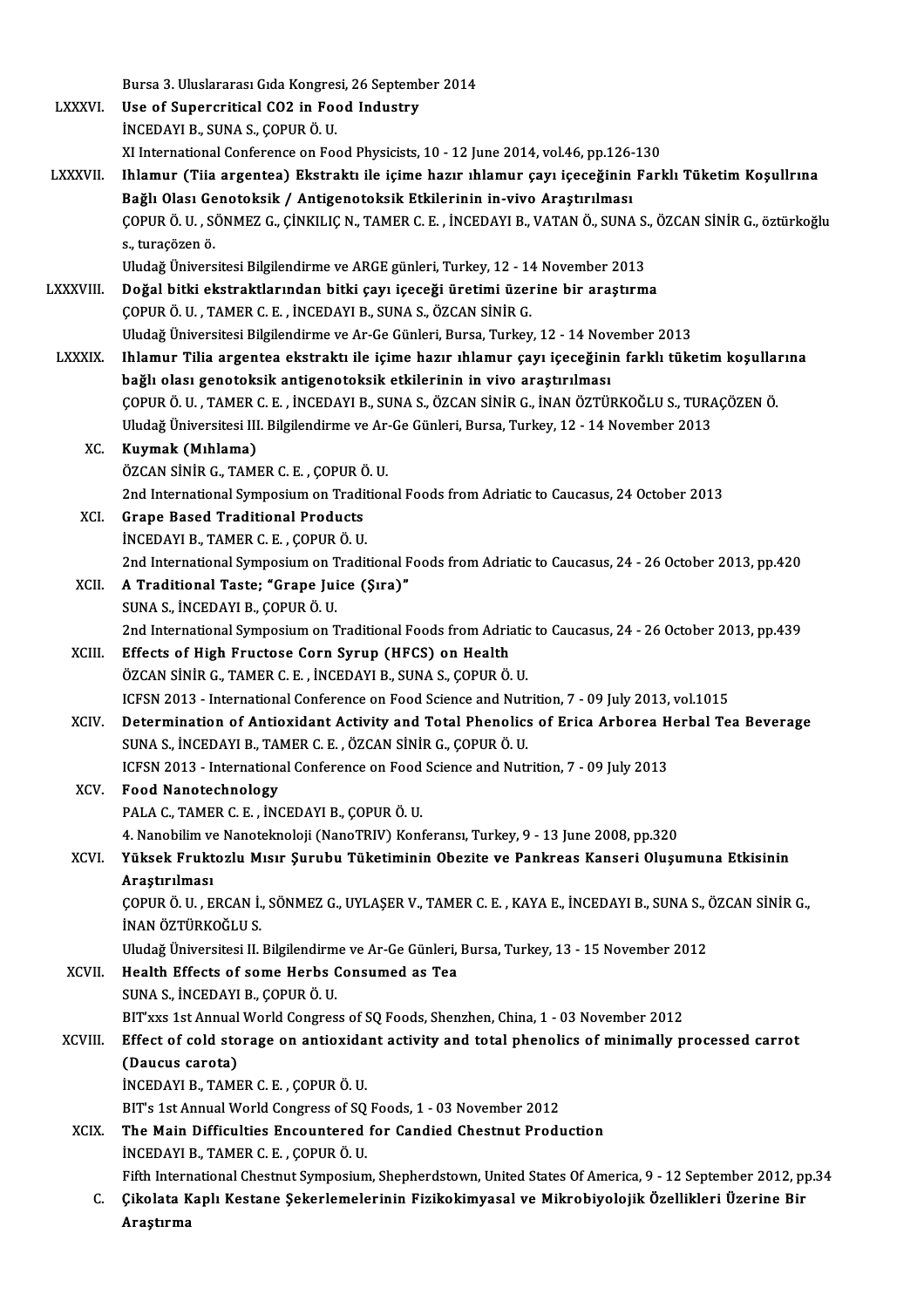|              | TAMER C. E., YILDIZ G., UYLAŞER V., ÇOPUR Ö. U.                                                                |
|--------------|----------------------------------------------------------------------------------------------------------------|
|              | III. Geleneksel Gıdalar Sempozyumu, Konya, Turkey, 10 - 12 May 2012                                            |
| CI.          | Kırmızı Pancar Turşusu Üretimi Üzerine Bir Araştırma                                                           |
|              | TAMER C. E., İNCEDAYI B., ÇOPUR Ö. U., KAYAHAN M.                                                              |
|              | III. Geleneksel Gıdalar Sempozyumu, Turkey, 10 - 12 May 2012, pp.320-325                                       |
| CII.         | Salep ve Bileşiminde Yer Alan Hidrokolloidlerden Glukomannanın Özellikleri                                     |
|              | TAMER C. E., İNCEDAYI B., ÇOPUR Ö. U.                                                                          |
|              | Türkiye II. Orkide ve Salep Çalıştayı, Turkey, 25 - 26 April 2012                                              |
| CIII.        | Uludağ Üniversitesi Bilim ve Teknoloji Araştırma Merkezi Altyapısının Oluşturulması isimli DPT                 |
|              | projesi                                                                                                        |
|              | DİLEK K., ÇOPUR Ö. U., KESTİOĞLU K.                                                                            |
|              | Uludağ Üniversitesi Bilgilendirme ve Ar-Ge Günleri, Bursa, Turkey, 15 - 16 November 2011                       |
| CIV.         | Modifiye atmosfer uygulaması ve minimal işlem görmüş fresh cut gıdalar                                         |
|              | INCEDAYI B., TAMER C. E., ÇOPUR Ö. U.                                                                          |
|              | Uludağ Üniversitesi Bilgilendirme ve Ar-Ge Günleri, Bursa, Turkey, 15 - 16 November 2011                       |
| CV.          | Effects of processing methods on biophenolic components of table olives (Olea europaea)                        |
|              | INCEDAYI B., TAMER C. E., ÇOPUR Ö. U.                                                                          |
|              | 4 th International Congress on Food and Nutrition, İstanbul, Turkey, 12 - 14 October 2011, pp.149              |
| CVI.         | Phytochemicals of artichoke (Cynara scolymus L.) and its effects on health                                     |
|              | TAMER C. E., İNCEDAYI B., ÇOPUR Ö. U.                                                                          |
|              | 4 th International Congress on Food and Nutrition, 12 - 14 October 2011, pp.147                                |
| CVII.        | Effects of different drying processes and pretreatments ofn quality properties and nutrients of                |
|              | Lentinus edodes (Shiitake) mushroom                                                                            |
|              | SUNA S., OZTURK A., TAMER C. E., ÇOPUR Ö. U.                                                                   |
|              | EURO Food Chem XVI, 6 - 08 July 2011                                                                           |
| CVIII.       | Effects of different peeling methods on quality of canned peppers                                              |
|              | INCEDAYI B., TAMER C. E., ÇOPUR Ö. U.                                                                          |
|              | Eurofoodchem XVI, 6 - 08 July 2011, vol 61, pp.49-50                                                           |
| CIX -        | Optimization of the Low Calorie Candied Chestnut Production                                                    |
|              | TAMER C. E., ŞENKOYUNCU A., İNCEDAYI B., ÇOPUR Ö. U.                                                           |
|              | Eurofoodchem XVI, 6 - 08 July 2011, vol.61, pp.101                                                             |
| CX.          | Bursa'da Gıda Sektörü ve Gıda Güvenliği                                                                        |
|              | TAMER C. E., SUNA S., ÇOPUR Ö. U.                                                                              |
|              | TMMOB Bursa 3. Kent Sempozyumu, Turkey, 29 - 30 April 2011                                                     |
| CXI.         | Havayolu Yemek Hizmetlerinde Gıda Güvenliğinin Sağlanması                                                      |
|              | TAMER C. E., İNCEDAYI B., ÇOPUR Ö. U.                                                                          |
|              | Toplu Beslenme Sistemleri Sempozyumu, Turkey, 3 - 06 June 2010, pp.121-126                                     |
| CXII.        | Effects Of Modified Atmosphere Packaging On Quality Of Minimally Processed Cauliflower                         |
|              | TAMER C. E., İNCEDAYI B., PARSEKER YÖNEL S., SUNA S., ÇOPUR Ö. U.                                              |
|              | Toplu Beslenme Sistemleri Sempozyumu, Cyprus (Kktc), 3 - 06 June 2010                                          |
| <b>CXIII</b> | Effects Of Different Applications On Quality Of Minimally Processed Fresh Cut Carrot                           |
|              | İNCEDAYI B., TAMER C. E., PARSEKER YÖNEL S., SUNA S., ÇOPUR Ö. U.                                              |
|              | Toplu Beslenme Sistemleri Sempozyumu, Cyprus (Kktc), 3 - 06 June 2010                                          |
| <b>CXIV</b>  | Yemek Sanayiinde Mönü Planlama ve Önemi                                                                        |
|              | İNCEDAYI B., TAMER C. E., İNCEDAYI A., ÇOPUR Ö. U.                                                             |
|              | Toplu Beslenme Sistemleri Sempozyumu, Turkey, 3 - 06 June 2010, pp.127-134                                     |
| CXV.         | Farklı siyah üzüm çeşitlerinin hardaliye üretimine uygunluğunun belirlenmesi üzerine bir araştırma             |
|              | INCEDAYI B., TAMER C. E., ŞENKOYUNCU A., ÇOPUR Ö. U.                                                           |
|              | 1st International Symposium on "Traditional Foods From Adriatic to Caucasus", Turkey, 15 - 17 April 2010,      |
|              | pp.1044-1047<br>Farklı yörelerden temin edilen kestanelerin kestane şekeri üretimine uygunluğunun belirlenmesi |
| CXVI.        |                                                                                                                |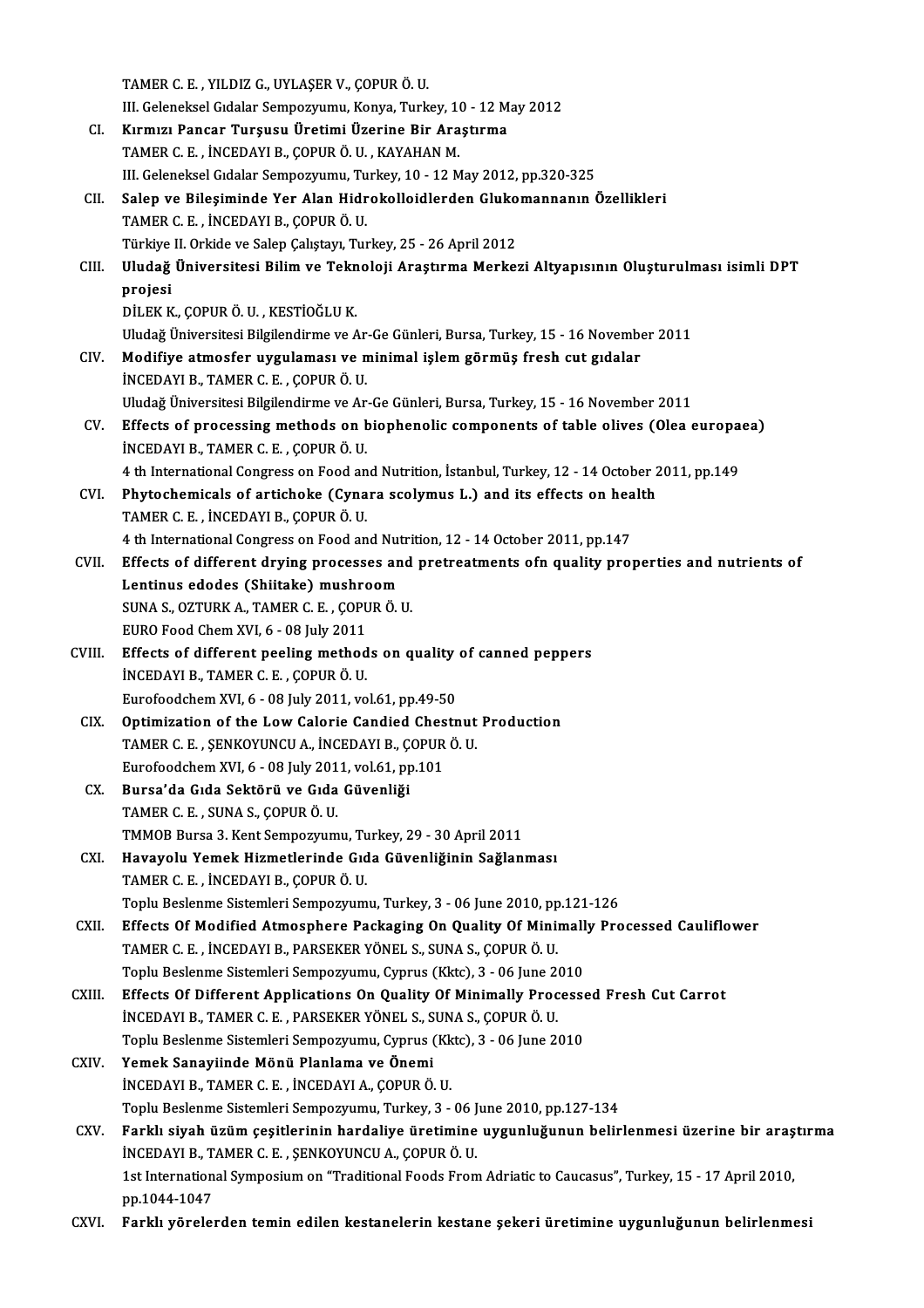TAMERC.E. , İNCEDAYIB.,SUNAS.,ÇOPURÖ.U.

1st International Symposium on "Traditional Foods From Adriatic to Caucasus", Turkey, 15 - 17 April 2010

CXVII. Gıdada Suyun Önemi ÇOPURÖ.U. ,TAMERC.E. ,AŞ. Gıdada Suyun Önemi<br>ÇOPUR Ö. U. , TAMER C. E. , A Ş.<br>Bursa II. Su Sempozyumu, Bursa, Turkey, 22 - 24 March 2010<br>Cıda Güyenliği ve Denetim Sistemi

|                | COPUR Ö. U., TAMER C. E., A S.                                                                                                              |
|----------------|---------------------------------------------------------------------------------------------------------------------------------------------|
|                | Bursa II. Su Sempozyumu, Bursa, Turkey, 22 - 24 March 2010                                                                                  |
| CXVIII.        | Gıda Güvenliği ve Denetim Sistemi                                                                                                           |
|                | ÇOPUR Ö. U., SUNA S., A Ş.                                                                                                                  |
|                | Ziraat Mühendisliği VII. Teknik Kongresi, Ankara, Turkey, 11 - 15 January 2010, pp.1127-1137                                                |
| CXIX.          | Chitosan: an Edible Coating for Fresh-Cut Fruits and Vegetables                                                                             |
|                | Tamer C.E., Copur Ö.U.                                                                                                                      |
|                | 6th International Postharvest Symposium, Antalya, Turkey, 8 - 12 April 2009, vol.877, pp.619-625                                            |
| CXX.           | Use of vacuum impregnation for minimally processed fruits and vegetables                                                                    |
|                | TAMER C E , ÇOPUR Ö U                                                                                                                       |
|                | 6 th Postharvest Symposium, 8 - 12 April 2009                                                                                               |
| <b>CXXI</b>    | Modifiye Atmosfer Uygulaması ve Fresh - Cut Gıdalar                                                                                         |
|                | INCEDAYI B., TAMER C. E., ÇOPUR Ö. U.                                                                                                       |
|                | Bahçe Ürünlerinde IV. Muhafaza ve Pazarlama Sempozyumu, Turkey, 8 - 11 October 2008, vol.398                                                |
| CXXII.         | Sebzelerin Radyasyonla Muhafazası                                                                                                           |
|                | ÖZTÜRK A., TAMER C. E., SUNA S., ÇOPUR Ö. U.                                                                                                |
|                | 7. Sebze Tarımı Sempozyumu, Yalova, Turkey, 26 - 29 August 2008                                                                             |
| <b>CXXIII.</b> | Mantar Konservesi Üretiminde HACCP Sisteminin Uygulanması                                                                                   |
|                | TAMER C. E., İNCEDAYI B., ÖZTÜRK A., ÇOPUR Ö. U.                                                                                            |
|                | VIII. Ulusal Tarım Ekonomisi Kongresi, Turkey, 25 - 27 June 2008, pp.461-473                                                                |
| <b>CXXIV</b>   | Nar ekşisinin bileşimi üzerine bir araştırma                                                                                                |
|                | INCEDAYI B., TAMER C. E., ÇOPUR Ö. U.                                                                                                       |
|                | Türkiye 10. Gıda Kongresi, Erzurum, Turkey, 21 - 23 May 2008, pp.61                                                                         |
| <b>CXXV</b>    | Geleneksel Bir İçeceğimiz Boza                                                                                                              |
|                | TAMER C. E., ÇOPUR Ö. U.                                                                                                                    |
|                | Geleneksel Gıdalar Sempozyumu, Van, Turkey, 23 - 24 September 2004, pp.85-89                                                                |
| <b>CXXVI.</b>  | Dondurulmuş Gıdalarda Raf Ömrünü Etkileyen Faktörler                                                                                        |
|                | TAMER C. E., YENİPAZARLI Ö., ÇOPUR Ö. U.                                                                                                    |
|                | Türkiye 8. Gıda Kongresi, Bursa, Turkey, 26 - 28 May 2004, pp.99                                                                            |
| CXXVII.        | Besinsel Liflerin Sağlık Üzerine Etkileri                                                                                                   |
|                | TAMER C. E., AYDOĞAN N., COPUR Ö. U.                                                                                                        |
|                | Türkiye 8. Gıda Kongresi, Bursa, Turkey, 26 - 28 May 2004, pp.30                                                                            |
| CXXVIII.       | Geleneksel Bir İçeceğimiz Salep                                                                                                             |
|                | TAMER C. E., KARAMAN B., AYDOĞAN N., ÇOPUR Ö. U.                                                                                            |
|                | Geleneksel Gıdalar Sempozyumu, Van, Turkey, 23 - 24 September 2004, pp.100-103                                                              |
| <b>CXXIX</b>   | Geleneksel Gıdalarımızdan Pişmaniye, Cezerye ve Pestil                                                                                      |
|                | İNCEDAYI B., TAMER C. E., AYDOĞAN N., ÇOPUR Ö. U.                                                                                           |
|                | Geleneksel Gıdalar Sempozyumu, Turkey, 23 - 24 September 2004, vol.67<br>Bazı Geleneksel Fermente Gıdalarımız ve Sağlık Üzerindeki Etkileri |
| <b>CXXX</b>    | TAMER C. E., İNCEDAYI B., AYDOĞAN N., ÇOPUR Ö. U.                                                                                           |
|                |                                                                                                                                             |
| <b>CXXXI</b>   | Geleneksel Gıdalar Sempozyumu, Turkey, 22 - 24 September 2004<br>Geleneksel Bir İçeceğimiz Salep.                                           |
|                | TAMER C. E., İNCEDAYI B., AYDOĞAN N., ÇOPUR Ö. U.                                                                                           |
|                | Geleneksel Gıdalar Sempozyumu, Van, Turkey, 1 - 04 September 2004, pp.100-103                                                               |
| <b>CXXXII</b>  | Mutfak Ekipmanlarındaki Son Yenilikler ve Standartlar                                                                                       |
|                | CESUR S., BALIKÇILAR H., ÇOPUR Ö. U., TAMER C. E.                                                                                           |
|                | 2000'li Yıllarda TSK'nde Beslenme Kontrol Sistemleri Sempozyumu, İstanbul, Turkey, 16 - 17 November 1999,                                   |
|                | pp 55-62                                                                                                                                    |
|                |                                                                                                                                             |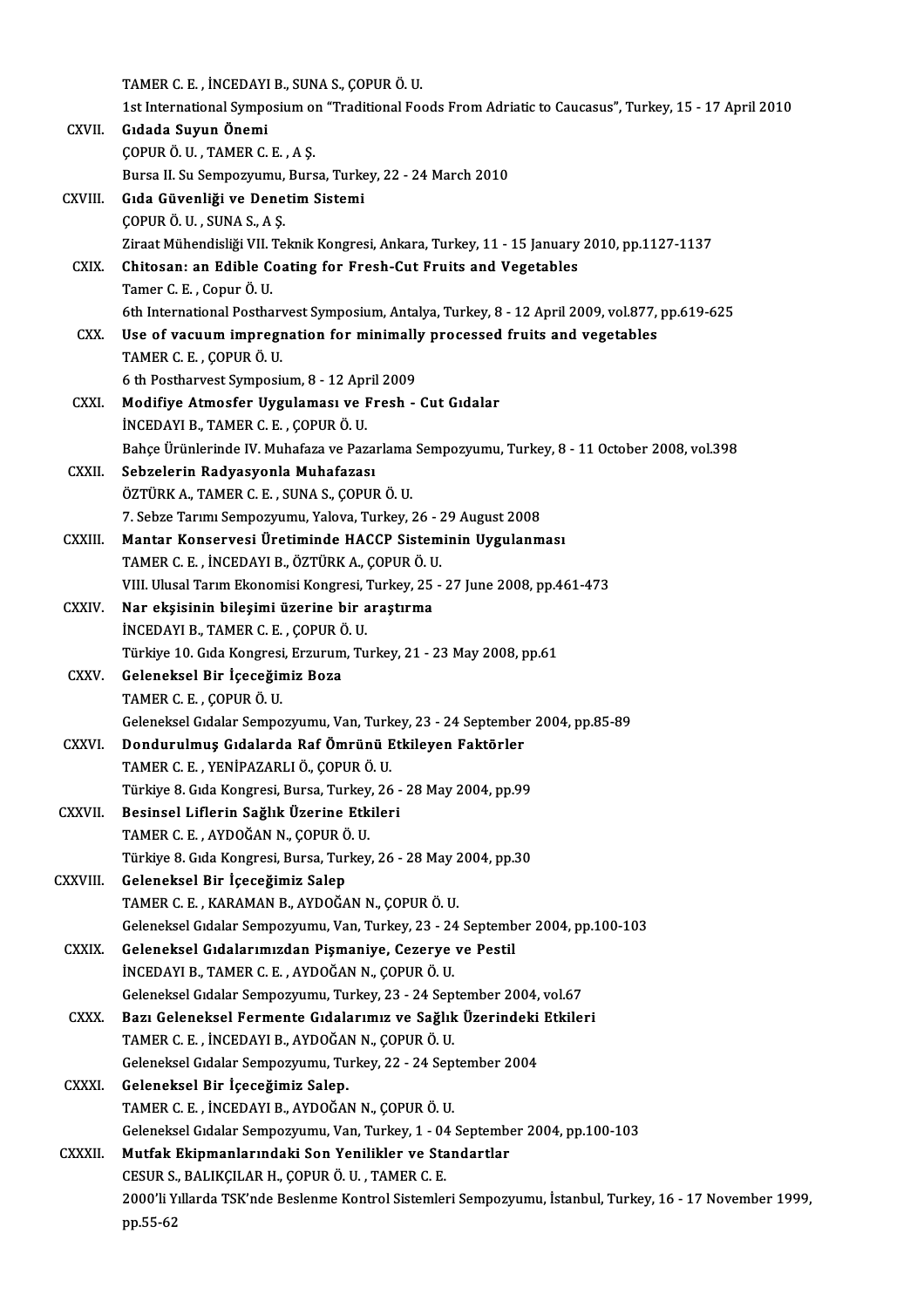| <b>CXXXIII</b> | Ön İşlemlerin Dondurulmuş ve Kızartılmış Patateslerin Özellikleri Üzerine Etkisi<br>ÇOPUR Ö. U., BAYRAM T.                       |
|----------------|----------------------------------------------------------------------------------------------------------------------------------|
|                | 2000'li Yıllarda Gıda Bilimi ve Teknolojisi Kongresi, İzmir, Turkey, 18 - 20 October 1999                                        |
| <b>CXXXIV.</b> | Karnabaharların Konserveye İşlenmeleri Sırasında Oluşabilecek Renk Değişikliklerinin Önlenmesi                                   |
|                | ÇOPUR Ö. U., GÜRBÜZ O., ÖZLER N.                                                                                                 |
|                | 2000'li Yıllarda Gıda Bilimi ve Teknolojisi Kongresi, İzmir, Turkey, 18 - 20 October 1999                                        |
| <b>CXXXV</b>   | Garnitür Konservesi Üretiminin Optimizasyonu                                                                                     |
|                | ÇOPUR Ö. U., PEKER M.                                                                                                            |
|                | 2000'li Yıllarda Gıda Bilimi ve Teknolojisi Kongresi, İzmir, Turkey, 18 - 20 October 1999                                        |
| <b>CXXXVI</b>  | Kivi Suyu Üretiminde Optimizasyon                                                                                                |
|                | ÇOPUR Ö. U., ERSÖZ N.                                                                                                            |
|                | 2000'li Yıllarda Gıda Bilimi ve Teknolojisi Kongresi, İzmir, Turkey, 18 - 20 October 1999                                        |
| CXXXVII.       | Bursa Yöresinde Doğal Olarak Yetişen Kuşburnu Rosa spp Meyvelerinin Bazı Özelliklerinin                                          |
|                | Belirlenmesi Üzerine Bir Araştırma                                                                                               |
|                | TÜRKBEN C., ÇOPUR Ö. U., TAMER C. E., ŞAHAN Y.                                                                                   |
|                | Türkiye 3. Ulusal Bahçe Bitkileri Kongresi, Ankara, Turkey, 14 - 17 September 1999, pp.809-814                                   |
| CXXXVIII.      | Bursa Yöresinde Doğal Olarak Yetişen Kuşburnu (Rosa spp.) Meyvelerinin Bazı Özelliklerinin<br>Belirlenmesi Üzerine Bir Araştırma |
|                | TÜRKBEN C., ÇOPUR Ö. U., TAMER C. E., ŞAHAN Y.                                                                                   |
|                | Türkiye III. Ulusal Bahçe Bitkileri Kongresi, Turkey, 14 - 17 September 1999                                                     |
| <b>CXXXIX</b>  | Bursa Yöresinde Doğal Olarak Yetişen Kuşburnu (Rosa spp.) Meyvelerinin Bazı Özelliklerinin                                       |
|                | Belirlenmesi Üzerine Bir Araştırma                                                                                               |
|                | TÜRKBEN C., ÇOPUR Ö. U., TAMER C. E., ŞAHAN Y.                                                                                   |
|                | Türkiye III. Ulusal Bahçe Bitkileri Kongresi, Turkey, 14 September 1999 - 17 September 1998, pp.809-814                          |
| CXL.           | Bursa Yöresinde Yetiştirilen Bazı Kızılcık Tip ve Çeşitlerinin Meyve Suyuna Uygunluğunun                                         |
|                | Saptanması Üzerinde Bir Araştırma                                                                                                |
|                | ÇOPUR Ö. U., SOYLU A., GÜRBÜZ O., DEĞİRMENCİOĞLU N., ERTÜRK Ü.                                                                   |
|                | Gıda Mühendisliği Kongresi, Gaziantep, Turkey, 16 - 18 September 1998                                                            |
| CXLI.          | Gida Muhafazasında Yeni Bir Yöntem Sous Vide                                                                                     |
|                | <b>COPUR Ö. U., TAMER C. E.</b>                                                                                                  |
|                | 1. Levazım Sempozyumu, İstanbul, Turkey, 13 - 15 November 1996, pp.10                                                            |
| <b>CXLII</b>   | The Effects of Vapour Phase Hydrogen Peroxide Applications on Postharvest Decay of Grape cv                                      |
|                | Muskule 1994                                                                                                                     |
|                | ERİŞ A., TÜRK R., TÜRKBEN C., ÇOPUR Ö. U.                                                                                        |
|                | International Symposium on Postharvest Treatment of Horticultural Crops., Kecskemét, Hungary, 30 August - 03                     |
|                | September 1993, vol.2, pp.777-785                                                                                                |
| CXLIII.        | Türkiye de Meyve ve Sebze İşleyen Tesislerde Ürün Kalitesini Etkileyen Uygulamalar ve Bu Sektörde                                |
|                | Gelecekteki Eğilimler                                                                                                            |
|                | TÜRK R., ÇOPUR Ö. U., ŞEN E.                                                                                                     |
|                | Bursa, II. Uluslararası Gıda Sempozyumu, Turkey, 1 - 03 October 1991                                                             |
| CXLIV.         | Bursa Bölgesinde Yetiştirilen Bazı Şeftali Çeşitlerinin Konserveye Uygunluğu Üzerinde Bir Araştırma<br>ÇOPUR Ö. U., KILIÇ O.     |
|                | Bursa 1. Uluslararası Gıda Sempozyumu, Bursa, Turkey, 4 - 06 April 1989                                                          |
| CXLV.          | Bazı Üzüm Çeşitlerinden Üretilen Hardaliyelerin Kalite Kriterleri                                                                |
|                | KILIÇ O., ÇOPUR Ö. U.                                                                                                            |
|                | TÜBİTAK 3. Bağcılık Sempozyumu, Bursa, Turkey, 31 May - 03 June 1988, pp.12                                                      |
|                |                                                                                                                                  |

### Supported Projects

ÇOPUR Ö. U. , ÇELİK M. A. , KOÇ ALİBAŞOĞLU E., SAĞDIÇ O., ÇEBİ N., ÖZDEMİR D., KAMİLOĞLU BEŞTEPE S., BEKAR E.,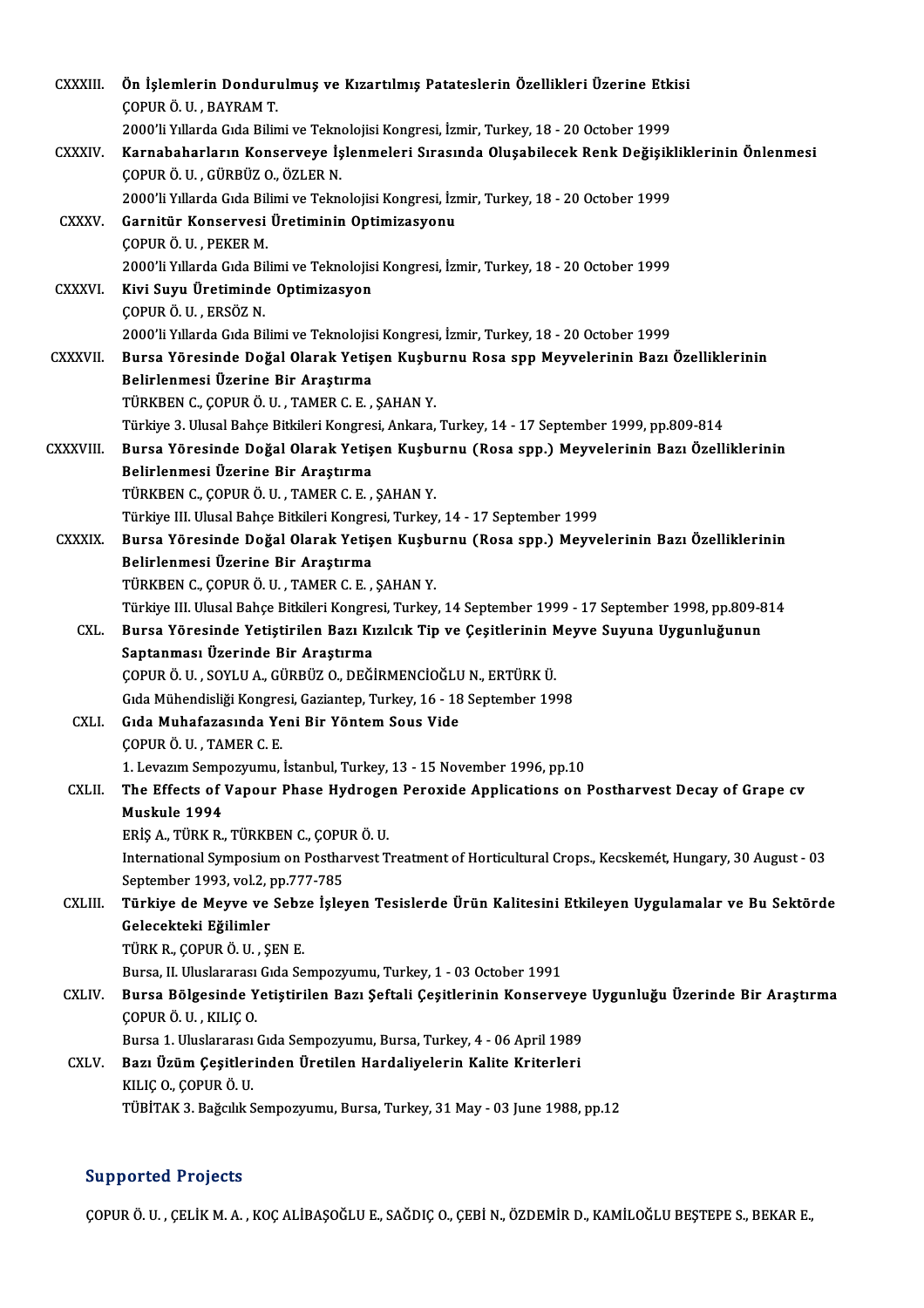ÜNAL T. T. , YOLCI ÖMEROĞLU P., Project Supported by Higher Education Institutions, Bursa İlinde Yetiştirilen Ahududu<br>(Bubus idasya L.) ve Yaban Marsininin (Vassinium spp.) Komametrik Metatlarla Karaktarizasyanu Surflandur ÜNAL T. T. , YOLCI ÖMEROĞLU P., Project Supported by Higher Education Institutions, Bursa İlinde Yetiştirilen Ahududı<br>(Rubus idaeus L.) ve Yaban Mersininin (Vaccinium spp.) Kemometrik Metotlarla Karakterizasyonu Sınıflandı ÜNAL T. T. , YOLCI ÖMEROĞLU P., Project Su<br>(Rubus idaeus L.) ve Yaban Mersininin (Va<br>Kimliğinin Doğrulanması, 2022 - Continues<br>CETİN K. AKRINAR BAYİZİT A. CELENK S. I

(Rubus idaeus L.) ve Yaban Mersininin (Vaccinium spp.) Kemometrik Metotlarla Karakterizasyonu Sınıflandırılması ve<br>Kimliğinin Doğrulanması, 2022 - Continues<br>ÇETİN K., AKPINAR BAYİZİT A., ÇELENK S., DAŞKIN R., YOLCI ÖMEROĞL Kimliğinin Doğrulanması, 2022 - Continues<br>ÇETİN K., AKPINAR BAYİZİT A., ÇELENK S., DAŞKIN R., YOLCI ÖMEROĞLU P., ÇIRAK N., BEKAR E., ÜNAL T. T. , S<br>ERDEMİR Ü., ÇOPUR Ö. U. , et al., Project Supported by Higher Education In ÇETİN K., AKPINAR BAYİZİT A., ÇELENK S., DAŞKIN R., YOLCI ÖMEROĞLU P., ÇIRAK N., B<br>ERDEMİR Ü., ÇOPUR Ö. U. , et al., Project Supported by Higher Education Institutions, Bu<br>Bölgelerinden Alınan Arı Polenlerinin Kemometrik K ERDEMİR Ü., ÇOPUR Ö. U. , et al., Project Supported by Higher Education Institutions, Bursa İli Uludağ'ın Farklı<br>Bölgelerinden Alınan Arı Polenlerinin Kemometrik Karakterizasyonu, 2020 - Continues<br>İNCEDAYI B., ÇOPUR Ö. U.

Bölgelerinden Alınan Arı Polenlerinin Kemometrik Karakterizasyonu, 2020 - Continues<br>İNCEDAYI B., ÇOPUR Ö. U. , SARI F., Project Supported by Higher Education Institutions, Kızarmış I<br>Üretiminde Yenilikçi Teknolojilerin Yağ

Üretiminde Yenilikçi Teknolojilerin Yağı Azaltma Üzerine Etkisinin Araştırılması, 2020 - Continues<br>YOLCI ÖMEROĞLU P., COPUR Ö. U. , ÖZKAN KARABACAK A., SEVEN ERDEMİR Ü., BEKAR E., ÜNAL T. T. , Project Supported Üretiminde Yenilikçi Teknolojilerin Yağı Azaltma Üzerine Etkisinin Araştırılması, 2020 - Continues<br>YOLCI ÖMEROĞLU P., ÇOPUR Ö. U. , ÖZKAN KARABACAK A., SEVEN ERDEMİR Ü., BEKAR E., ÜNAL T. T. , Project Sup<br>by Higher Educati YOLCI ÖMEROĞLU P., ÇOPUR Ö. U. , ÖZKAN KARABACAK A., SEVEN ERDEMİR Ü., BEK<br>by Higher Education Institutions, Rheum ribes (Işkın) Bitkisinin Kurutma Koşulların<br>Optimizasyonu ve Kurutma İşleminin Matematiksel Modellenmesi, 2 by Higher Education Institutions, Rheum ribes (Işkın) Bitkisinin Kurutma Koşullarının Yüzey Tepkime Yöntemi ile<br>Optimizasyonu ve Kurutma İşleminin Matematiksel Modellenmesi, 2020 - Continues<br>SEVEN ERDEMİR Ü., BEKAR E., ÜNA

Optimizasyonu ve Kurutma İşleminin Matematiksel Modellenmesi, 2020 - Continues<br>SEVEN ERDEMİR Ü., BEKAR E., ÜNAL T. T. , ÇOPUR Ö. U. , AKPINAR BAYİZİT A., YOLCI ÖMEROĞLU P., ÇETİN K., Project<br>Supported by Higher Education I Supported by Higher Education Institutions, Gida Örneklerinde Icp-Ms İle Element Analizine Dayalı Coğrafik Orijin Supported by Higher Education Institutions, Gıda Örneklerinde Icp-Ms İle Element Analizine Dayalı Coğrafik Orijin<br>Belirlenmesinde Analitik Yaklaşımlar, 2020 - Continues<br>ÇOPUR Ö. U. , TUBITAK Project, Geleneksel Fermente Ür

Belirlenmesir<br>ÇOPUR Ö. U. ,<br>2019 - 2027<br>Özeon T. Yılm ÇOPUR Ö. U. , TUBITAK Project, Geleneksel Fermente Ürünlerin Mikrobiotalarının Araştırılması ve Ürün Geliştir<br>2019 - 2027<br>Özcan T., Yılmaz Ersan L., Çopur Ö. U. , TUBITAK Project, Geleneksel Fermente Ürünlerin Araştırılmas

2019 - 2027<br>Özcan T., Yılmaz Ersan L., Çopur Ö. U. , TUBITAK Project, Geleneksel Fermente Ürünlerin Araştırılması ve Ürün<br>Gelistirilmesi, 2019 - 2025

ÇOPURÖ.U. ,KURTA.,ProjectSupported byHigher EducationInstitutions,Bursa ilikırsalalanlardaki içme suyu Geliştirilmesi, 2019 - 2025<br>ÇOPUR Ö. U. , KURT A., Project Supported by Higher Education Institutions, Bursa ili kırsal alanlardaki içme<br>kaynaklarının yeraltı suları duyusal özellikleri ve fizikokimyasal kalitesinin değerl ÇOPUR Ö. U. , KURT A., Project Supported by Higher Education Institutions, Bursa ili kırsal alanlardaki içme suy<br>kaynaklarının yeraltı suları duyusal özellikleri ve fizikokimyasal kalitesinin değerlendirilmesi, 2021 - 2022 kaynaklarının yeraltı suları duyusal özellikleri ve fizik<br>ÇOPUR Ö. U. , Project Supported by Other Official Inst<br>Merkezinin Altyapısının Oluşturulması , 2021 - 2022<br>Almınar Pavirit A., Pokar E. Cetin K. Yoka Ömereğlu I ÇOPUR Ö. U. , Project Supported by Other Official Institutions, Uludağ Üniversitesi Bilim ve Teknoloji Araştırma<br>Merkezinin Altyapısının Oluşturulması , 2021 - 2022<br>Akpınar Bayizit A., Bekar E., Çetin K., Yolcı Ömeroğlu P.

Merkezinin Altyapısının Oluşturulması , 2021 - 2022<br>Akpınar Bayizit A., Bekar E., Çetin K., Yolcı Ömeroğlu P., Çopur Ö. U. , Çırak N., Seven Erdemir Ü., Ünal T. T. , Çelik<br>Project Supported by Higher Education Institutions Akpınar Bayizit A., Bekar E., Çetin K., Yolcı Ömeroğlu P., Çopur Ö. U. , Çırak N., Seven Erdemir Ü., Ünal T. T. , Ç<br>Project Supported by Higher Education Institutions, Bursa Bölgesine Ait Arı Polenlerinden Elde Edilen Fenc Project Supported by Higher Education Institutions, Bursa Bölgesine Ait Arı Polenlerinden Elde Edilen Fenolik<br>Bileşenlerin Karakterizasyonu ve Mikroenkapsülasyon İle Biyoerişilebilirliklerinin Artırılması, 2020 - 2022<br>İnce Bileşenlerin Karakterizasyonu ve Mikroenkapsülasyon İle Biyoerişilebilirliklerinin Artırılması, 2020 - 2022<br>İncedayı B., Türkmen Erol N., Çopur Ö. U. , Project Supported by Higher Education Institutions, Ohmik ve Mikr<br>Isıt İncedayı B., Türkmen Erol N., Çopur Ö. U. , Project Supported by Higher Education Institutions, Ohmik ve Mikrodalga<br>Isitma Önişlemlerinin Yeşil Dolma Biberin Kuruma Süresi ve Kalite Parametreleri Üzerine Etkisi, 2019 - 202 Isitma Önişlemlerinin Yeşil Dolma Biberin Kuruma Süresi ve Kalite Parametreleri Üzerine Etkisi, 2019 - 2022<br>Çopur Ö. U. , İncedayı B., Türkmen Erol N., Project Supported by Higher Education Institutions, Kestane Kabuğunda<br> Çopur Ö. U. , İncedayı B., Türkmen Erol N., Project Supported by Higher Education Institutions, Kestane Kabuğunda<br>Bulunan Polifenollerin Ohmik Isıtma Destekli Ekstraksiyonu ve İn-vitro Biyoalınabilirliğinin Araştırılması, Bulunan Polifenollerin Ohmik Isıtma Destekli Ekstraksiyonu ve İn-vitro Biyoalınabilirliğinin Araştırılması, 2018<br>Akpınar Bayizit A., Çopur Ö. U. , Yolcı Ömeroğlu P., Seven Erdemir Ü., Çetin K., Çırak N., Bekar E., Ünal T. Akpınar Bayizit A., Çopur Ö. U. , Yolcı Ömeroğlu P., Seven Erdemir Ü., Çetin K., Çırak N., Bekar E., Ünal T. T. , Development<br>Agency, Gıdaların Duyusal Analizlerinde Teknik Yeterlilik, Validasyon ve Yeni Yaklaşımlar Eğitim Agency, Gıdaların Duyusal Analizlerinde Teknik Yeterlilik, Validasyon ve Yeni Yaklaşımlar Eğitimi, 2020 - 2021<br>Çopur Ö. U. , Özkan Karabacak A., Project Supported by Higher Education Institutions, Farklı Yöntemlerle Kurutu Çopur Ö. U. , Özkan Karabacak A., Project Suppo<br>Havuç Pestillerinin Kurutma Karakteristikleri ile<br>Biyoyararlılıklarının Belirlenmesi, 2018 - 2021<br>Cenur Ö. U. Gürbür O. Özsan T. Temer G. E. A Havuç Pestillerinin Kurutma Karakteristikleri ile Bazı Kalite Parametrelerindeki Değişimin Modellenmesi ve in vit<br>Biyoyararlılıklarının Belirlenmesi, 2018 - 2021<br>Çopur Ö. U. , Gürbüz O., Özcan T., Tamer C. E. , Akpınar Bay

Biyoyararlılıklarının Belirlenmesi, 2018 - 2021<br>Çopur Ö. U. , Gürbüz O., Özcan T., Tamer C. E. , Akpınar Bayizit A., İncedayı B., Project Supported by Other Privat<br>Institutions, Uludağ Üniversitesi Bilim ve Teknoloji Araşt Çopur Ö. U. , Gürbüz O., Özcan T., Tamer C. E. , Akpınar Bayizit A., İncedayı B., Project Supported by Other Priva<br>Institutions, Uludağ Üniversitesi Bilim ve Teknoloji Araştırma Merkezi Altyapısının Oluşturulması, 2011 - 2 Institutions, Uludağ Üniversitesi Bilim ve Teknoloji Araştırma Merkezi Altyapısının Oluşturulması, 2011 - 2021<br>Çopur Ö. U. , Other Supported Projects, Uludağ Üniversitesi Bilim ve Teknoloji Araştırma Merkezi Altyapısının<br>O Çopur Ö. U. , Other Supported Projects, Uludağ Üniversitesi Bilim ve Teknoloji Araştırma Merkezi Altyapısının<br>Oluşturulması, 2020 - 2020<br>ÇOPUR Ö. U. , Project Supported by Higher Education Institutions, Yenilebilir Çiçekle

Oluşturulması, 2020 - 2020<br>ÇOPUR Ö. U. , Project Supported by Higher Education Institutions, Yenilebilir Çiçeklerin ICP-MS ile Mineral Ma<br>Profilinin Belirlenmesi ve In-vitro Sindirilebilirlik Çalışmaları İle Organizma Üzer ÇOPUR Ö. U. , Project Suppo<br>Profilinin Belirlenmesi ve Iı<br>Araştırılması, 2020 - 2020<br>Yelsı Ömereğlu B. Cenur Ö Profilinin Belirlenmesi ve In-vitro Sindirilebilirlik Çalışmaları İle Organizma Üzerindeki Potansiyel Etkilerinin<br>Araştırılması, 2020 - 2020<br>Yolcı Ömeroğlu P., Çopur Ö. U. , Özkan Karabacak A., Acoğlu B., Project Supported

Araştırılması, 2020 - 2020<br>Yolcı Ömeroğlu P., Çopur Ö. U. , Özkan Karabacak A., Acoğlu B., Project Supported by Higher Education Institutions, Gıda<br>İşleme Süreçlerinin Turunçgillerde Bulunan Bazı Pestisit Kalıntıları Üzeri Yolcı Ömeroğlu P., Çopur Ö<br>İşleme Süreçlerinin Turunç<br>Belirlenmesi, 2019 - 2020<br>İNCEDAYI B. COPUP Ö. H İşleme Süreçlerinin Turunçgillerde Bulunan Bazı Pestisit Kalıntıları Üzerine Etkisinin İncelenmesi ve İşleme Faktörlerinin<br>Belirlenmesi, 2019 - 2020<br>İNCEDAYI B., ÇOPUR Ö. U. , Project Supported by Higher Education Institut

İNCEDAYI B., COPUR Ö. U., Project Supported by Higher Education Institutions. Nar ve ürünlerinin fizikokimyasal ve İNCEDAYI B., ÇOPUR Ö. U. , Project Supported by Higher Education Institutions, Nar ve ürünlerinin fizikokimyasal<br>biyokimyasal özelliklerinin belirlenmesi, 2017 - 2018<br>ÇOPUR Ö. U. , Project Supported by Higher Education Ins

biyokimyasal özelliklerinin belirlenmesi, 2017 - 2018<br>ÇOPUR Ö. U. , Project Supported by Higher Education Institutions, Dikenli İncir Meyvesinin Bazı i<br>Fonksiyonel Özelliklerinin Belirlenerek Gıda Sanayinde Kullanımının Ar ÇOPUR Ö. U. , Project Supported by Higher Education Institutions, Dikenli İncir Meyvesinin Bazı Fizikokimyasal ve<br>Fonksiyonel Özelliklerinin Belirlenerek Gıda Sanayinde Kullanımının Araştırılması, 2016 - 2018<br>Özcan Sinir G

Fonksiyonel Özelliklerinin Belirlenerek Gıda Sanayinde Kullanımının Araştırılması, 2016 - 2018<br>Özcan Sinir G., Çopur Ö. U. , Tamer C. E. , İncedayı B., Suna S., Project Supported by Higher Education Institutions, Farklı<br>Bi

ÇOPUR Ö.U., SUNA S., İNCEDAYI B., Project Supported by Higher Education Institutions, Farklı Bitki Ekstraktları İle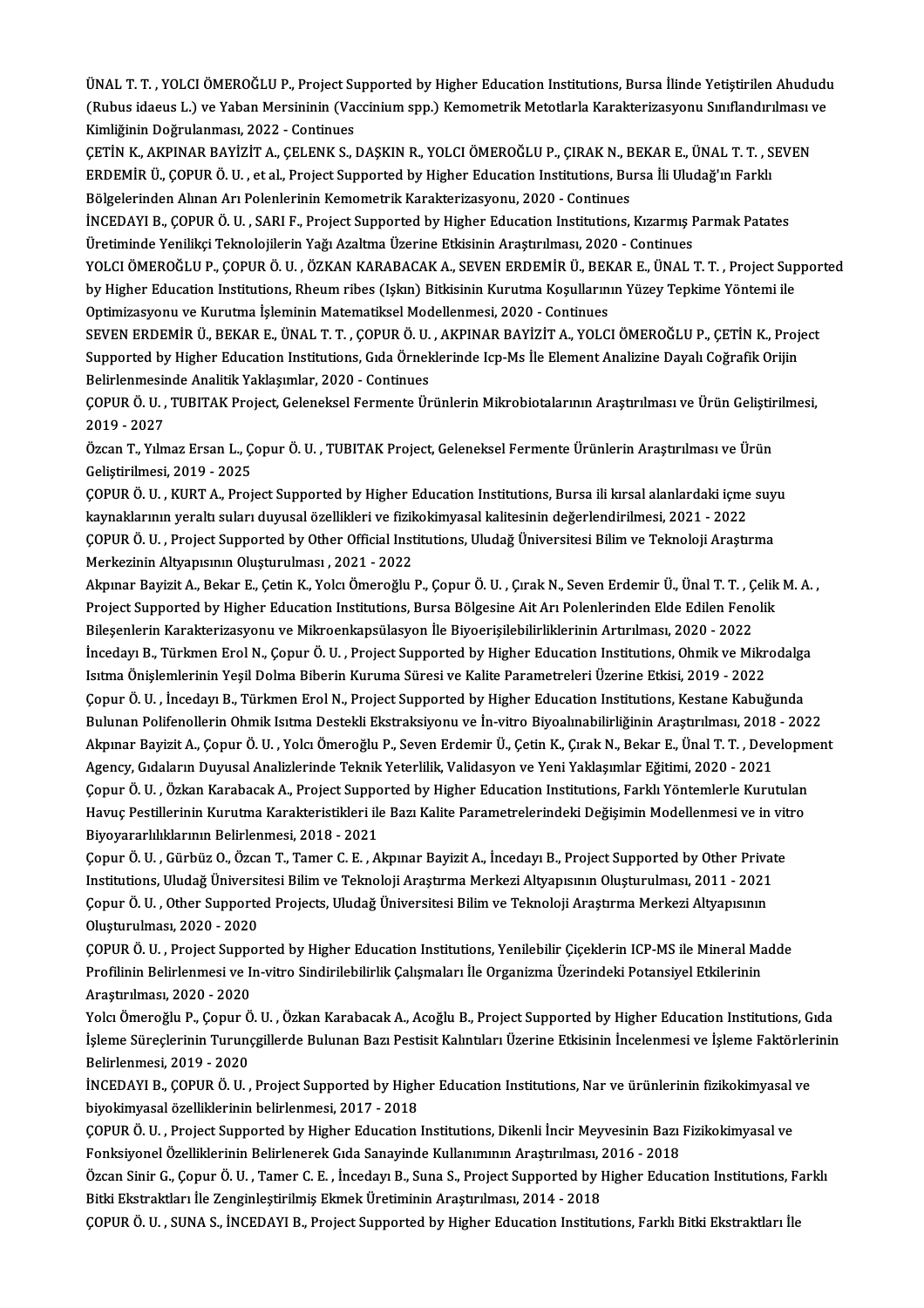Zenginleştirilmiş Ekmek Üretiminin Araştırılması, 2014 - 2018<br>SUNA S. İNCEDAVLE, CORUP Ö. U., Project Sunnerted bu High

SUNA S., İNCEDAYI B., ÇOPUR Ö. U. , Project Supported by Higher Education Institutions, Doğal Bitki Ekstraktlarından<br>Bitki Cayı İceceği Üretimi Üzerine Bir Arastırma, 2012 - 2018 Zenginleştirilmiş Ekmek Üretiminin Araştırılması, 2014 - 2018<br>SUNA S., İNCEDAYI B., ÇOPUR Ö. U. , Project Supported by Hig<br>Bitki Çayı İçeceği Üretimi Üzerine Bir Araştırma, 2012 - 2018<br>Özgən Sinin C. Suna S., İngedayı B. C SUNA S., İNCEDAYI B., ÇOPUR Ö. U. , Project Supported by Higher Education Institutions, Doğal Bitki Ekstraktlarından<br>Bitki Çayı İçeceği Üretimi Üzerine Bir Araştırma, 2012 - 2018<br>Özcan Sinir G., Suna S., İncedayı B., Çopur

Bitki Çayı İçeceği Üretimi Üzerine Bir Araştırma, 2012 - 2018<br>Özcan Sinir G., Suna S., İncedayı B., Çopur Ö. U. , Tamer C. E. , Project Supported by H<br>Bitki Ekstraktlarından Bitki Çayı İçeceği Üretimi Üzerine Bir Araştırma Özcan Sinir G., Suna S., İncedayı B., Çopur Ö. U. , Tamer C. E. , Project Supported by Higher Education Institutions, Do<br>Bitki Ekstraktlarından Bitki Çayı İçeceği Üretimi Üzerine Bir Araştırma, 2012 - 2018<br>Çopur Ö. U. , TA

Bitki Ekstraktlarından Bitki Çayı İçeceği Üretimi Üzerine Bir Araştırma, 2012 - 2018<br>Çopur Ö. U. , TAGEM Tarımsal Araştırmalar ve Politikalar Genel Müdürlüğü Projesi, Hazır Yemek Sek<br>Spagetti Tipi Makarnalarda Bacillus cer Çopur Ö. U. , TAGEM Tarımsal Araştırmalar ve Politikalar Genel Müdürlüğü Projesi, Hazır Yemek Sektöründe Pişmiş<br>Spagetti Tipi Makarnalarda Bacillus cereus ve Enterotoksin Durumunun Araştırılması, 2016 - 2017<br>TAMER C. E. ,

Spagetti Tipi Makarnalarda Bacillus cereus ve Enterotoksin Durumunun Araştırılması, 2016 - 2017<br>TAMER C. E. , ÇOPUR Ö. U. , İNCEDAYI B., Project Supported by Higher Education Institutions, Doğal Bitki Ekstraktlarıyla<br>Zengi TAMER C. E. , ÇOPUR Ö. U. , İNCEDAYI B., Project Supported by Higher Education Institutions, Doğal Bitki Ekstraktlarıyla<br>Zenginleştirilmiş Limonlu İçecek Limonata Üretimi Üzerine Bir Araştırma, 2013 - 2016<br>İNCEDAYI B., ÇOP

Zenginleştirilmiş Limonlu İçecek Limonata Üretimi Üzerine Bir Araştırma, 2013 - 2016<br>İNCEDAYI B., ÇOPUR Ö. U. , UYLAŞER V., SUNA S., ERCAN İ., SÖNMEZ G., ÖZCAN SİNİR G., EREN E., SARANDÖL E., SIĞI<br>D., et al., Project Suppo İNCEDAYI B., ÇOPUR Ö. U. , UYLAŞER V., SUNA S., ERCAN İ., SÖNME<br>D., et al., Project Supported by Higher Education Institutions, Yükse<br>Pankreas Kanseri Oluşumuna Etkisinin Araştırılması, 2011 - 2016<br>COBUP Ö. U., İNCEDAYI B. D., et al., Project Supported by Higher Education Institutions, Yüksek Fruktozlu Mısır Şurubu Tüketiminin Obezite ve<br>Pankreas Kanseri Oluşumuna Etkisinin Araştırılması, 2011 - 2016<br>ÇOPUR Ö. U. , İNCEDAYI B., Project Suppor

Zenginleştirme Uygulamaları, 2010 - 2013 ÇOPUR Ö. U. , İNCEDAYI B., Project Supported by Higher Education Institutions, Yumuşak Şekerleme Üretiminde<br>Zenginleştirme Uygulamaları, 2010 - 2013<br>Çopur Ö. U. , Project Supported by Higher Education Institutions, Minimal

Zenginleştirme Uygulamaları, 2010 - 2013<br>Çopur Ö. U. , Project Supported by Higher Education Institut<br>Kalitesi Üzerine Farklı Uygulamaların Etkilerii, 2008 - 2010<br>Copur Ö. U. "TUPITAK Project Minimal İslam Cörmüs Beru S Çopur Ö. U. , Project Supported by Higher Education Institutions, Minimal İşlem Görmüş Bazı Sebzelerin Raf Ömrü ve<br>Kalitesi Üzerine Farklı Uygulamaların Etkilerii, 2008 - 2010<br>Çopur Ö. U. , TUBITAK Project, Minimal İşlem G

Kalitesi Üzerine Farklı Uygulamaların Etkilerii, 2008 - 2010<br>Çopur Ö. U. , TUBITAK Project, Minimal İşlem Görmüş Bazı Sebzelerin Raf Ömrü ve Kalitesi Üzerine Farklı Uygulamalaı<br>Etkileri, 2007 - 2009<br>Çopur Ö. U. , Project S Çopur Ö. U. , TUBITAK Project, Minimal İşlem Görmüş Bazı Sebzelerin Raf Ömrü ve Kalitesi Üzerine Farklı Uygulamalar<br>Etkileri, 2007 - 2009<br>Çopur Ö. U. , Project Supported by Higher Education Institutions, Kabak Tatlısı Üret

Etkileri, 2007 - 2009<br>Çopur Ö. U. , Project Supported by Higher Education Institutions, Kabak Tatlısı Üretiminde Optimizasyon, 1999 - 2<br>Çopur Ö. U. , Project Supported by Higher Education Institutions, Taze Dondurulmuş ve Çopur Ö. U. , Project Supported by Higher Education Institution<br>Copur Ö. U. , Project Supported by Higher Education Institution<br>Üretilen Reçellerin Kalitelerinin Belirlenmesi, 1999 - 2000<br>Copur Ö. U. , Project Supported by Çopur Ö. U. , Project Supported by Higher Education Institutions, Taze Dondurulmuş ve Kurutulmuş Kayısılardan<br>Üretilen Reçellerin Kalitelerinin Belirlenmesi, 1999 - 2000<br>Çopur Ö. U. , Project Supported by Other Official In

Üretilen Reçellerin Kalitelerinin Belirlenmesi, 1999 - 2000<br>Çopur Ö. U. , Project Supported by Other Official Institutions, Açıkta ve Vakum Altında Pişirmenin Şeftali Marmelatının<br>Bazı Kalite Kriterleri Üzerine Etkileri, 1 Çopur Ö. U. , Project Supported by Other Official Institutions, Açıkta ve Vakum Altında Pişirmenin Şeftali Marme<br>Bazı Kalite Kriterleri Üzerine Etkileri, 1996 - 1997<br>Çopur Ö. U. , Project Supported by Other Official Instit

Bazı Kalite Kriterleri Üzerine Etkileri, 1996 - 1997<br>Çopur Ö. U. , Project Supported by Other Official Institutions,<br>Oluşabilecek Renk Değişikliklerinin Önlenmesi, 1995 - 1996<br>Copur Ö. U. , Project Supported by Hisbor Educ Çopur Ö. U. , Project Supported by Other Official Institutions, Karnabaharların Konserveye İşlenmesi Sırasında<br>Oluşabilecek Renk Değişikliklerinin Önlenmesi, 1995 - 1996<br>Çopur Ö. U. , Project Supported by Higher Education

Oluşabilecek Renk Değişikliklerinin Ön<br>Çopur Ö. U. , Project Supported by Hig<br>Özellikleri Üzerine Etkisi, 1994 - 1995 Özellikleri Üzerine Etkisi, 1994 - 1995<br>Patent

Patent<br>Çopur Ö. U. , Yolcı Ömeroğlu P., Koç Alibaşoğlu E., Acoğlu B., CEVİZ BAZLI VEGAN KEFİR VE ÜRETİM YÖNTEMİ , Patent,<br>CHAPTER A Human Naada The Invention Baseurse Number: 2021 (005705, Jaitial Basistration 2021 r aterre<br>Çopur Ö. U. , Yolcı Ömeroğlu P., Koç Alibaşoğlu E., Acoğlu B., CEVİZ BAZLI VEGAN KEFİR VE ÜRETİM YÖ<br>CHAPTER A Human Needs, The Invention Recourse Number: 2021/005705 , Initial Registration, 2021<br>Cenur Ö. U. "Taman Çopur Ö. U. , Yolcı Ömeroğlu P., Koç Alibaşoğlu E., Acoğlu B., CEVİZ BAZLI VEGAN KEFİR VE ÜRETİM YÖNTEMİ , Pater<br>CHAPTER A Human Needs, The Invention Recourse Number: 2021/005705 , Initial Registration, 2021<br>Çopur Ö. U. , CHAPTER A Human Needs, The Invention Recourse Number: 2021/005705 , Initial Registration, 2021<br>Çopur Ö. U. , Tamer C. E. , Yolcı Ömeroğlu P., Durgut S., SEBZE VE MEYVE BAZLİ YULAFLI BAR VE ÜRETİM YÖNTEMİ,<br>Patent, CHAPTER A Çopur Ö. U. , Tamer C. E. , Yolcı Ömeroğlu P., Durgut S., SEBZE VE MEYVE BAZLİ YULAFLI BAR VE ÜRETİM YÖNTEMİ,<br>Patent, CHAPTER A Human Needs, The Invention Recourse Number: 2021/014423 , Initial Registration, 2021<br>Çopur Ö. Patent, CHAPTER A Human Needs, The Invention Recourse Number: 2021/014423 , Initial<br>Çopur Ö. U. , Yolcı Ömeroğlu P., Ersoyak N., SAĞLIKLI BİR ATIŞTIRMALIK: BRASSICA SEBZI<br>Human Needs, The Invention Recourse Number: 2021/01 Çopur Ö. U. , Yolcı Ömeroğlu P., Ersoyak N., SAĞLIKLI BİR ATIŞTIRMALIK: BRASSICA SEBZE BARI, Patent, CHAPTER A<br>Human Needs, The Invention Recourse Number: 2021/011194 , Initial Registration, 2021<br>Çopur Ö. U. , Yolcı Ömeroğ

Human Needs, The Invention Recourse Number: 2021/011194 , Initial Registration, 2021<br>Çopur Ö. U. , Yolcı Ömeroğlu P., Koç Alibaşoğlu E., Acoğlu B., CEVİZ BAZLI VEGAN İÇECEK VE ÜRETİM YÖNTEMİ, Pa<br>CHAPTER A Human Needs, The Çopur Ö. U., Yolcı Ömeroğlu P., Koç Alibaşoğlu E., Acoğlu B., CEVİZ BAZLI VEGAN İÇECEK VE ÜRETİM YÖNTEMİ, Patent,

CHAPTER A Human Needs, The Invention Recourse Number: 2021/004924 , Initial Registration, 2021<br>Çopur Ö. U. , Yolcı Ömeroğlu P., Koç Alibaşoğlu E., Acoğlu B., SOĞUK VEYA İNSTANT BİR VEGAN KAHVE VE BUN<br>ÜRETİM YÖNTEMİ, Patent Copur Ö. U. , Yolcı Č<br>ÜRETİM YÖNTEMİ,<br>Registration, 2021<br>Copur Ö. U. , Yolcı Č ÜRETİM YÖNTEMİ, Patent, CHAPTER A Human Needs, The Invention Recourse Number: 2021/005809 , I:<br>Registration, 2021<br>Çopur Ö. U. , Yolcı Ömeroğlu P., Dikyokuş H., Şahin Dilmenler P., ARI ÜRÜNLERİ İLE ZENGİNLEŞTİRİLMİŞ,<br>Fil iz

Registration, 2021<br>Çopur Ö. U. , Yolcı Ömeroğlu P., Dikyokuş H., Şahin Dilmenler P., ARI ÜRÜNLERİ İLE ZENGİNLEŞTİRİLMİŞ,<br>FİLİZLENDİRİLMİŞ KARABUĞDAYLI GRANOLA BAR VE ÜRETİM YÖNTEMİ, Patent, CHAPTER A Human Needs, The Invention Recourse Number: 2021/008048, Initial Registration, 2021 FİLİZLENDİRİLMİŞ KARABUĞDAYLI GRANOLA BAR VE ÜRETİM YÖNTEMİ, Patent, CHAPTER A Human Needs, The<br>Invention Recourse Number: 2021/008048 , Initial Registration, 2021<br>Çopur Ö. U. , Yolcı Ömeroğlu P., Koç Alibaşoğlu E., Acoğlu

Invention Recourse Number: 2021/008048 , Initial Registration, 2021<br>Çopur Ö. U. , Yolcı Ömeroğlu P., Koç Alibaşoğlu E., Acoğlu B., CEVİZ POSASI İÇEREN FONKSİYONEL BİR I<br>CHAPTER A Human Needs, The Invention Recourse Number:

CHAPTER A Human Needs, The Invention Recourse Number: 2021/005898 , Initial Registration, 2021<br>Çopur Ö. U. , Yolcı Ömeroğlu P., Koç Alibaşoğlu E., Acoğlu B., CEVİZ BAZLI VEGAN YOĞURT , Patent, CHAPTER A Human Needs, The Invention Recourse Number: 2021/005713, Initial Registration, 2021 Çopur Ö. U. , Yolcı Ömeroğlu P., Koç Alibaşoğlu E., Acoğlu B., CEVİZ BAZLI VEGAN YOĞURT , Patent, CHAPTER A Human<br>Needs, The Invention Recourse Number: 2021/005713 , Initial Registration, 2021<br>Çopur Ö. U. , Yolcı Ömeroğlu

Needs, The Invention Recourse Number: 2021/005713 , Initial Registration, 2021<br>Çopur Ö. U. , Yolcı Ömeroğlu P., Koç Alibaşoğlu E., Acoğlu B., BİR CEVİZ ATIŞTIRMALIK ÜRÜNÜ VE ÜRETİM YÖ<br>Patent, CHAPTER A Human Needs, The Inv